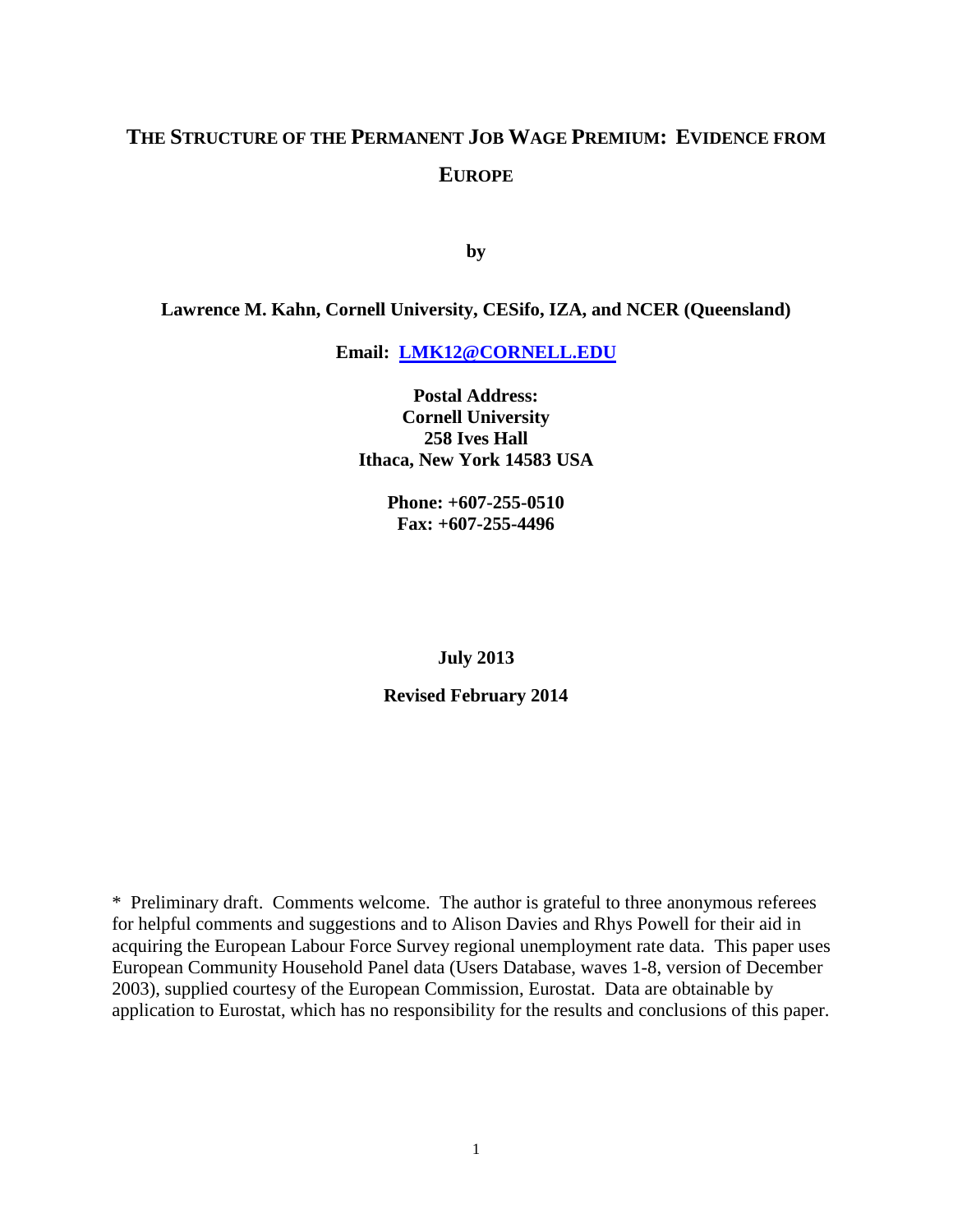## **THE STRUCTURE OF THE PERMANENT JOB WAGE PREMIUM: EVIDENCE FROM**

#### **EUROPE**

# **by Lawrence M. Kahn Abstract**

Using longitudinal data on individuals from the European Community Household Panel (ECHP) for thirteen countries during 1995-2001, I investigate the wage premium for permanent jobs relative to temporary jobs. The countries are Austria, Belgium, Denmark, Finland, France, Germany, Greece, Ireland, Italy, the Netherlands, Portugal, Spain, and the United Kingdom. I find that among men the wage premium for a permanent vs. temporary job is lower for older workers and native born workers; for women, the permanent job wage premium is lower for older workers and those with longer job tenure. Moreover, there is some evidence that among immigrant men, the permanent job premium is especially high for those who migrated from outside the European Union. These findings all suggest that the gain to promotion into permanent jobs is indeed higher for those with less experience in the domestic labor market. In contrast to the effects for the young and immigrants, the permanent job pay premium is slightly smaller on average for women than for men, even though on average women have less experience in the labor market than men do. It is possible that women even in permanent jobs are in segregated labor markets. But as noted, among women, the permanent job wage premium is higher for the young and those with less current tenure, suggesting that even in the female labor market, employers pay attention to experience differences.

JEL Classification: J31, J42. Keywords: wage structure, segmented labor markets, temporary jobs.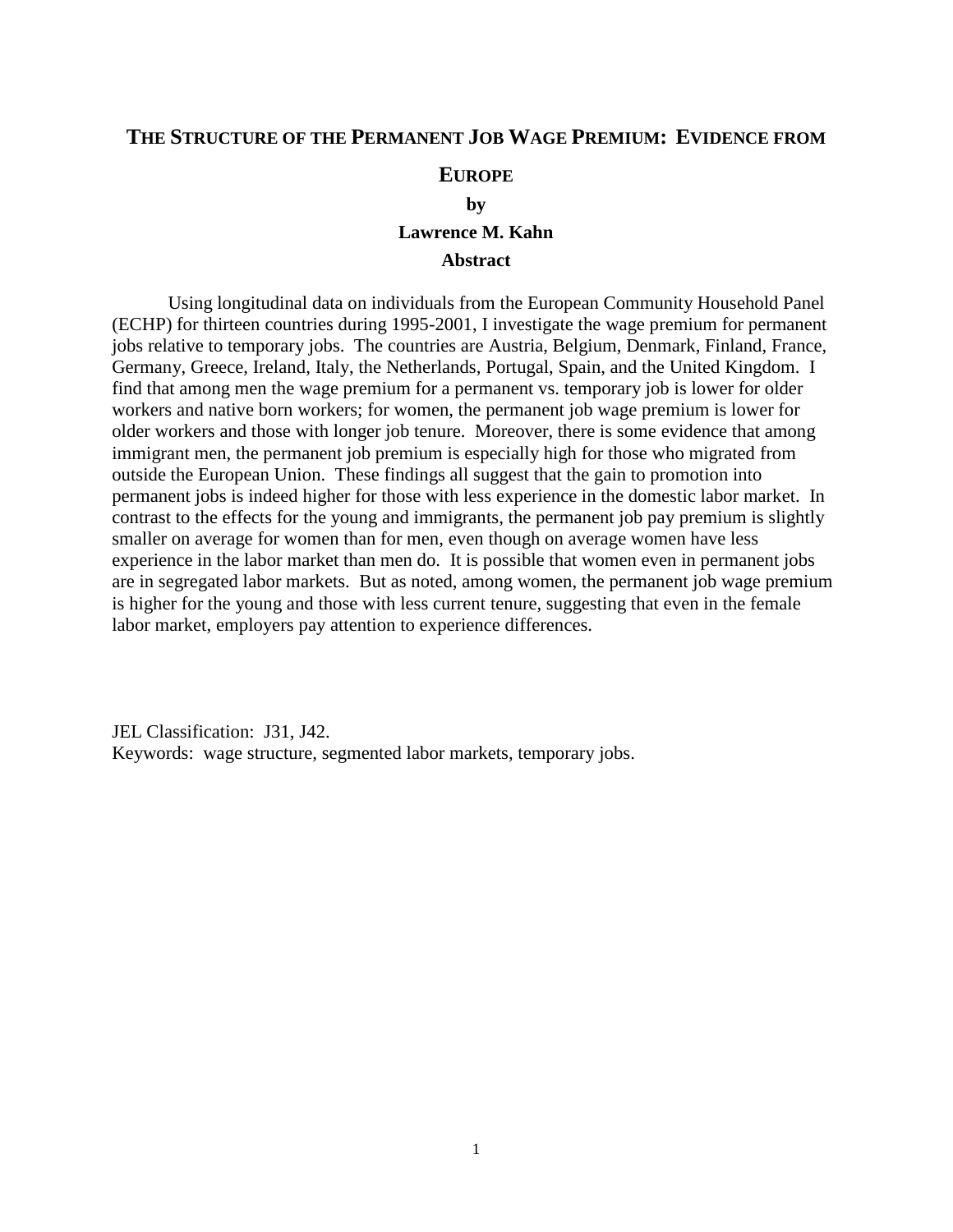## **I. Introduction**

A considerable volume of economic research has been devoted over the last two decades to explaining and suggesting remedies for the stubbornly high unemployment rates in a number of European countries. Among the suggested policy remedies for reducing joblessness is the relaxation of systems of employment protection by allowing firms greater freedom to create temporary jobs. Such dual employment systems produce barriers into the protected, permanent job sector, since firms may be reluctant to create permanent jobs in the presence of high firing costs. Moreover, the bargaining power of insiders in the protected sector is likely to produce a pay gap relative to those in temporary jobs, since the firm must pay firing costs if it decides to discharge workers (Blanchard and Landier 2002; Booth, Francesconi and Frank 2002; Boeri 2011; Kahn 2007 and 2012; Stancanelli 2002). And previous research has found that the young, immigrants and women are disproportionately concentrated in temporary jobs, which are sometimes seen as part of a process leading to labor market dualism, due to the lower pay in temporary jobs and barriers to entering permanent jobs (Kahn 2007).

While previous research on temporary and permanent employment outcomes treats the temporary sector in the aggregate, some workers may still accumulate training and valuable experience in temporary jobs, even if this is less extensive than in permanent jobs. If so, then temporary jobs may themselves represent less of a dead end in the labor market than otherwise imagined. Moreover, we might expect different types of workers to experience different gains upon obtaining a permanent job, depending on their experience while employed in a temporary job. And this heterogeneity in the wage gains for permanent employment implies that the dual employment system can indirectly affect wage inequality even beyond the average pay gap between permanent and temporary jobs.

In this paper, I use European Community Household Data to investigate the premium workers command in permanent jobs relative to temporary jobs across thirteen European countries: Austria, Belgium, Denmark, Finland, France, Germany, Greece, Ireland, Italy, the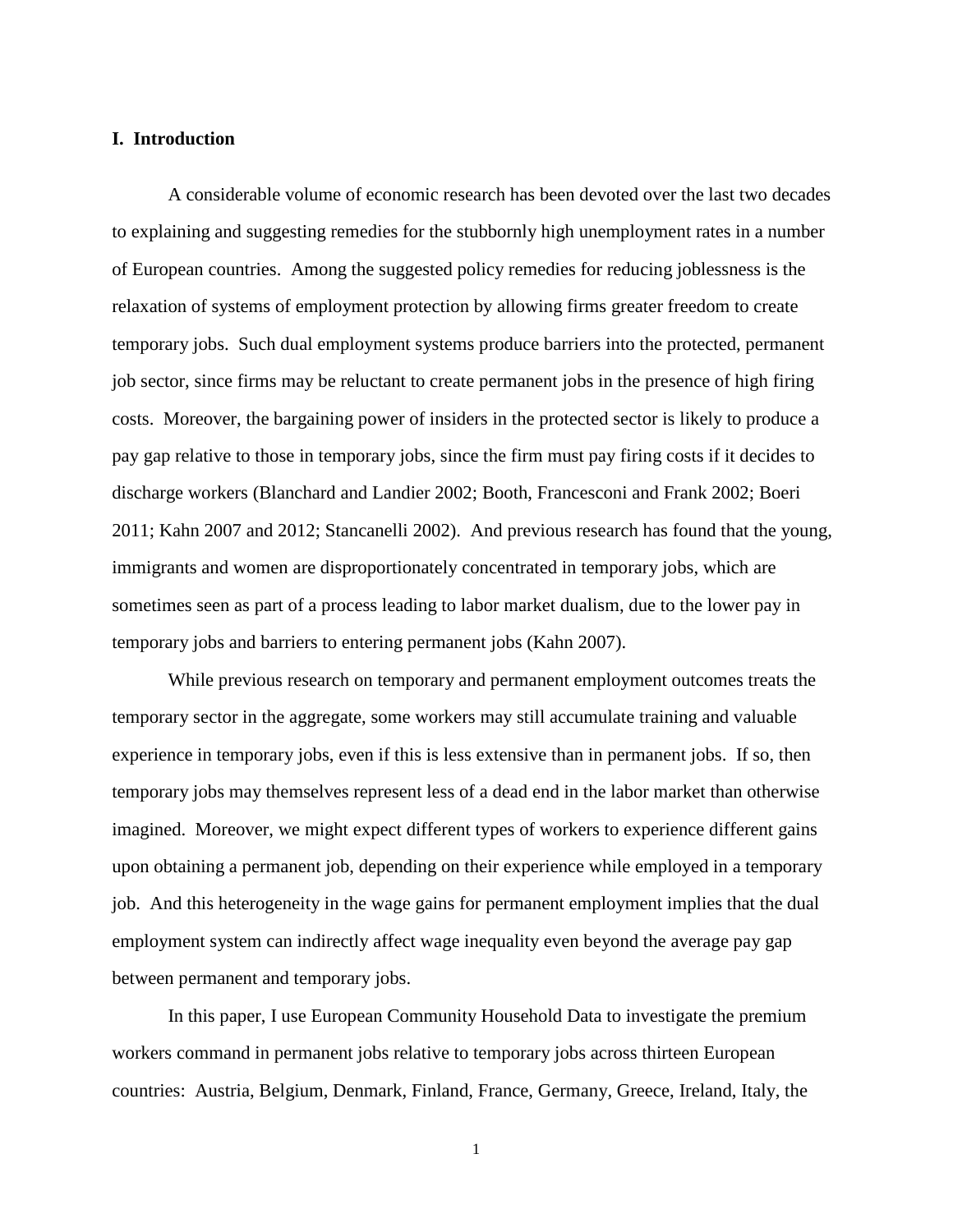Netherlands, Portugal, Spain, and the United Kingdom. A basic framework to understand this issue comes from Blanchard and Landier's (2002) research in which it is assumed that firms start workers in temporary jobs. Then as the expiration of the job approaches, the firm must decide whether to promote the worker into a permanent job or whether to start over with a new match in a temporary job. In the presence of higher firing costs for permanent jobs relative to temporary jobs, firms will be reluctant to make such promotions unless the economic circumstances of the firm warrant it. Once promoted, workers are able to appropriate some of the firing costs, since these raise the value of continuing the employment match once the worker is promoted. Thus, an important determinant of the wage premium in a permanent job is the value of the match relative to breaking it up and starting over with a temporary employee.

I hypothesize that before being promoted into a permanent job, inexperienced workers must receive training in the temporary job to which they have been hired. In equilibrium, their starting wages in the temporary job will be below the level of starting wages for experienced, trained workers starting a temporary job. After they have become trained, the firm may receive a productivity shock which will determine whether it will promote the workers. By this time, experienced and inexperienced workers will each be trained and thus will be treated similarly by the firm. Because of the wage discount at the beginning of the temporary job for less experienced workers, the wage gain conditional on promotion to a permanent job will be greater for them. We observe a higher incidence of permanent employment among more experienced workers because they have had more opportunities to be in firms that receive a favorable productivity shock, and the exit probability from permanent jobs is relatively low.

I test the prediction that the permanent job wage premium falls as labor market experience rises using longitudinal data from the ECHP. Taking into account individual fixed effects, I find that among men the wage premium for a permanent vs. temporary job is indeed lower for older workers and native born workers; for women, the permanent job wage premium is lower for older workers and those with longer current job tenure. Moreover, there is some evidence that among immigrant men, the permanent job premium is higher for those who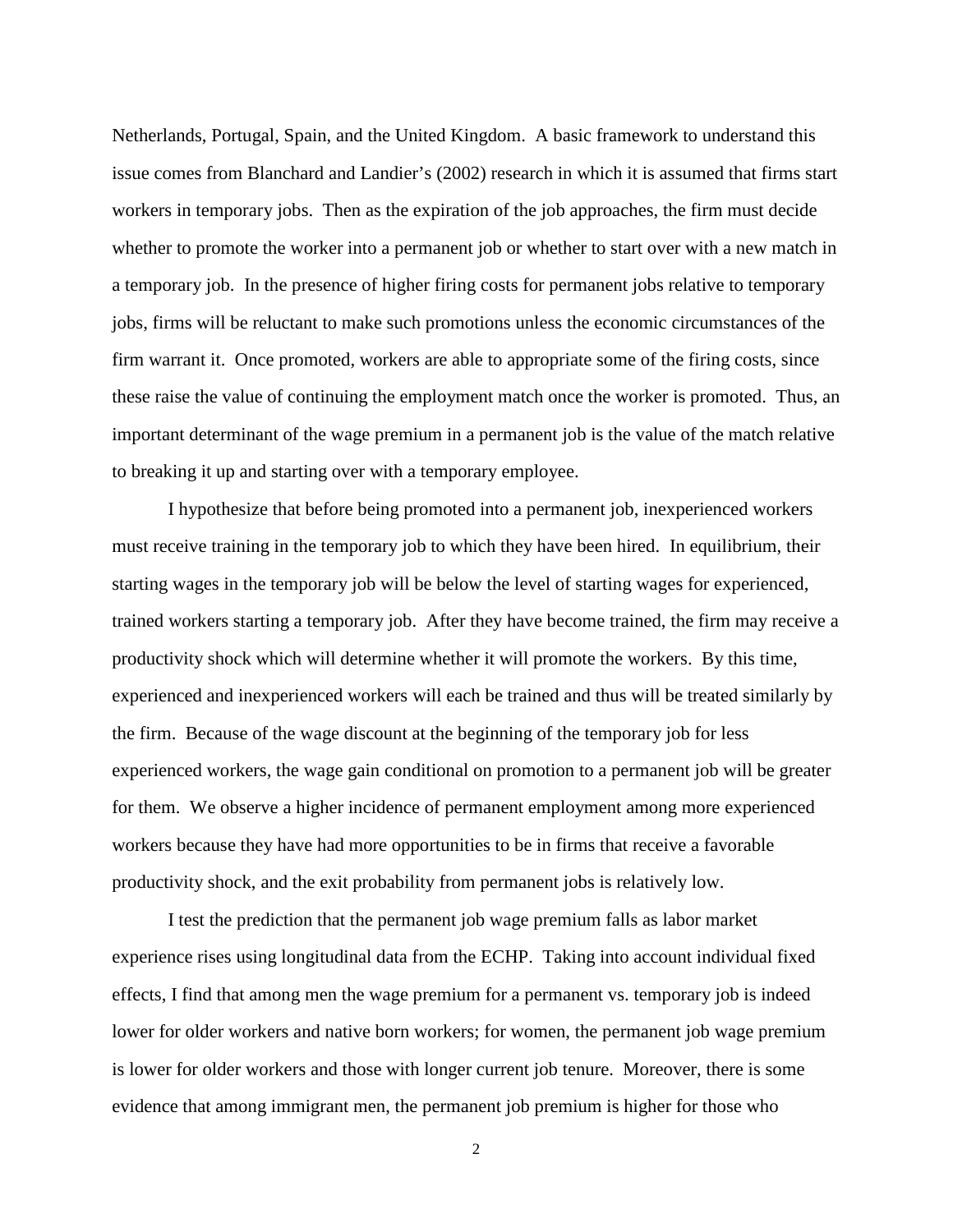migrated from outside the European Union. These findings all suggest that the gain to promotion into permanent jobs is indeed higher for those with less experience in the domestic labor market; moreover, previous findings that immigrants and the young are more likely to be in temporary jobs than the native born and older workers are consistent with the view outlined above as well (OECD 2002; Kahn 2007). In contrast to the effects for the young and immigrants, the permanent job pay premium is slightly smaller on average for women than for men, even though on average women have less experience in the labor market than men do. It is possible that women even in permanent jobs are in segregated labor markets with a different distribution of productivity shocks from those in men's jobs. But as noted, among women, the permanent job wage premium is higher for the young and those with less current tenure, suggesting that even in the female labor market, employers pay attention to experience differences. I then present evidence that among those with temporary jobs, workers with more experience and tenure earn higher wages and are also more likely to have received some formal company-sponsored or subsidized education or job training These patterns are consistent with the model of promotion into permanent jobs, since it predicts smaller permanent job wage gains for more experienced workers, due to their greater likelihood of having received training.

Analysis of the permanent job wage premium can also reveal some sources of wage inequality to the extent that temporary jobs comprise a sizeable portion of employment. To study this issue, I examine the contribution of the overall permanent job pay premium as well as heterogeneity in its level across labor force groups to wage inequality in the country with the largest incidence of temporary employment, Spain. I find that differences in this premium can explain a modest proportion of overall Spanish wage inequality, although for the other countries, the incidence of temporary jobs is too small for the pay gap to play much of a role in accounting for overall wage inequality.

## **II. Prior Research on the Wage Premium for Permanent Jobs**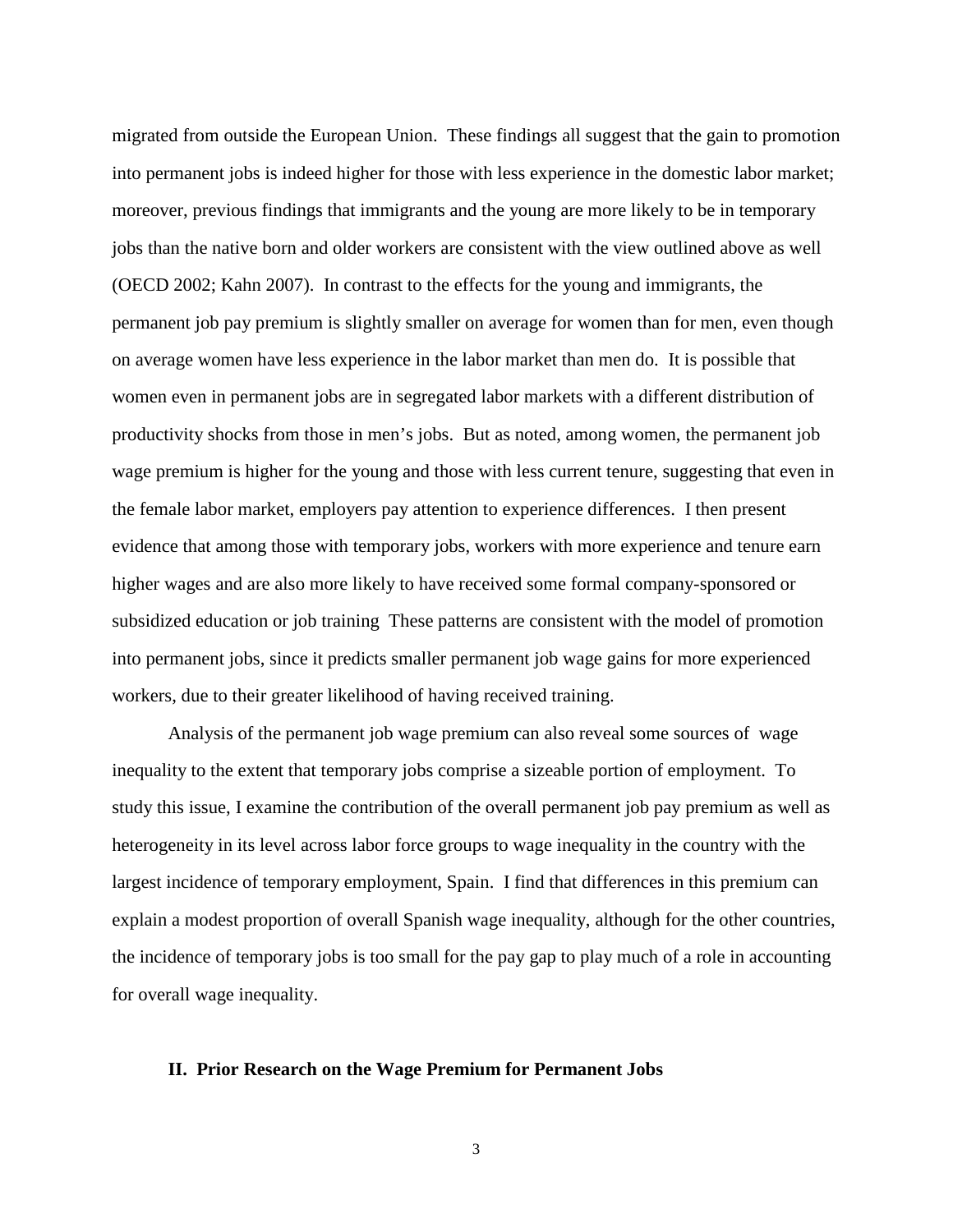Recent research on the wage effects of permanent vs. temporary employment provides some guidance for studying its structure. For example, Stancanelli (2002) used ECHP micro data and an extensive set of controls to find hourly wage effects of permanent relative to temporary jobs across ten countries averaging 0.116 for women and 0.121 for men. Boeri (2011) used ECHP and other European microdata and found monthly wage effects for 12 of the 13 countries (i.e., all except Finland) in the current study averaging 19.3%, although his list of controls was far less extensive than Stancanelli's (2002), and his use of monthly rather than hourly earnings may have also helped lead to his larger estimate. Specifically, Boeri (2011) controlled for education and tenure, while Stancanelli (2002) controlled for these as well as age, sector, occupation, and unemployment history.

While these estimates are suggestive, they may be upward biased because workers on permanent jobs are likely to have higher levels of unmeasured productivity than workers on temporary jobs. Supporting this idea, Booth, Francesconi, and Frank (2002) used individual panel data for Britain and found that fixed effects estimates of the permanent job premium were smaller than cross-sectional estimates. For example, the cross-sectional effect for men was 0.171 log points but the fixed effects estimate was only 0.069; for women, the cross-sectional estimate was 0.144, and the fixed effects estimate was 0.109.

In earlier work (Kahn 2012), I used the ECHP to estimate the impact of permanent jobs on hourly wages using both cross-sectional and fixed effects methods across 11 European countries. The controls included age, age squared, dummy variables for low (ISCED levels 0-2) and middle levels (ISCED level 3) of schooling with high levels of schooling the omitted category (ISCED levels 5-7), the regional unemployment rate, and year dummy variables. The cross-sectional estimate was 0.128 log points (which is much closer to Stancanelli's (2002) estimates than Boeri's (2011) results), while the fixed effects estimate was only 0.026 log points,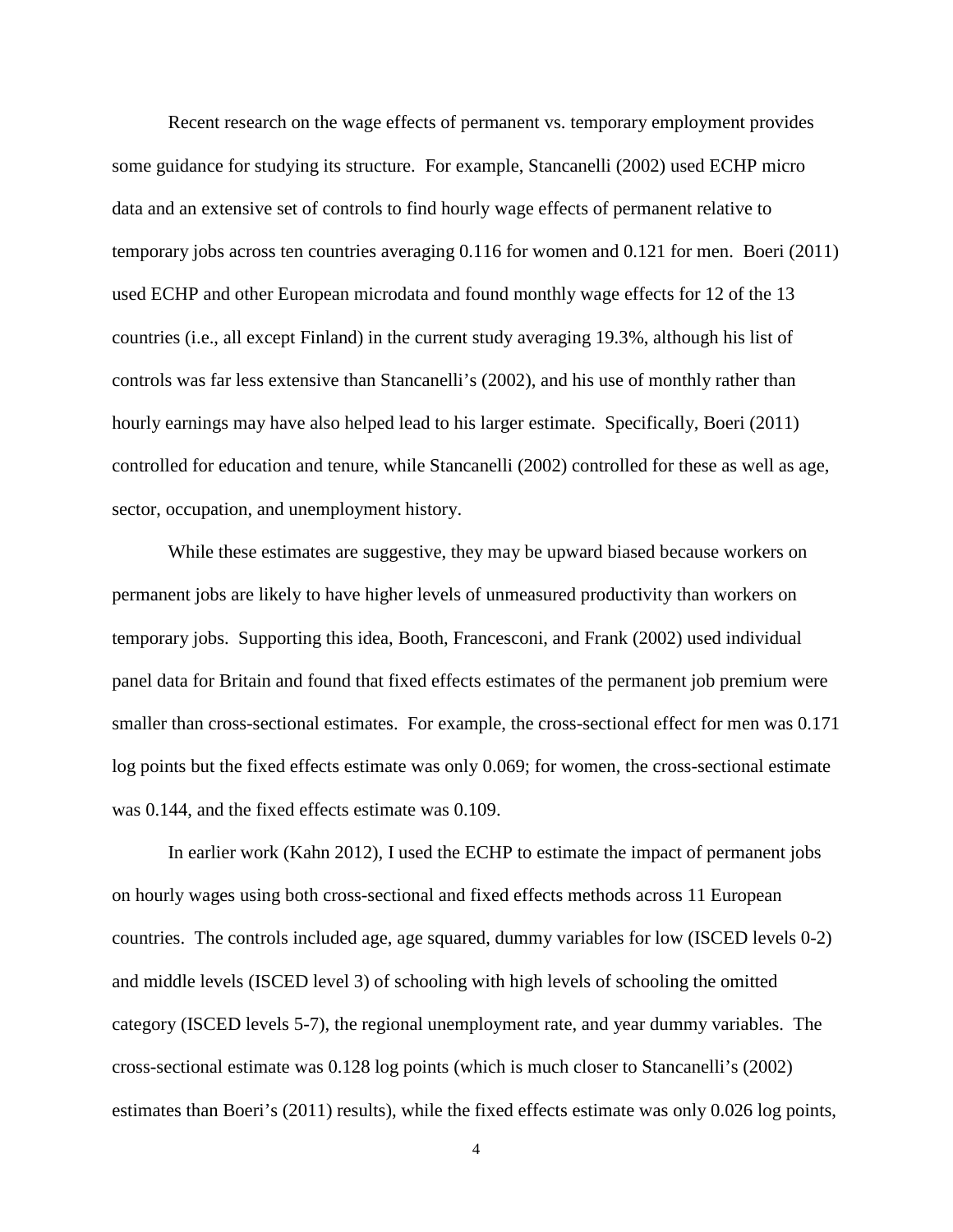and both effects were statistically significant. Thus, these estimates of the wage effects of permanent jobs averaged across European countries range from a low of 0.03 (my fixed effects estimate) to a high of 0.21 (Boeri's 2011 estimate), with a middle range of 0.12-0.13 (my crosssectional estimate and Stancanelli's estimates). The smaller fixed effects estimates I found and that Booth, Francesconi and Frank (2002) found suggest that an important portion of the crosssectional estimate represents unmeasured individual heterogeneity rather than a true effect of permanent jobs.<sup>[1](#page-6-0)</sup> The individual heterogeneity can occur both across workers in the same firm and among workers across firms, since workers differ in their unmeasured skills and firms differ in the product market shocks they are affected by.

In this paper, I use fixed effects methods to investigate the structure of the permanent job wage premium. Previous work suggests that the aggregate estimate of roughly 3% is modest, certainly compared to other factors that affect wages even in countries with highly centralized wage setting mechanisms.<sup>[2](#page-6-1)</sup> Yet the small average effect may mask large differences across groups in the premium to getting a permanent job. An analysis of the structure of this premium can reveal differences in labor market outcomes within groups such as the young or immigrants.

#### **III. Conceptual Framework**

 $\overline{a}$ 

The basis for the empirical work to be described below comes from Blanchard and Landier's (2002) theoretical model of a labor market with both temporary and permanent jobs.

<span id="page-6-0"></span><sup>&</sup>lt;sup>1</sup> While not directly comparable to these worker-level estimates, Bentolila and Dolado (1994) found for five European countries (Denmark, France, Spain, West Germany, and the United Kingdom), that manufacturing wages were negatively affected by the fraction of workers on temporary contracts, a result consistent with a pay premium for permanent employees.

<span id="page-6-1"></span> $<sup>2</sup>$  For example, in such countries, the standard deviation of industry wage effects tends to be much larger than this</sup> figure, as do the effects of a one standard deviation difference in educational attainment or cognitive ability (Kahn 1998; Blau and Kahn 2005).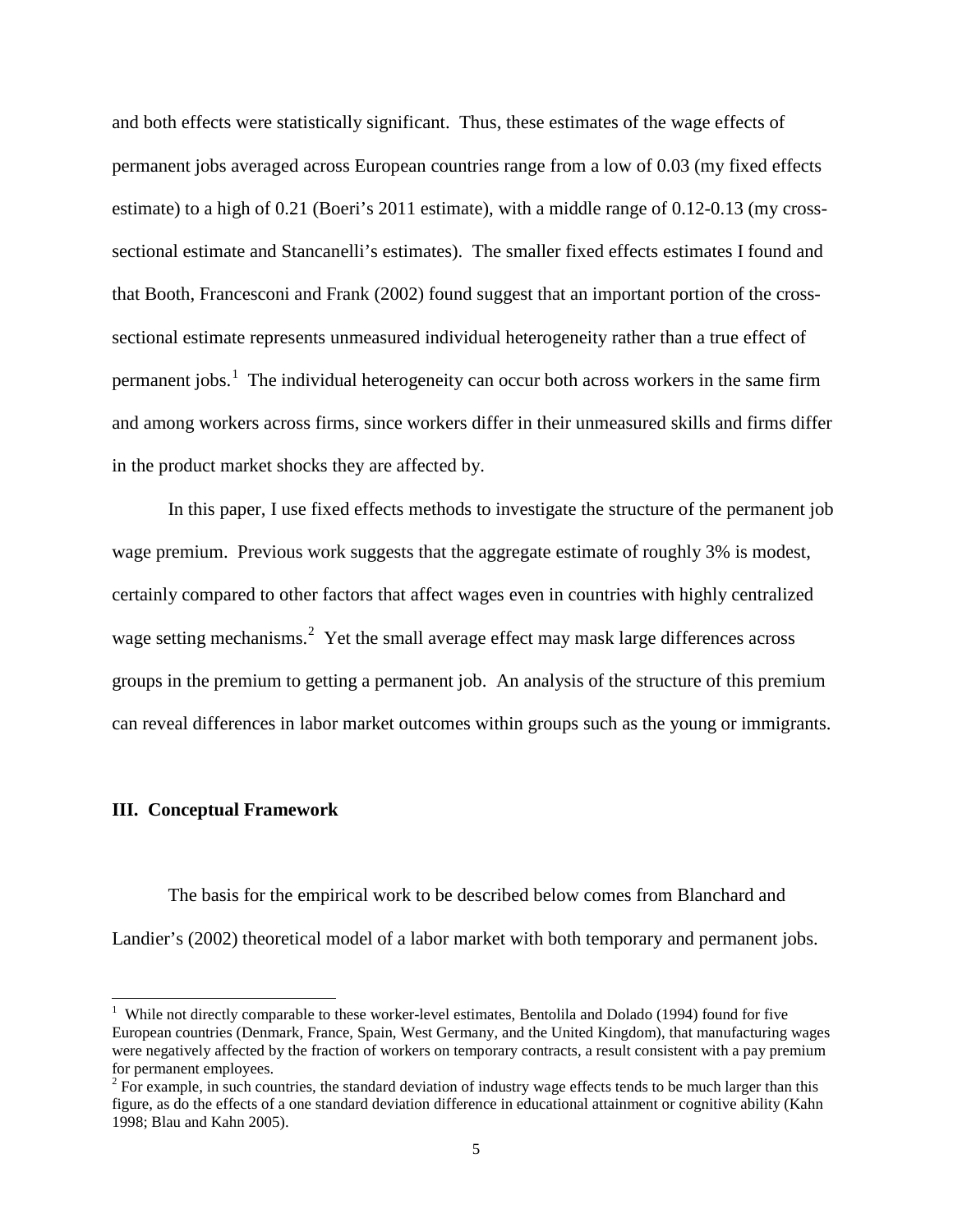Before discussing this framework, it is worth mentioning the case of an unregulated labor market with complete knowledge of workers' and firms' productivities. In such a world, firms offering only temporary jobs would have to pay a premium relative to jobs that offer employment security. Blanchard and Landier (2002) in effect build a more realistic setting in which the government imposes penalities on firms that fire workers and in which there are productivity shocks that cannot be perfectly anticipated. Specifically, policy typically distinguishes jobs according to the level of firing costs, with the permanent jobs of course having higher costs of termination. In this setup, all jobs start out as temporary, with low firing costs. The firm may receive a productivity shock, measured such that a higher value indicates a more favorable level of productivity, and then decides whether to promote the worker to permanent status.<sup>[3](#page-7-0)</sup> The authors show that there is a level of the shock—the reservation level—above which the firm will promote and below which the firm will terminate the employment relationship. The model assumes a wage determination mechanism in which wages are set in a Nash bargaining framework, although as I discuss below, this assumption is not necessary. On both permanent and temporary jobs, firms and workers share the gains to continuing the match. These gains include the avoidance of firing costs. Since these are higher for permanent jobs, the model predicts a pay premium for those promoted into permanent jobs, which the firm will take into account before making the decision to promote the worker.

In what follows below, I generalize this framework to include the possibility that some workers (the "inexperienced") require training to enable them to perform permanent jobs and that this is acquired during employment in a temporary job. Suppose, realistically, that is more costly to fire someone from a permanent job than from a temporary job. Then an inexperienced

<span id="page-7-0"></span> $3$  An example of a productivity shock is the collapse of the housing market in 2007-8, which led to an especially sharp reduction in demand facing firms supplying that industry.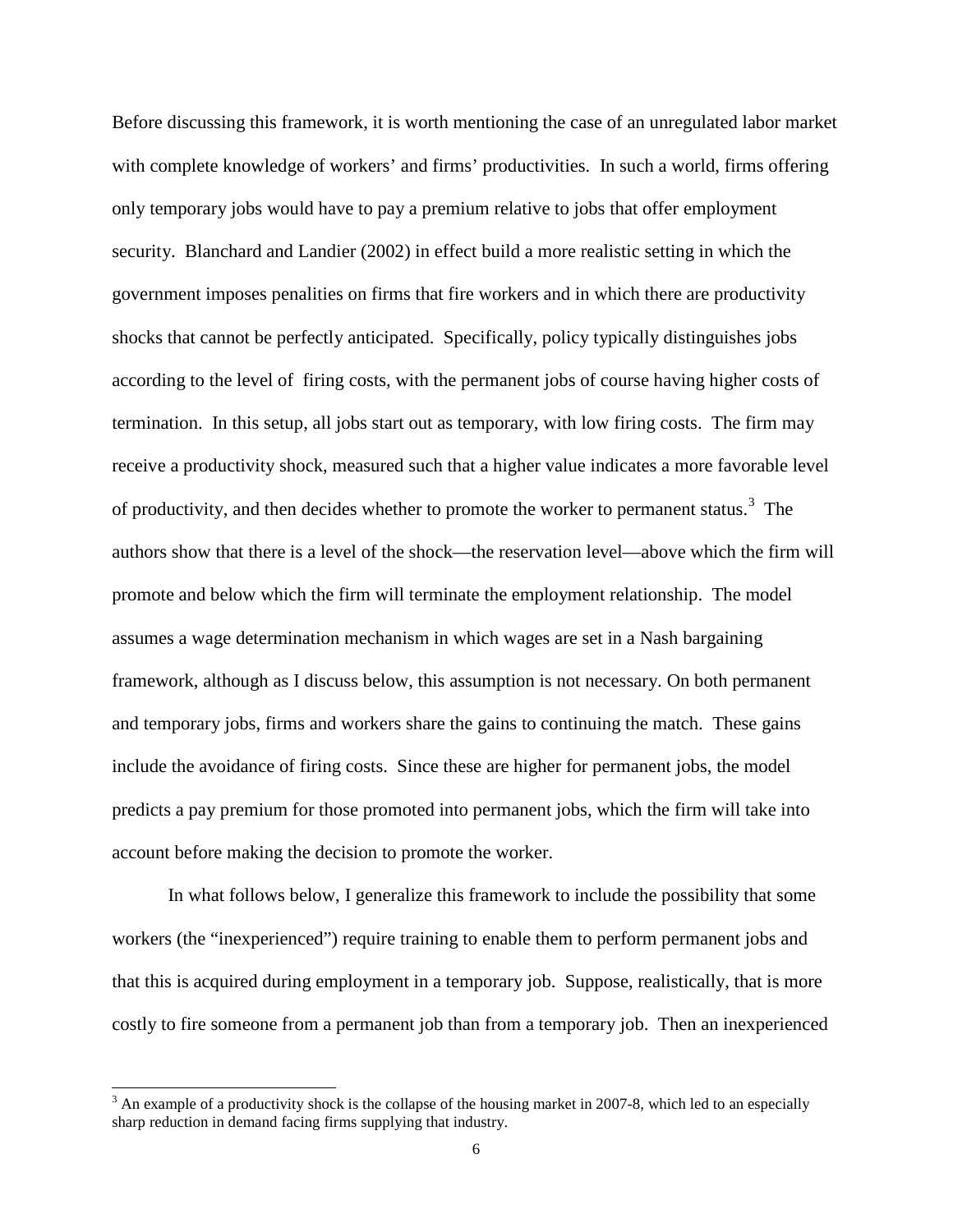worker's wage in a temporary job will be lowered due to the costs of getting training, and the worker will still accept the job rather than be unemployed, due to the expected benefits of training. In contrast, an experienced worker starting a temporary job is already trained, so there is no need for a wage discount during the temporary job. Upon promotion, the experienced and inexperienced workers are in a similar situation, since they are now both trained. The Nash bargain after promotion will thus have the same result for both inexperienced and experienced workers. Therefore, the wage gain to promotion for an inexperienced worker will be greater than for a experienced worker. In this model, the promotion probability for the two workers in the same firm will be the same because it assumes that the inexperienced worker on a temporary job receives training before any productivity shock. However, the experienced workers will have had more chances to be promoted; we will therefore observe a higher incidence of permanent employment among experienced than inexperienced workers, since the exit probability from permanent jobs is relatively low.[4](#page-8-0)

I illustrate these ideas using Blanchard and Landier's (2002) set up. Assume that a match begins between a firm and a worker who has already been trained. Suppose that all employment relationships begin with temporary jobs with firing costs  $c_0$ , productivity levels for trained workers  $y_0$ , and with wages (to be determined by bargaining) w<sub>0</sub>. Then assume that productivity shocks occur with probability  $\lambda$  and that these shocks have cumulative distribution function  $F(-)$ . Assume that at the point of the shock, the firm must decide whether to promote the worker to a permanent job with firing cost c or terminate the employment relationship.<sup>[5](#page-8-1)</sup> Let y be the realized productivity level of the shock, and  $w(y)$  be the wage on the permanent job. Let k be the cost of

<span id="page-8-0"></span> $4$  As discussed further below, in the case where the inexperienced worker may not have received training before promotion, we still expect to see a larger wage gain for inexperienced than experienced workers upon promotion.

<span id="page-8-1"></span> $<sup>5</sup>$  Further following Blanchard and Landier (2002), assume that the firing costs represent administrative expenses</sup> rather than severance pay, which according to Lazear's (1990) analysis represent a transfer between the company and the worker and thus need not affect resource allocation.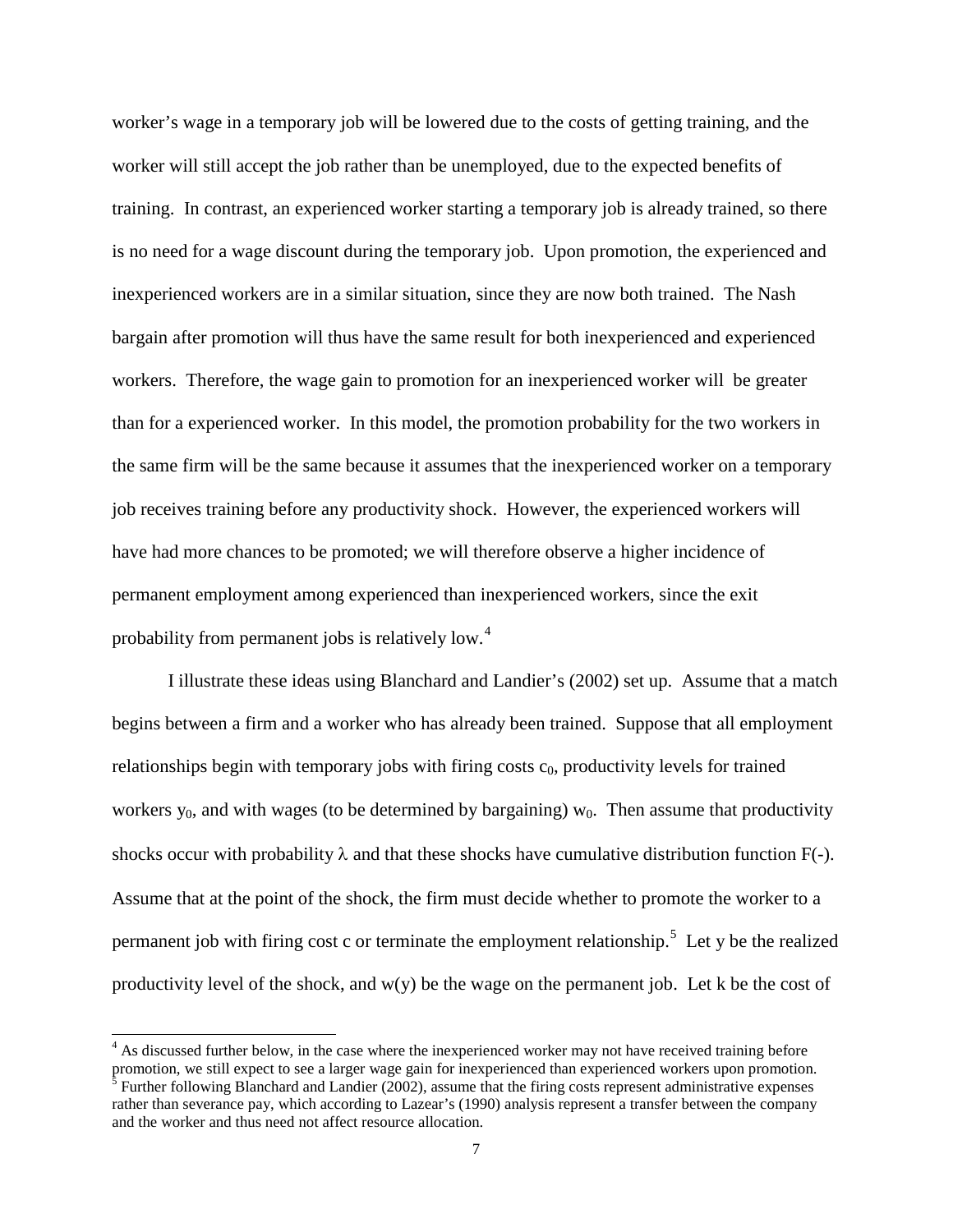creating a new vacancy, s be the exogenous probability of retirement, and r be the discount rate. Then Blanchard and Landier (2002) show that there will be a reservation shock level  $y^*$  above which the firm will promote the worker and below which the firm will terminate the employment relationship.

In this model, the flow return to the firm of a new job having value  $V_0$  is:

(1)  $rV_0 = (y_0 - w_0) - c_0 \lambda F(y^*) + \lambda \int_{y^*}^{\infty} [V(y) - V_0] dF(y)$ 

The flow value to the firm of a continuing job is:

(2)  $rV(y) = [y - w(y)] + s[V_0 - V(y)]$ 

The flow value of a new temporary job to an already trained worker is:

(3) 
$$
rV_0^e = w_0 + \lambda F(y^*)(V_u - V_0^e) - sV_0^e + \lambda \int_{y^*}^{\infty} \{V^e[w(y)] - V_0^e\} dF(y),
$$

where  $V_u$  is the value of being unemployed and  $V^e(w(y))$  is the value of a permanent job with productivity level y. Finally, the flow return to the worker of being employed in a permanent job is:

(4)  $rV^{e}[w(v)] = w(v) - s V^{e}[w(v)].$ <sup>6</sup>

 $6$  The flow values shown in equations (1)-(4) are the sum of current period income and the expected capital gain or loss due to possible productivity shocks or exogenous retirement. As an example, equation (4) shows that the current income for a worker on a permanent jobs is wage earnings, and the expected capital loss is the probability of retirement s times the value of the permanent job.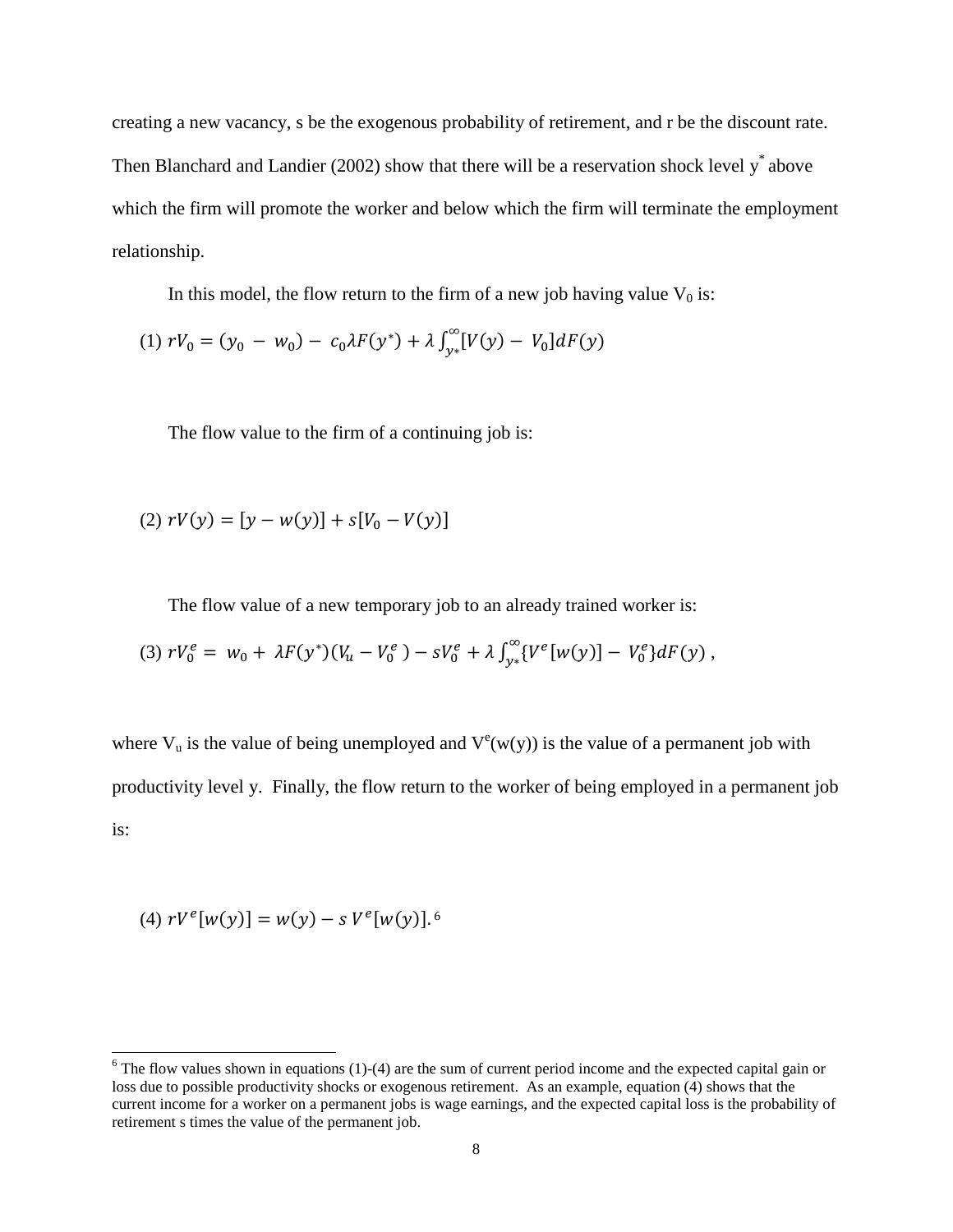With these value functions, assume Nash bargaining for both temporary and permanent jobs. For permanent jobs, the firm's status quo value is  $V_0$ -c, which is the value of posting a new vacancy minus the firing costs, while the worker's status quo value is  $V_u$ , the value of being unemployed. For temporary jobs, the firm's status quo value is  $V_0$ -c<sub>0</sub>, which is the value of creating a new vacancy minus the firing cost from a temporary job, while the worker's status quo value is still  $V_{\mu}$ . The reservation productivity  $y^*$  is defined implicitly as:

$$
(5) V(y^*) = V_0 - c_0.
$$

That is, the reservation productivity makes the firm indifferent between promoting the worker into a permanent job and firing the worker, paying the temporary job firing costs and announcing a new vacancy.

With symmetric Nash bargaining, we have the following conditions for the worker's value of temporary and permanent jobs:

(6) 
$$
V_0^e - V_u = c_0
$$
 and  
(7)  $V^e [w(y)] - V_u = V(y) - V_0 + c.$ <sup>7</sup>

 $\overline{a}$ 

Thus, the worker's gain to promotion into a job with productivity y is:

(8) 
$$
V^e [w(y)] - V_0^e = V(y) - V_0 + c - c_0 = V(y) - V(y^*) + c - 2c_0
$$
,

<span id="page-10-0"></span><sup>&</sup>lt;sup>7</sup> As explained by Blanchard and Landier (2002), the left hand sides of equations (6) and (7) represent the worker's gain to, respectively, a temporary and a permanent job, while the right hand sides are the firm's corresponding gains.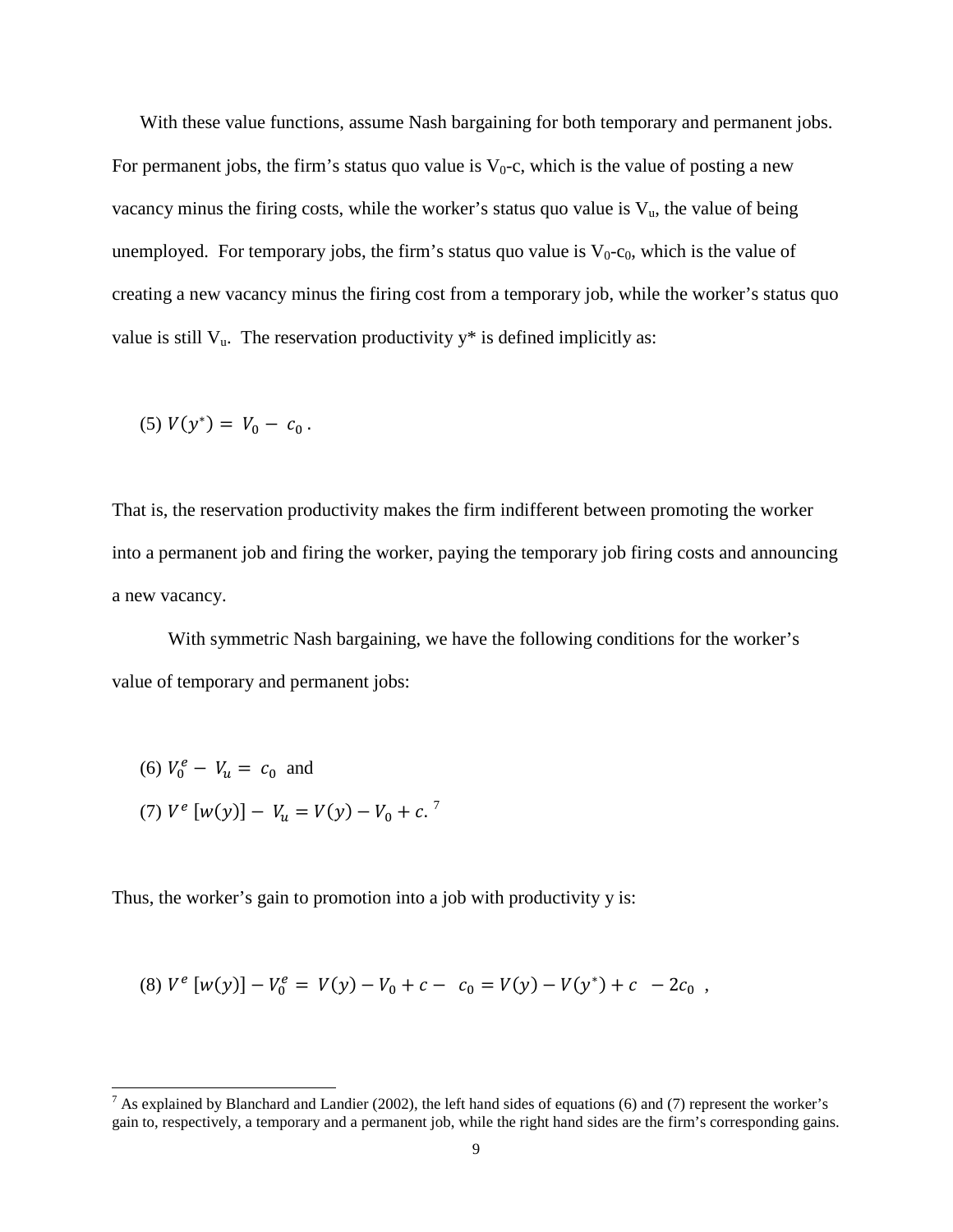and the worker's expected gain to promotion given a promotion is:

$$
(9) E\{V^e \left[ w(y) \right] - V_0^e | y \ge y^* \} = E\left[ V(y) - V(y^*) + c - 2c_0 | y \ge y^* \right].
$$

Using this framework, we can now contrast the gains to promotion for experienced vs. inexperienced workers. Under my assumptions about timing, the only difference between hiring an experienced vs. an inexperienced worker is that the firm must pay training costs for the latter at the beginning of the temporary job. Denote these costs as H. Thus, the net productivity for hiring an inexperienced worker is  $(y_0-H)$ . In this setup, we must modify the firm's and worker's values of a temporary job relative to hiring an experienced worker. Under competition, the value to the firm of hiring an inexperienced or an experienced worker for the temporary job must be the same. Since the inexperienced worker is instantaneously trained, the promotion decision becomes identical for the two types of workers and so does the status quo income given promotion. Thus, the only way for the firm to be indifferent between hiring an experienced vs. and inexperienced worker is for the latter to accept a wage that is reduced by the full training costs (the usual general human capital result). Thus, the inexperienced worker gains more upon promotion than the experienced worker.

The scenario outlined above assumes that the inexperienced worker receives training instantaneously upon being hired into the temporary job. If training is not instantaneous, it is possible that a productivity shock could occur before the worker is trained. Even in such a scenario, the more experienced worker is more likely to have been trained before starting a temporary job than a less experienced worker. If one can only be promoted upon receiving training and a favorable productivity draw, then the less experienced worker will have a larger expected gain in wages upon promotion than the more experienced worker. Alternatively, it may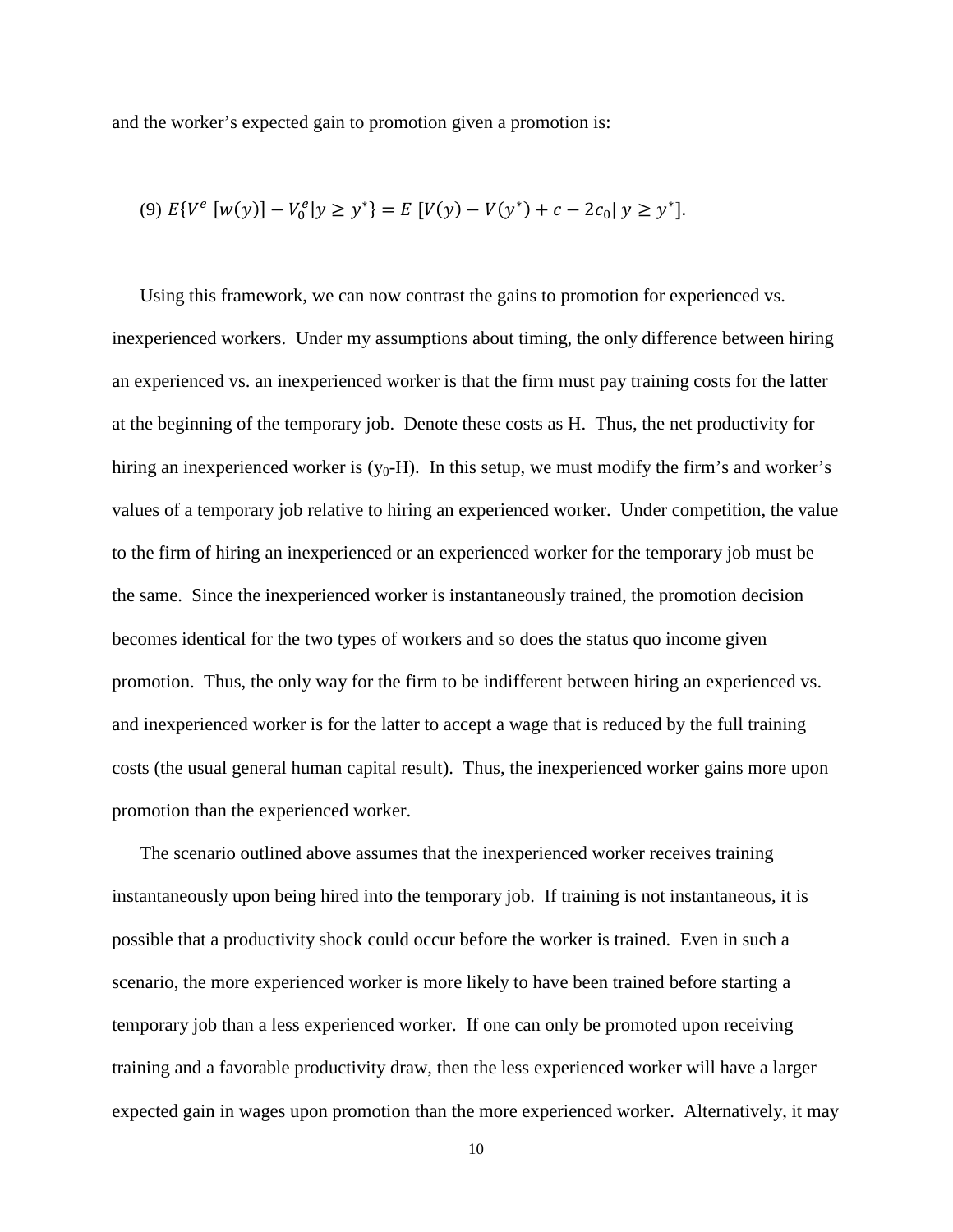be possible for one to be promoted before being trained. Of course, for such a decision to be profitable for the firm, the productivity shock threshold needs to be higher for a currently untrained worker than a currently trained worker. In such a case, the firms which promote inexperienced workers will have had on average more favorable draws than those which promote more experienced workers, and this difference in firm selectivity will tend to raise the observed return to promotion for inexperienced relative to that for experienced workers. This is the case because promotion for the untrained worker also entails training, which raises the value of unemployment; in contrast, for a trained worker, the value of unemployment stays the same upon promotion.

The basic prediction of this model is that the more experienced workers are more likely to be promoted into permanent jobs but to receive a smaller wage gain than less experienced workers due to the selection effect. More highly-trained temporary workers require a smaller positive productivity shock to warrant promotion into a permanent job. Moreover, the Nash framework is used for analytical convenience. The key result from the framework is that workers can appropriate at least a portion of mandated firing costs, and a Nash bargaining model isn't necessary for such an outcome. For example, in a monopoly union setting, we might expect higher firing costs to make firm demand less elastic with respect to wages, thus raising union wage demands. And in a monopoly union setting, we would also expect firms with a more positive productivity draw to have a higher willingness to pay.

## **IV. Data and Descriptive Patterns**

I use the ECHP data for 1995-2001 for the following countries to study the structure of the wage premium for permanent employment contracts: Austria, Belgium, Denmark, Finland, France, Germany, Greece, Ireland, Italy, the Netherlands, Portugal, Spain, and the United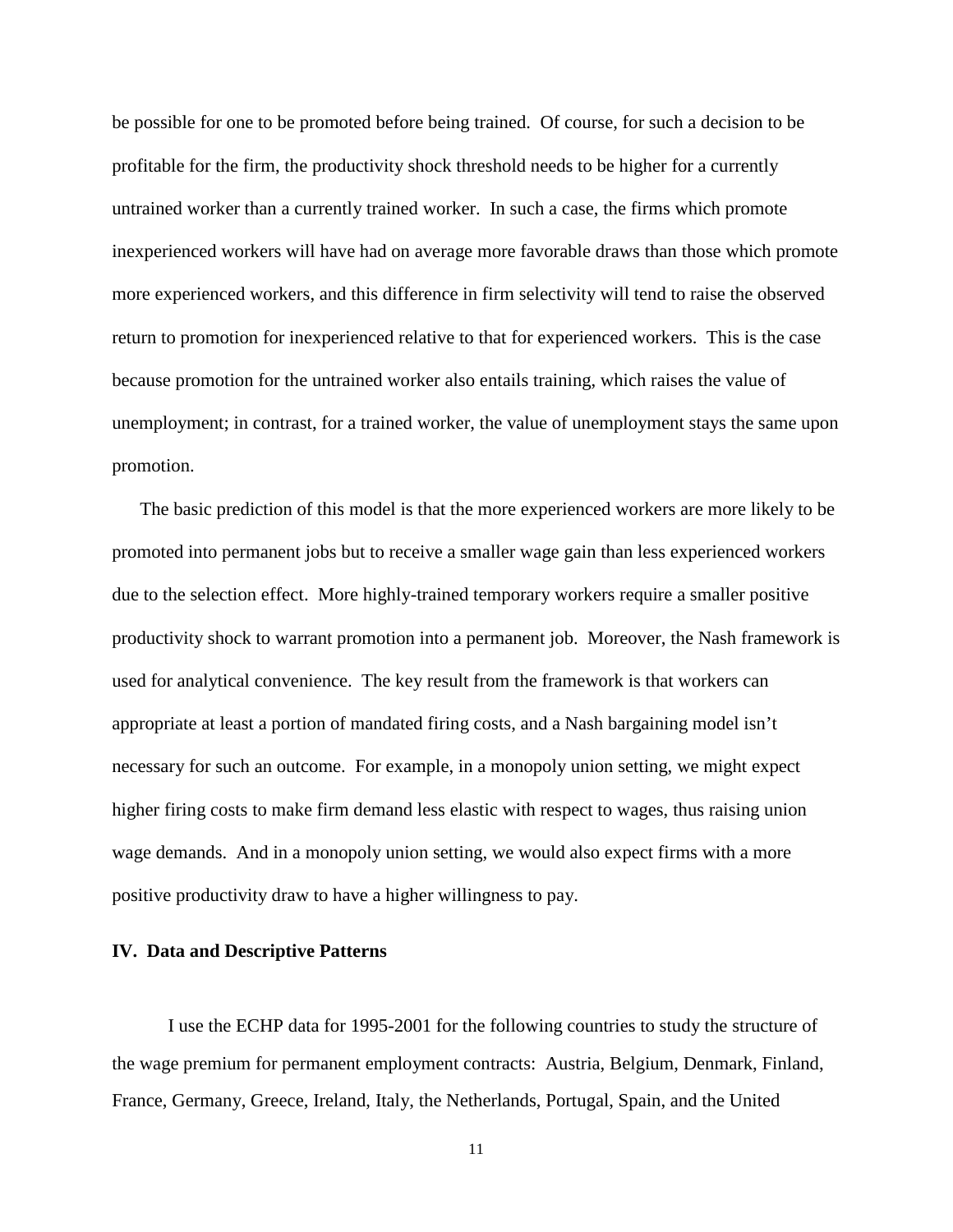Kingdom.<sup>[8](#page-13-0)</sup> This is a panel data base that follows individuals over the 1994-2001 period. The questions were harmonized as much as possible in order to produce a data base that would provide comparable information across countries.<sup>[9](#page-13-1)</sup> Beginning in 1995 for all of these countries except Finland and in 1996 for Finland, the ECHP asked each employed wage and salary worker whether his/her job was characterized by a fixed term contract. Specifically, each employed respondent is asked: "What type of employment contract do you have in your main job?" The possible responses are: 1) permanent employment; 2) fixed-term or short-term contract; 3) casual work or no contract; 4) some other working arrangement. I include only those with responses 1) or 2), that is, those that state they have a permanent or a temporary employment contract.

Table 1 shows mean values for the incidence of temporary employment among wage and salary workers by country and gender, for ages 16-65. The figures are weighted using the ECHP's sampling weights which I adjusted so that each country receives the same total weight. About 9-11% of the sample has a temporary contract. Moreover, women have a higher incidence of temporary employment in each country than men do, and temporary jobs are especially prevalent in Spain. Finland and Portugal also have a relatively high incidence of temporary jobs as well. $^{10}$ 

Table 2 shows the mean of the log of hourly earnings expressed in purchasing power parity units in 2001 US dollars by country, gender and contract type.<sup>[11](#page-13-3)</sup> In all cases except for women in the United Kingdom (where pay is the same across contract type) permanent jobs pay more than temporary jobs, usually considerably so. For example, for men, there is an average

<span id="page-13-0"></span> $8\,$  Of the fifteen countries in the ECHP, these are the only ones with data on contract type (i.e., permanent vs. temporary), with repeated observations on the same person, and complete data on the explanatory variables. <sup>9</sup> <sup>9</sup> For further description of the methods and sample characteristics of the ECHP, see the Eurostat web site:

<span id="page-13-2"></span><span id="page-13-1"></span><http://circa.europa.eu/irc/dsis/echpanel/info/data/information.html> .<br><sup>10</sup> Earlier work has shown that the ECHP data on the incidence of temporary employment contracts match up well with published sources such as the OECD. See Kahn (2010).

<span id="page-13-3"></span> $11$  The ECHP provides purchasing power parity rates for each country in each year, allowing one to transform the earnings data into US purchasing power units for that year. These transformed earnings variables were then corrected for US inflation by using the Personal Consumption Expenditures deflator for the US, taken from [www.bea.gov.](http://www.bea.gov/) I excluded observations with hourly earnings less than \$1 or greater than \$300 in 2001 purchasing power parity units. These exclusions amounted to about 0.2% of the sample. Because of the necessity of excluding those with implausible wage figures, I needed to express wages in a common currency and correct for inflation.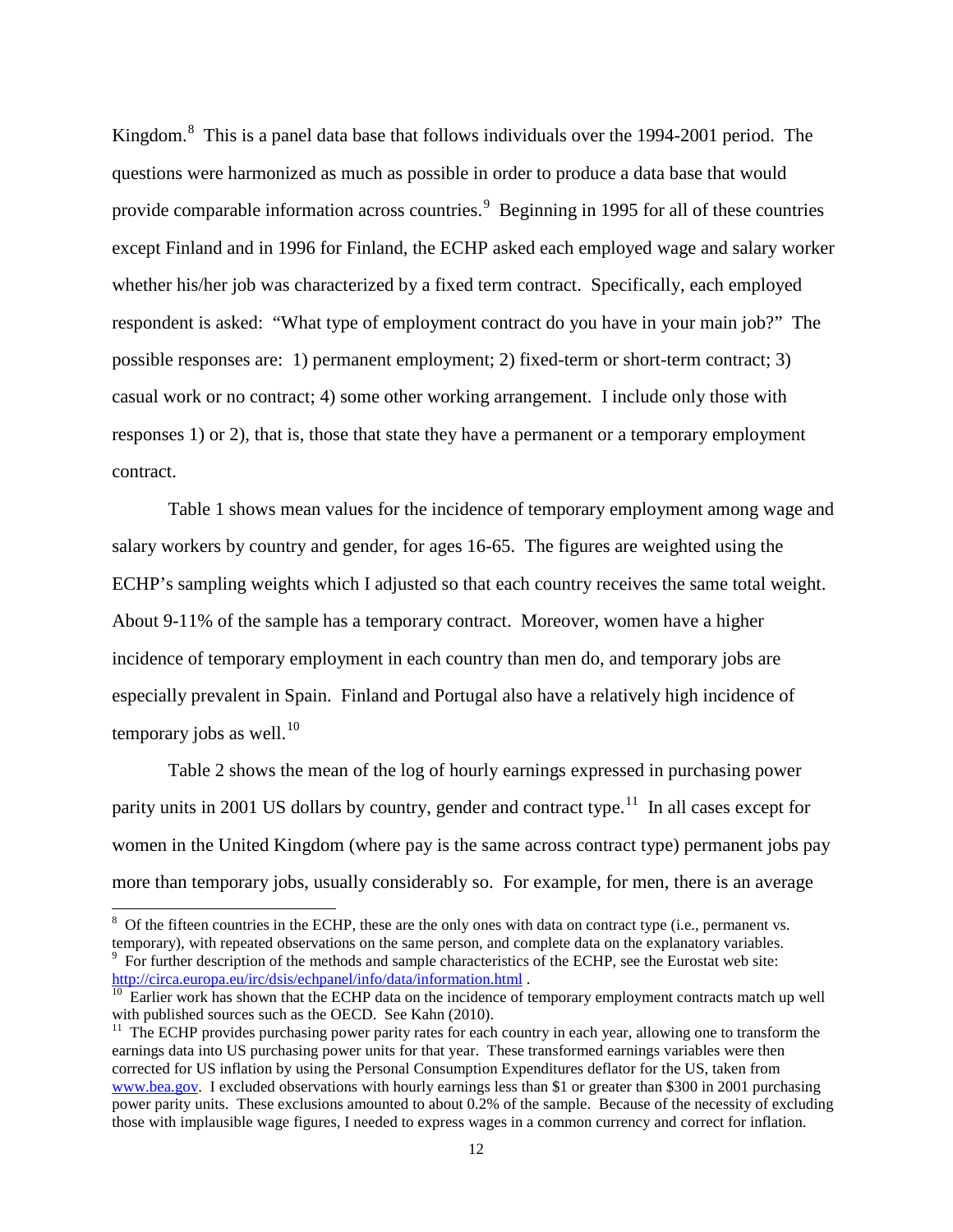0.325 log point gap favoring permanent jobs, while for women, the average permanent job wage advantage gap is 0.245 log points. France, Spain and the Netherlands show especially large pay gaps favoring permanent contracts. Of course, Table 2 doesn't control for individual measured characteristics such as human capital or sector, and it also doesn't adjust for unmeasured person effects. The next section describes the regression design that attempts to estimate the effect of obtaining a permanent job at the individual level.

Tables A1-A3 provide some further descriptive detail on the incidence of temporary employment by age-gender-country group (Table A1) as well as wage levels for temporary and permanent employment by age-gender-country group (Tables A2-A3). Table A1 shows that temporary jobs are far more common among younger than older workers. While the ECHP doesn't have information on the respondents' full work history, I note that for a subsample of workers of age less than or equal to 22 years old, 27-28% of these workers were in temporary jobs. This is a considerably larger incidence than those for workers under 35 years old as shown in Table A1. Moreover, in France and Spain, 51-78% of workers 22 years of age and younger were in temporary jobs. These findings suggest that many workers in Europe do start their careers in temporary jobs.

Tables A2 and A3 show that the permanent job wage advantage tends to be larger among older workers, seemingly in contradiction to the theoretical model presented earlier. However, the Tables do not of course control for other factors affecting wages, both measured characteristics as well individual fixed effects. The following section presents the methodology through which these factors can be controlled.

#### **V. Empirical Procedures and Basic Regression Results**

The basic empirical setup for testing the predictions about the wage impact of permanent employment is to estimate the following individual fixed effects model of the determinants of the log of hourly earnings: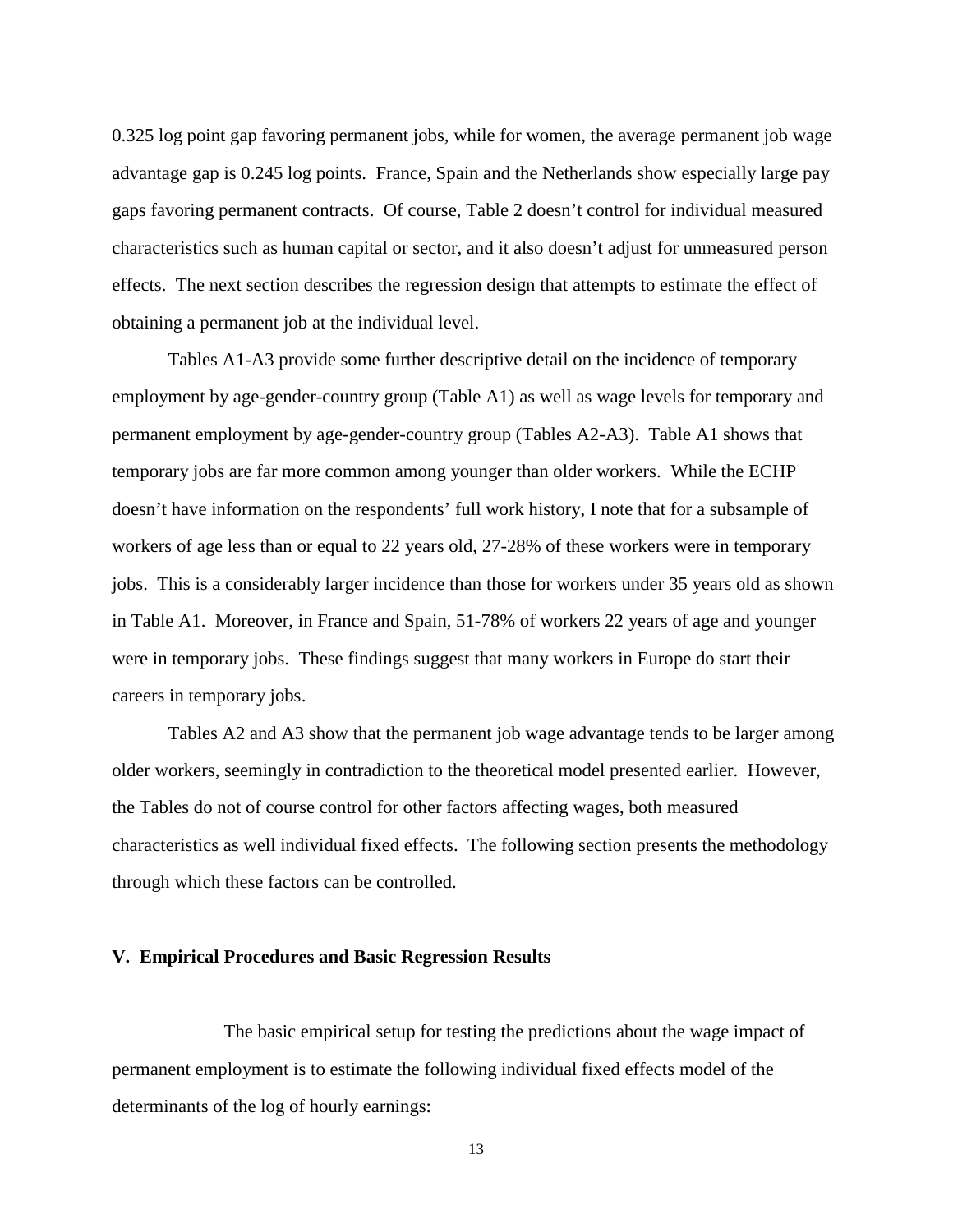(10) Ln Wage=f(Age, Agesq, Edlow, Edmid, Tenure, Tenuresq, Temp, Temp\*Age, Temp\*Agesq, Temp\*Immig, Temp\*Edlow, Temp\*Edmid, Temp\*Tenure, Temp\*Tenuresq, Industry dummies, Regional Unemployment Rate, Occupation dummies, Year dummies, u),

where for each employed wage and salary worker Ln Wage is the log of hourly earnings (defined above), Age is age in years, Agesq is Age squared, Edlow and Edmid are, respectively, dummy variables for low (ISCED levels 0-2) and middle levels (ISCED level 3) of schooling with high levels of schooling the omitted category (ISCED levels 5-7), Temp is a dummy variable for a temporary employment contract, Immig is a dummy variable equaling one if the respondent was either born in a foreign country or is not a citizen, Tenure is number of months of tenure with one's current employer, Tenuresq is Tenure squared, and u is a disturbance term.<sup>12</sup> Equation (10) was estimated separately for men and women pooling the data across countries with the standard errors clustered by country. I use the ECHP sampling weights adjusted so that each country receives the same weight. Since I use individual fixed effects (formally, the within estimator, in which variables are defined as deviations from the person-specific mean in an unbalanced panel), time-invariant variables such as country dummies or immigrant status are not included. I use the full estimation sample including those who don't change contract type (i.e. permanent or temporary job status) in order to obtain more efficient estimates of the timevarying parameters such as Age or Tenure. Since schooling can change this is a time-varying factor. Moreover, Tenure doesn't increase one year for each year in the panel, since people change jobs. Thus, Tenure effects are separately identified from the impact of Age. In addition, in some supplementary analyses, I estimate equation (10) separately by country and gender with standard errors clustered at the individual level.

<span id="page-15-0"></span> $12$  As discussed below, combining non-citizens and those born in another country into one category is necessary in order to use the sample of 13 countries shown in Tables 1 and 2. Also as discussed below, I additionally in some analyses restrict the models to countries with information on the respondent's birthplace.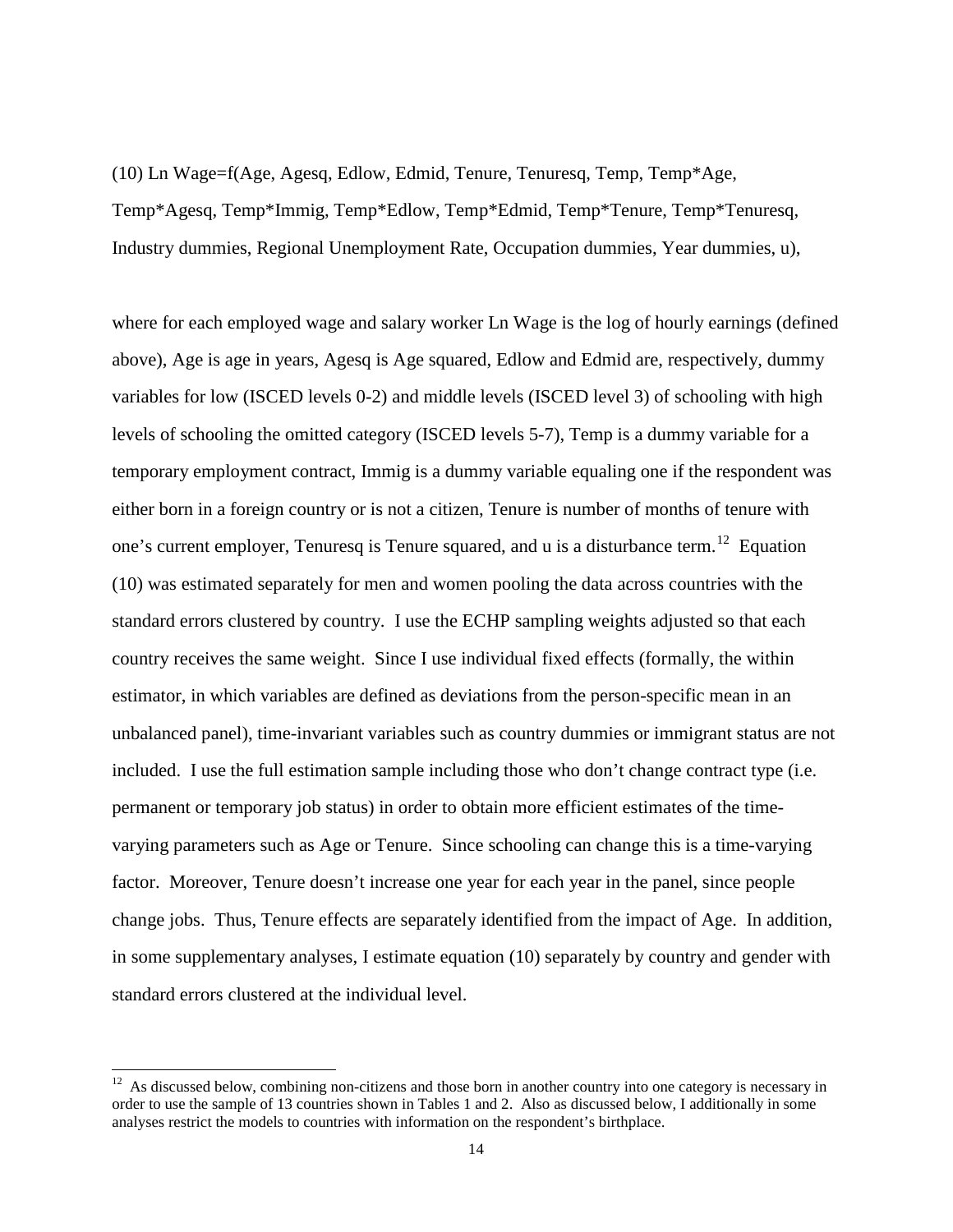The key explanatory variables in (10) are those relating to temporary employment, specifically, its main effect and its interactions with Age, Agesq, Tenure, Tenuresq, and immigration status. I also include interactions with the education variables, although the theory outlined above doesn't distinguish across levels of formal schooling. The theoretical analysis predicts that temporary employment will have positive interaction effects with Age and Tenure, and a negative interaction effect with the immigrant dummy variable on the idea that the young, those recently hired, and immigrants have less experience in the domestic labor market or the current firm than older workers, those with longer Tenure, and natives. Since women have less labor market experience than men, the same reasoning predicts that the women will face a larger discount in temporary vs. permanent jobs than men do. However, to the extent that there is occupational or industrial segregation by gender, even permanent jobs for women may not be as well protected or as relatively high paying as those for men. Prior research has emphasized the relative concentration of immigrants, women and the young in temporary jobs when employment protection is more strict since these groups have on average less labor market experience in the host labor market (Kahn 2007).

The controls in equation (10) include basic human capital variables, Tenure, Industry and Occupation (see the Appendix for the actual Industry and Occupation categories), as well as the Regional Unemployment Rate. Regional unemployment rate information was collected from the European Labour Force Survey and matched to the regional indicators in the ECHP data.<sup>13</sup> Because employment in a temporary job can affect one's future industry, occupation and job tenure, I also estimate the basic model excluding these variables. Such estimates can be viewed as reduced forms of the impact of temporary employment relative to permanent employment.

As mentioned, immigrants are defined as those who were either born in a foreign country or are not citizens. The ECHP has enough information to define this variable for each of the 13 countries in Tables 1 and 2. However, to focus further on the immigrant labor market, I analyze

<span id="page-16-0"></span><sup>&</sup>lt;sup>13</sup> I am grateful to Alison Davies and Rhys Powell for their help in acquiring the European Labour Force Survey regional unemployment rate data. Since the ECHP did not collect regional information for Denmark or the Netherlands, I used the national unemployment rate for those countries.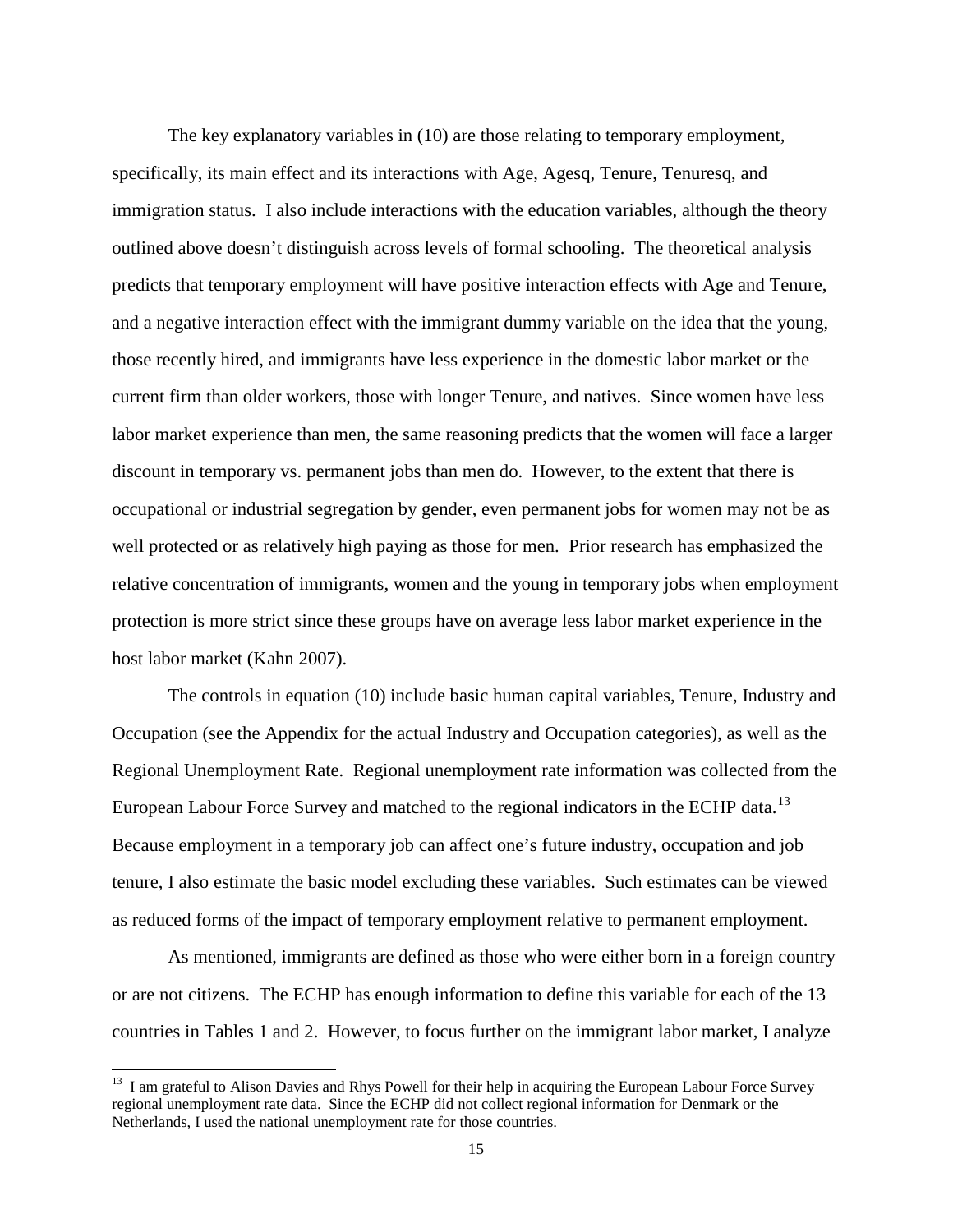a subset of countries for which the ECHP has data on the respondent's birthplace and time since migration to the current country. These include Belgium, Denmark, France, Ireland, Portugal, and Spain.<sup>[14](#page-17-0)</sup> On this subsample, I am able to test whether the impact of being in temporary job differs depending on whether one was born in a foreign country in the European Union or outside the European Union. Moreover, I also test whether time in the current country affects the returns to a permanent vs. a temporary job. The logic of the model described earlier implies that the wage effect of a permanent job should be greater for those born outside of the EU and for more recent migrants. Unlike much research on immigrant assimilation profiles, the ECHP allows one to follow the same immigrant over time. However, there may still be a bias in estimating such profiles to the extent that there is selective outmigration (Lubotsky 2007).

The validity of the fixed effects approach depends on the assumption that changes in individuals' unmeasured productivity are not correlated with movements from temporary to permanent or permanent to temporary jobs, controlling for the other variables in the model. However, as in the research studying the union wage impact that estimates wage changes among workers who change their union status (e.g. Card 1996), we cannot rule out unmeasured productivity changes for individuals as a cause of movements to or from permanent employment. The model suggested that such moves would be caused by firm-related developments pertaining to productivity shocks and that workers without prior training would require a larger productivity shock in order to be promoted into a permanent job. Below, I present some direct information on training and wages received by workers on temporary jobs, suggesting the relevance of the theoretical model, even if one cannot rule out time varying individual effects as an alternative explanation. In addition, I include only those with jobs in a given year, which contributes to the unbalanced nature of the panel. It is of course possible that those without wage offers or those

<span id="page-17-0"></span> $14$  I exclude the United Kingdom from this analysis because the number of respondents for whom the foreign birthplace is identified is too small. Specifically, there were only 90 such individuals in the United Kingdom sample, compared to 318-1913 in each of the six countries analyzed.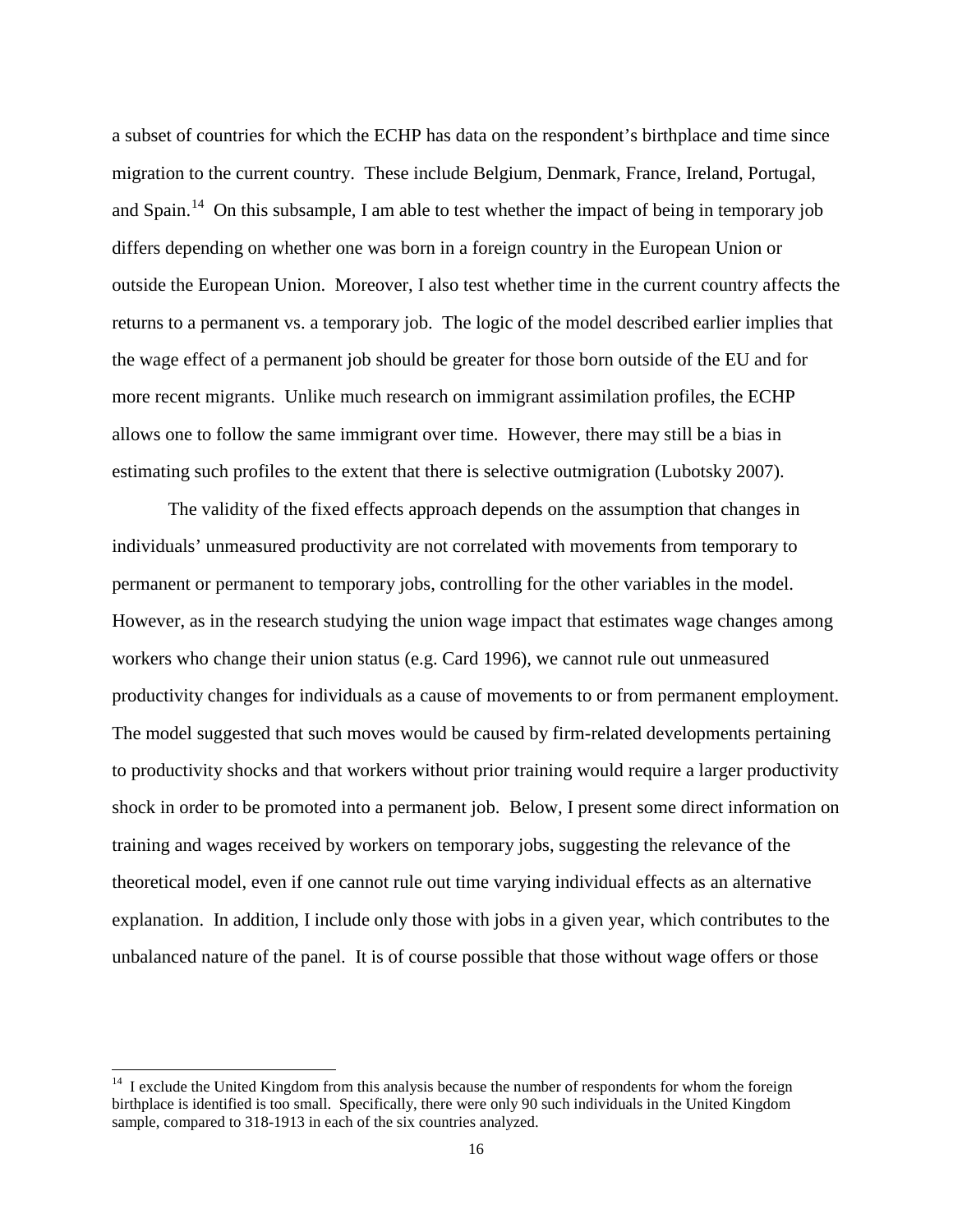with offers below their reservation wages dropped out of the labor market and that we therefore only observe successful transitions to employment from employment.<sup>[15](#page-18-0)</sup>

Table A4 shows mean values for the regression samples. Men in the ECHP outearn women by 0.14 log points (recall that wages are measured in real purchasing-power corrected units); women are slightly more educated than men, with women having a higher incidence of high education (omitted) group and a lower incidence in the two lower groups; women are slightly more likely to be in temporary jobs and have shorter current Tenure.

Tables 3 and 4 contain basic individual fixed effects regression results for the determinants of the log of hourly earnings for the pooled sample of 13 countries, separately for men and women. Column (1) of Tables 3 and 4 shows the effects of employment in a temporary job without controlling for Industry, Occupation, Tenure or for interactions between temporary employment and other variables. The effect is -0.0322 for men and -0.0149 for women, with both effects significant. The corresponding Ordinary Least Squares (OLS) estimates, with country dummies and an immigrant dummy additionally included, are -0.1435 (standard error 0.0315) for men and  $-0.1146$  (standard error 0.0263) for women.<sup>16</sup> Recall from Table 1 that the mean differential between wages in permanent and temporary jobs was 0.325 log points for men and 0.245 log points for women, which are substantially larger than the OLS regression coefficients in magnitude. Thus, most of the difference in the mean wages between permanent and temporary jobs is due to individual characteristics, with both measured and unmeasured characteristics having an important effect. The gross wage differential between permanent and temporary jobs is interesting in a descriptive sense in the same way that the gross unionnonunion wage differential describes one dimension of wage inequality. However, from an

<span id="page-18-0"></span><sup>&</sup>lt;sup>15</sup> Of those who had temporary jobs in the previous year, 82-85% were employed the next year. The corresponding transition to employment of those with permanent jobs was 95-96%.<br><sup>16</sup> As noted, the fixed effects estimates are identified from those who changed permanent job status. Most of such

<span id="page-18-1"></span>cases involved moves from temporary to permanent jobs: using sampling weights, I compute that 63-65% of those who switched status changed from temporary to permanent jobs. These workers experienced 8-9% real wage gains, in contrast to real wage gains of 4-7% for those who switched from permanent to temporary jobs. Somewhat surprisingly, stayers' wages rose by 4-6%. Of course, these means don't control for other factors affecting wages, but they do suggest that most of the explanatory power comes from the large wage gains of workers who move from temporary to permanent jobs, which is the setting for the model presented above.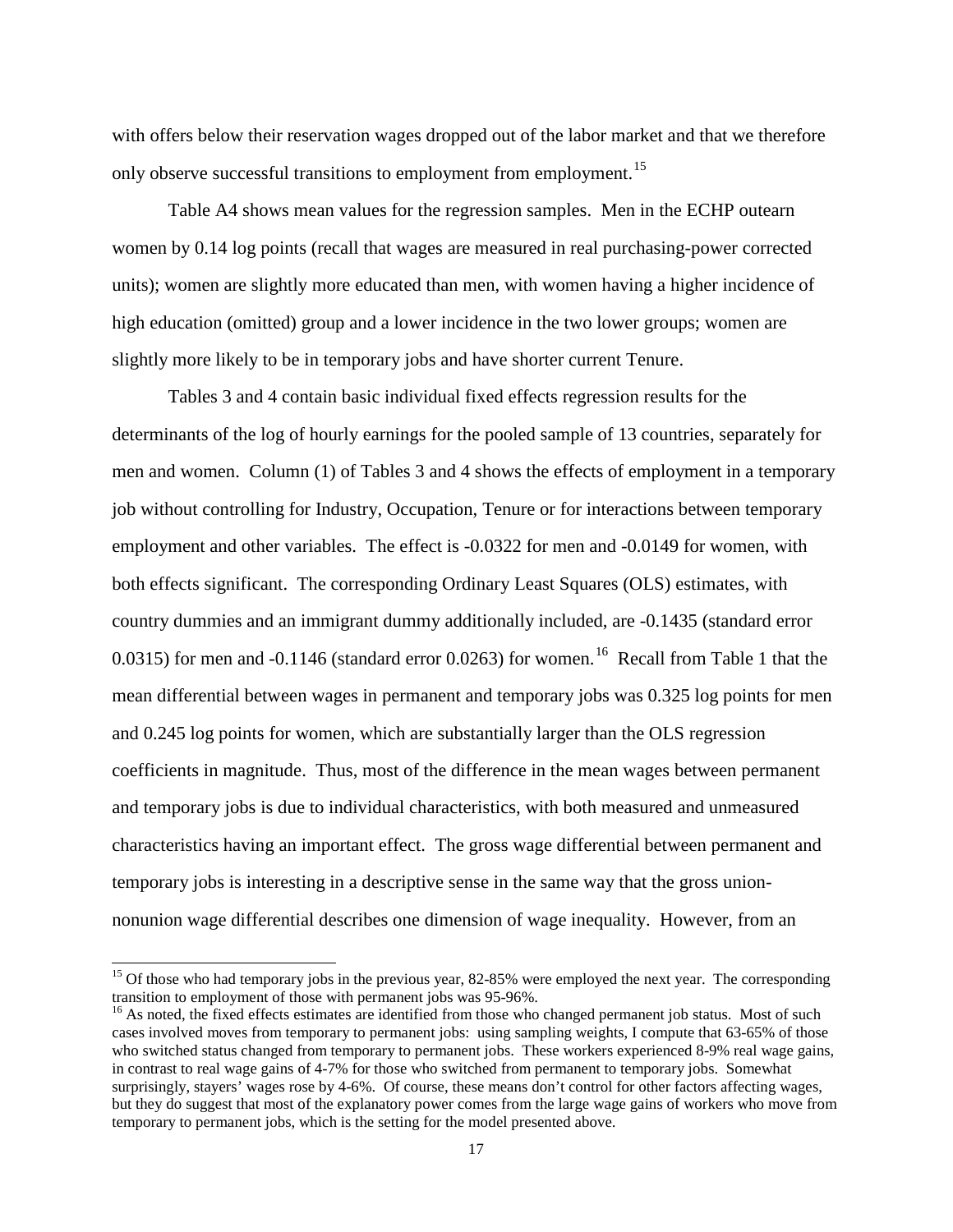individual worker or firm's point of view, the differential purged of the effects of measured and unmeasured characteristics is more relevant. And the fixed effects results in Tables 3 and 4 do indicate at least a modest return to a permanent job for both men and women, with a slightly larger effect for men.

Columns (2) and (3) of Tables 3 and 4 show that the estimated return to a permanent job largely holds up when I control for current Tenure and also Industry and Occupation. Specifically, the temporary employment coefficient with controls for Tenure, Industry and Occupation included is 82-89% as large in absolute value as it is without these additional controls, although the effect for women now just misses being statistically significant. The male result remains significant, however. The column (3) results suggest that there is a modest average return to permanent employment controlling for Tenure, Industry and Occupation, as well as unmeasured person effects.

Columns (4)-(6) show the results of the key interactions between temporary employment and Age, immigrant status, and current job Tenure. The results are qualitatively similar for men and women. Specifically, temporary employment has less negative effects on the wages of older workers, non-immigrants and those with longer current Tenure. Each of these results was predicted by reasoning outlined earlier about training, temporary employment and permanent employment. For men, the temporary employment interactions with the Age variables and immigrant status are significant, while for women the interactions with Age and Tenure are significant.<sup>[17](#page-19-0)</sup> To illustrate the magnitude of these interaction effects, consider the fully specified model in column (6) of Tables 3 and 4. For men, the interactions between temporary employment and Age imply that the impact of permanent employment is about 0.10 log points more negative at Age 16 than at the mean Age of 39 years, while for women temporary employment has an effect on wages that is about 0.06 log points more negative at Age 16 than at the mean Age of 37. Column (6) of Tables 3 and 4 implies that interaction effects with Tenure

<span id="page-19-0"></span> $17$  For women, the interaction effects with immigration status are 1.44-1.77 times their standard errors in absolute value.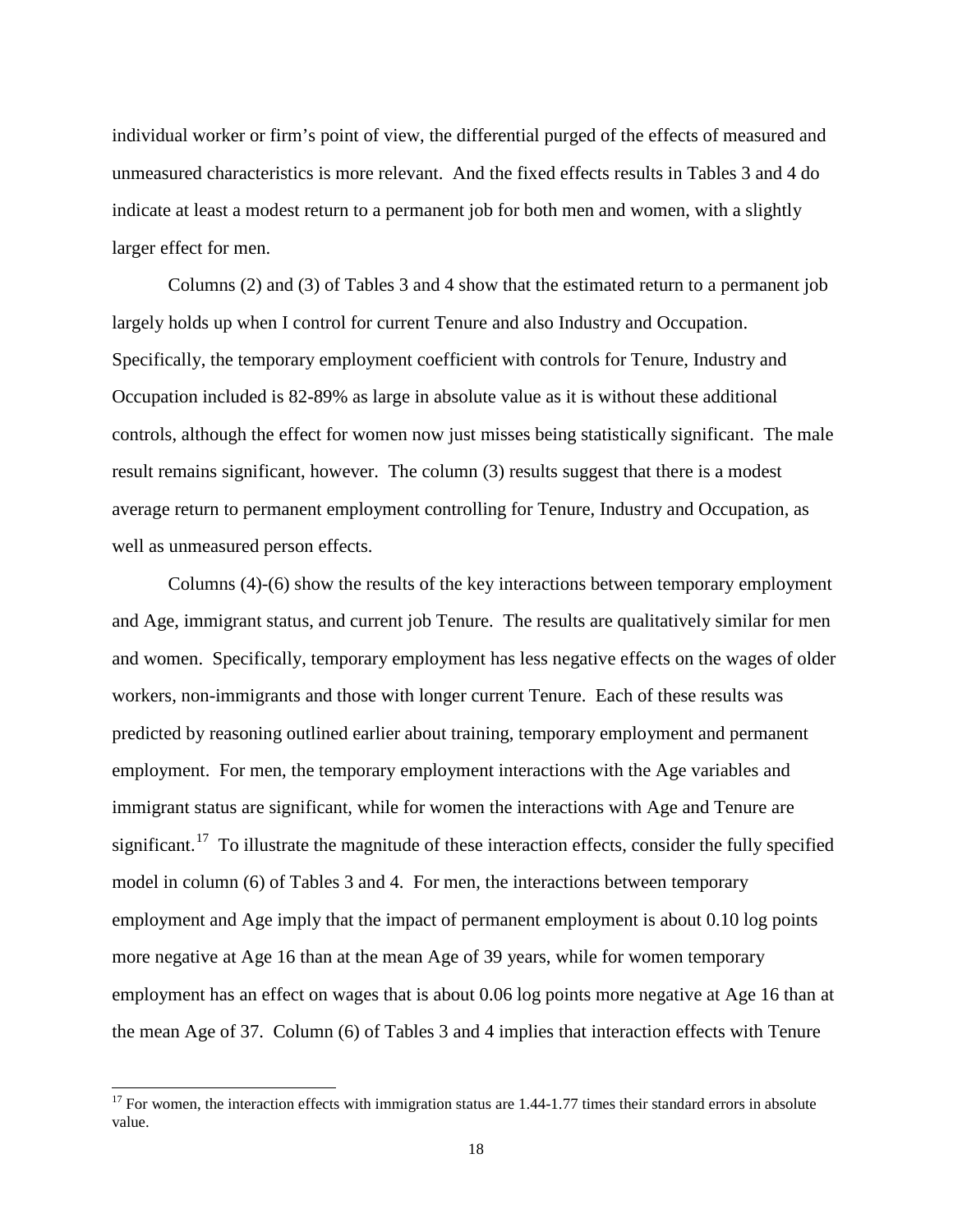are smaller in magnitude than those with Age: for men, the wage effect of temporary employment is 0.0044 log points more negative at zero tenure than at two years' Tenure, a long duration for a temporary job (roughly 75% of the temporary workers have current Tenure no longer than two years); for women, the effects of a temporary job 0.0123 log points more negative at zero Tenure than at two years' Tenure. Moreover, as predicted, temporary employment has more negative effects for immigrants with effects of -0.059 for men and -0.0365 for women.

All told, the impact of getting a permanent job is moderately higher for those with less experience in the domestic labor market or firm. Combining the interaction effects for Age, immigrant status and Tenure, we can conclude that young immigrant men (Age 16) just starting their jobs have a 0.16 log points higher return to getting a permanent job than natives of average Age with two years of current Tenure; for women, the corresponding exercise yields an effect of  $0.12$  log points.<sup>[18](#page-20-0)</sup>

In addition to these interaction effects, Tables 3 and 4 also contain information about the impact of temporary employment by education level and gender. For men, the less educated and those with a middle level of schooling have a modestly smaller return to getting a permanent job (.01-.03 log points) than those with high levels of schooling (i.e. the interactions Temp\*Edlow and Temp\*Edmid have positive coefficients, with the interactions with low schooling levels being significant). For women, however, these interactions are very small in magnitude and insignificant.

As noted, the return to getting a permanent job is on average slightly larger for men than women, even though the basic model implied that those with less experience should receive a higher return to permanent employment. Since women on average have less experience than

<span id="page-20-0"></span><sup>&</sup>lt;sup>18</sup> The interaction models of columns 5 and 6 of Tables 3 and 4 imply much less negative temporary job wage effects for older, native, less educated workers with longer Tenure. For example, the models imply that for 50 year old, less educated natives with 2 years of Tenure, temporary jobs pay 0.004 log points more than permanent jobs for women and 0.01 less for men. Both of these estimates are statistically insignificant. However, they do suggest for workers with experience in the domestic labor market and their own firms, being promoted into or moving into a permanent job has very small wage effects. Perhaps the additional job security afforded by a permanent job is valuable to these workers, who evidently have gained skills even on their temporary jobs, an issue I explore below.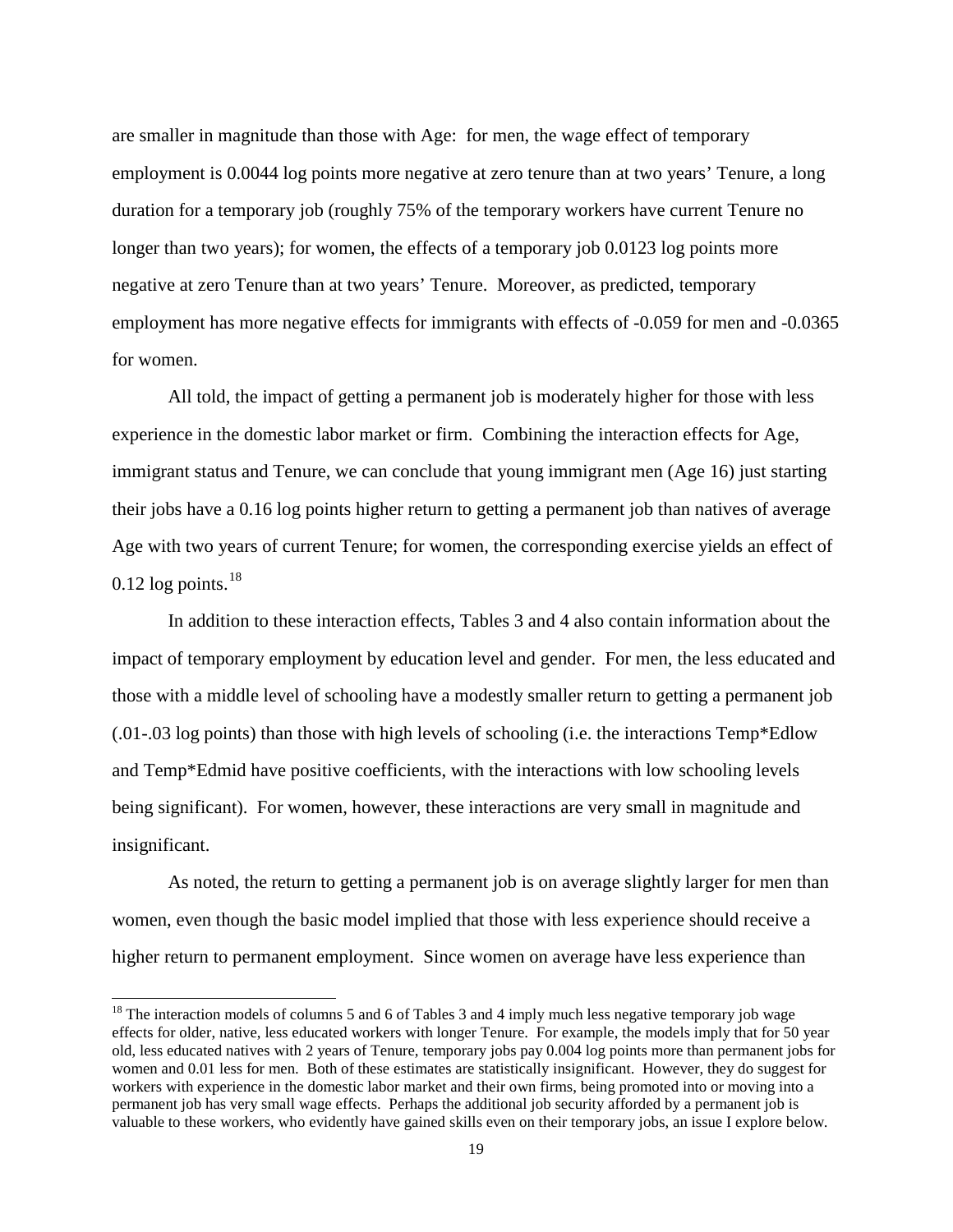men, one might have expected a higher return to permanent employment for women than for men. However, to the extent that there are glass ceilings in employment for women, wages in permanent jobs may constrained for them (Arulampalam, Booth, and Bryan 2007). I note that the slightly larger male permanent job wage effect persists after controlling for largely one digit Industry and Occupation (column 3 of Tables 3 and 4); thus, for the glass ceiling phenomenon to explain this difference, there must be gender segregation within these categories, a plausible result. For example, Anker (1998, p. 102) found that for a sample of OECD countries with data from roughly 1990 the gender occupational segregation index was 0.38 when occupations were defined at the one digit level but fully 0.63 when they were defined at the three digit level.<sup>[19](#page-21-0)</sup> Thus, it is possible that women are on a different track from men. However, among women, the least experienced still obtain the highest return to promotion to a permanent job.<sup>[20](#page-21-1)</sup>

Up to now, I have included all countries with data on the key variables and defined immigrant as either being foreign born or not being a citizen. For a subsample of the ECHP countries, one can discern the respondent's actual birthplace, allowing for a more detailed look at the role of immigration. These countries include Belgium, Denmark, France, Ireland, Portugal and Spain. Tables 5 and 6 show fixed effects log hourly earnings results for these countries where I take a more detailed look at immigration than is possible in the full sample of 13 countries. Specifically in Tables 5 and 6 I study the role of being foreign born inside vs. outside the European Union (EU) as well as the role of time in the current country. I expect that immigrants born in the EU and those who have been in the current country for a longer time to have better knowledge about employment practices than immigrants born outside the EU or who

<span id="page-21-0"></span> $19$  The gender occupational segregation index (or index of dissimilarity) is the fraction of women or men who would have to change jobs in order to achieve perfect gender integration.

<span id="page-21-1"></span> $20$  In an earlier version of this paper (Kahn 2013), I report estimates of the basic wage models separately by countrygender group. The results, while less statistically significant than the pooled results in Tables 3-4 were largely consistent with them. Specifically, temporary employment usually had positive interactions with Age, negative interactions for immigrants, and, for women, positive Tenure interactions. For men, the Tenure insteractions had no consistent pattern, as perhaps suggested by their insignificant effects in Table 3. Since the separate country-bycountry regressions control for Year effects and Age, they in effect adjust for conditions at labor market entry.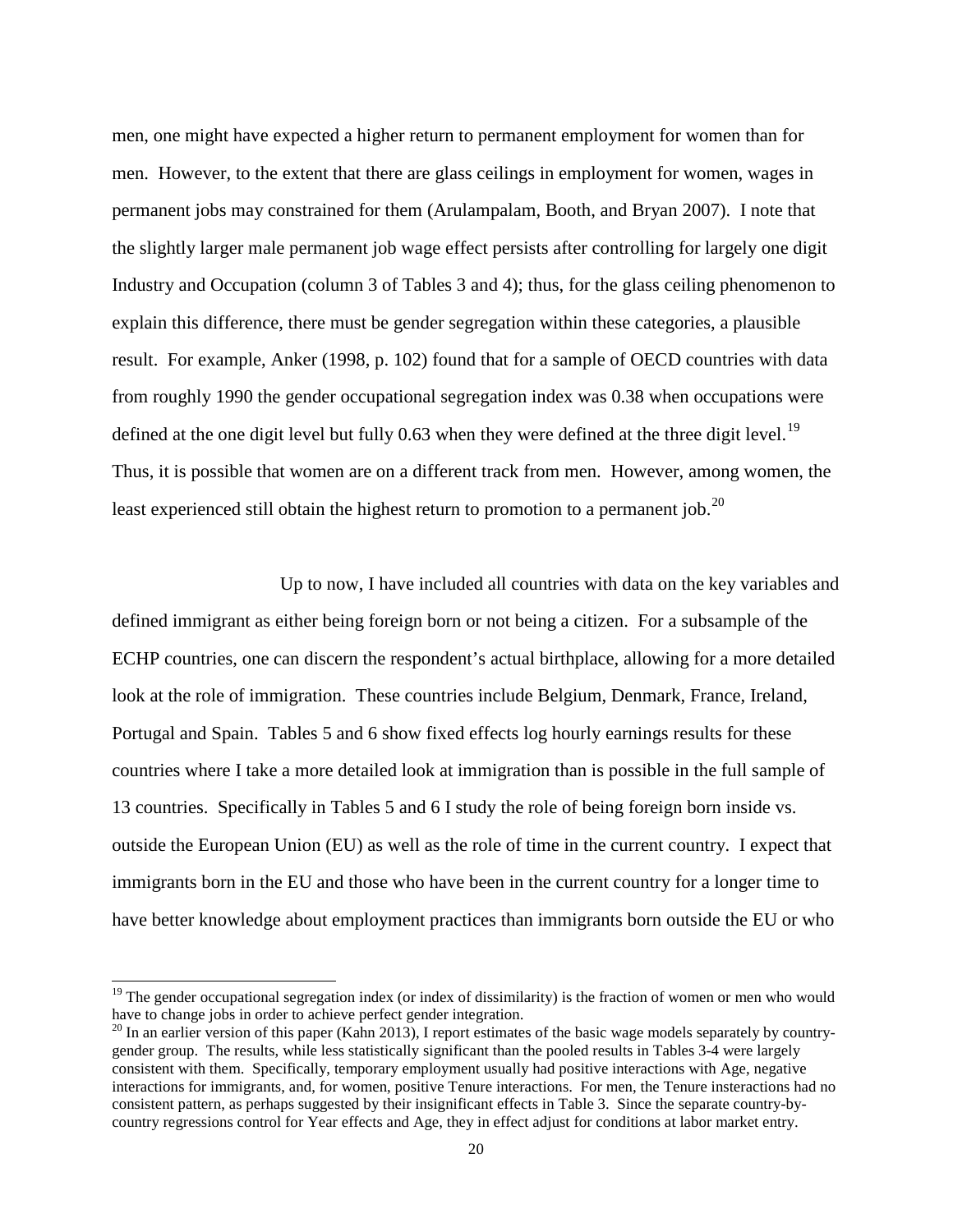have recently arrived. Using the same logic as discussed earlier, I expect a smaller return to permanent employment for immigrants born in the EU vs. outside the EU as well as for immigrants with more years since migration  $(Y \text{sm})$ .<sup>21</sup> The findings for men shown in Table 5 largely support these hypotheses; however, for women, the results shown in Table 6 do not support these hypotheses about immigrants.

First, looking at the male results in Table 5, column 2 shows that the effect of a temporary job for those born outside the EU is 0.17 log points more negative than for the native born, a statistically significant result that is large in magnitude. Moreover, the effect of being foreign born for those born within the EU is 0.15 log points more positive than this result, a difference that is also statistically significant. In fact, relative to the native born, being foreign born within the EU leads to a temporary job wage effect that is only 0.022 log points more negative (i.e. the sum of the Temp\*Foreignborn and Temp\*Foreignborn in the EU coefficients), a difference that is not statistically significant. Thus, regarding the gains to permanent employment, foreign born males who originated from within the EU resemble the native born much more closely than they do foreign born males originating from outside the EU. Moreover, the wage disadvantage of a temporary job is less the longer a foreign born male has been in the current country, although the Temp\*Ysm and Temp\*Ysm squared coefficients are not significant individually or as a pair. As was the case for the full sample of 13 countries, the effect of a temporary job continues to be significantly less negative for older men in the subsample of six countries shown in Table 5. However, the Tenure interactions are small, insignificant and opposite in sign to what I found for the larger sample. Finally, adding further interactions between Ysm and Ysm squared and being born in a foreign EU country led to statistically insignificant results.

For women, Table 6 shows very small and statistically insignificant interaction effects between temporary employment and being foreign born as well as temporary employment and

<span id="page-22-0"></span><sup>&</sup>lt;sup>21</sup> Since I estimate individual fixed effects models using the longitudinal feature of the ECHP data, the analysis of Ysm doesn't suffer from "single cross-section" problem identified by Borjas (1985); however, the results for Ysm, as noted earlier, may be affected by selective outmigration.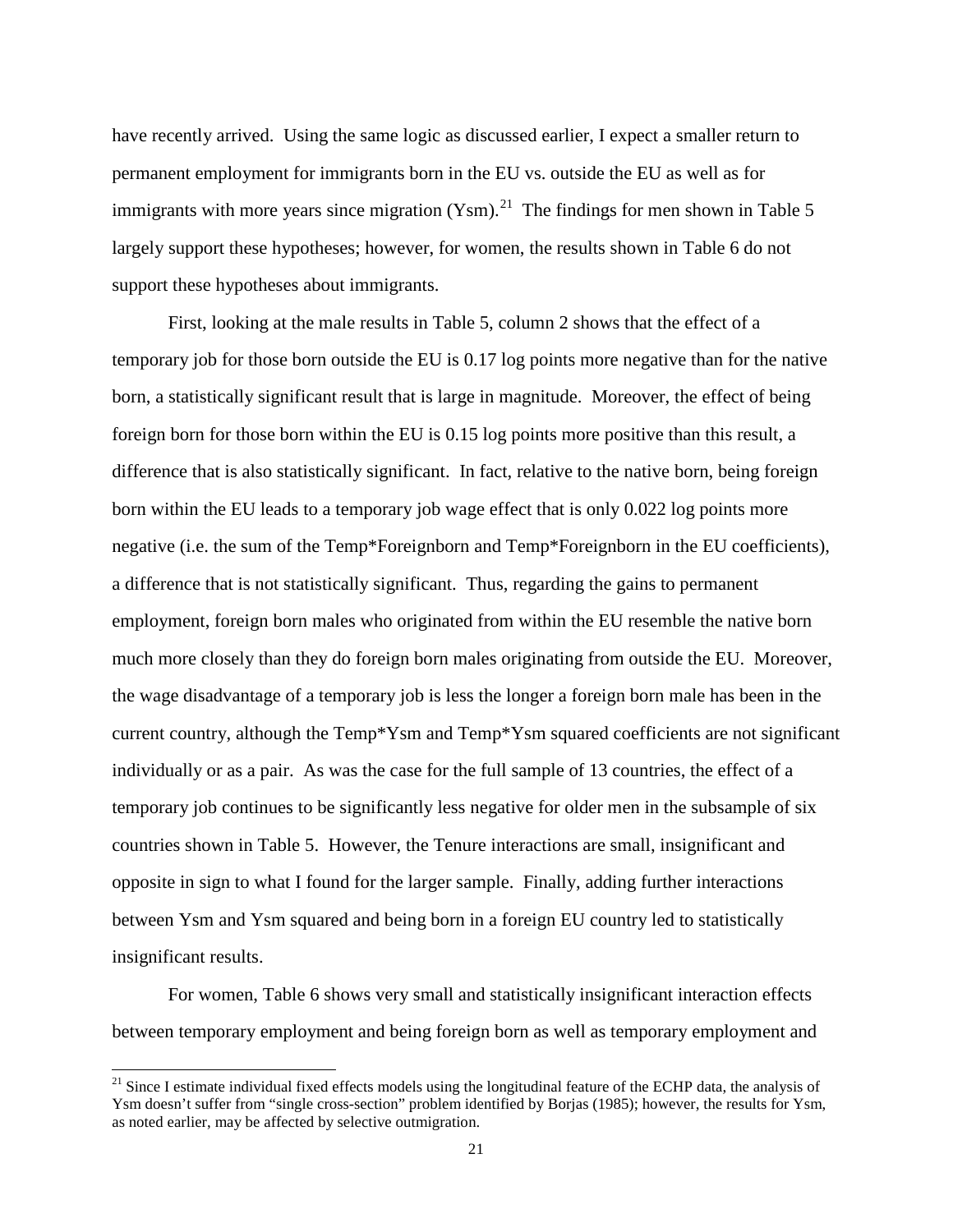being foreign born from the EU. Moreover, temporary employment actually has a negative interaction effect with Ysm. While the Temp\*Ysm interaction is marginally significant, the two interactions together are not significant in either column (4) or column (5) of Table 6. In addition, as was the case for men, adding further interactions between Ysm and Ysm squared and being born in a foreign EU country led to statistically insignificant results. Thus, for women, our hypotheses about immigration are not borne out. It is possible that labor force selection issues are more salient for immigrant women than immigrant men, and these could have masked an effect of getting a permanent job for immigrants. But even for this subsample of six countries, the Age and Tenure interactions with temporary employment for women are similar to what they were in the full sample of 13 countries.

#### **VI. Temporary Employment, Training and Wages**

As discussed above, it is possible that my findings are consistent with differential selection into permanent jobs caused by differential changes in unmeasured productivity. For example, it is possible that temporary workers with long tenure or experience in the labor market have declining productivity relative to those who are not in temporary jobs. Even if such workers get promoted into or obtain permanent jobs, their future wages may reflect this hypothetical downward relative productivity path, resulting in a smaller permanent job wage premium even in a fixed effects model. To shed light on this possibility, I examined wage levels and the incidence of company-sponsored formal training for those on temporary jobs. The results are shown in Appendix Tables A5 and A6. First, Table A5 shows that for both men and women, workers who are older, more highly educated, or who have longer tenure on a temporary job earn significantly higher wages than otherwise. These findings suggest that workers are learning useful skills on temporary jobs. The effects for immigrants, however, are statistically insignificant.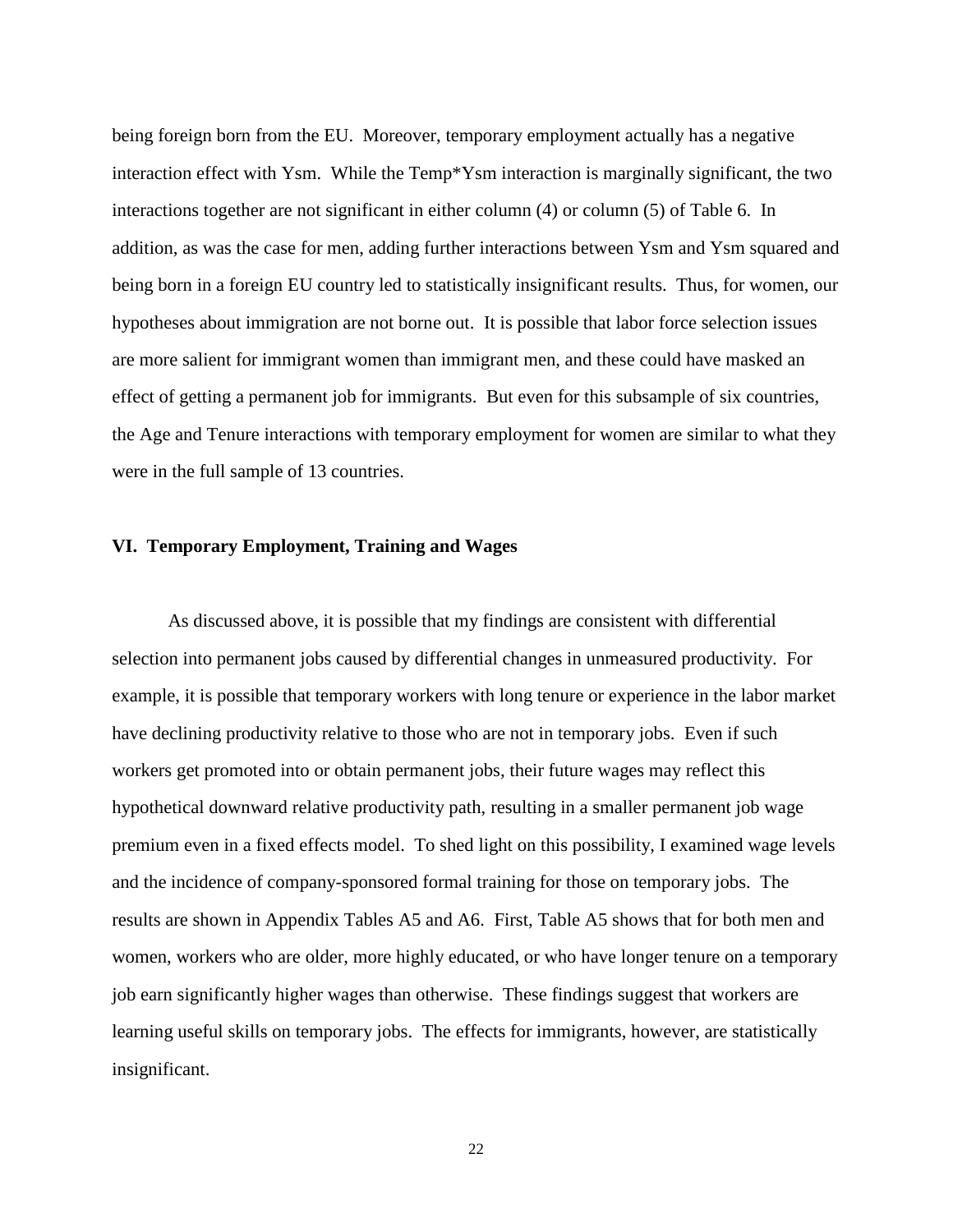Table A6 shows the results of analyses for workers on temporary jobs of the determinants of whether one has received during the term of the ECHP panel any company-sponsored or subsidized education or training, a variable which is available for 11 of the 13 countries analyzed above (see the note to Table A6).<sup>[22](#page-24-0)</sup> Standard errors are clustered at the individual level to reflect the fact that the dependent variable is the result of training observations across waves up to the given year. I define the dependent variable this way so that one tell if a temporary worker has ever received training (at least where we can observe it). The results are very similar to the wage results in Table A5. Specifically, temporary workers who are older, more highly educated, or have longer current Tenure are more likely than otherwise to have received some form of company-sponsored tenure.

The model on which Tables 3 and 4 are based posits that less experienced workers need a larger firm-specific productivity shock to justify promotion into a permanent job, and the wage and training results in Tables A5 and A6 are consistent with this model. It is possible that the less experienced workers on temporary jobs who located permanent jobs also experienced person-specific increases in productivity that were larger than those received by more experienced temporary workers who got promoted. In some sense the model predicts this as well since less experienced workers have less training. While one cannot rule out the impact of timevarying unobserved variables in addition to the firm productivity shocks hypothesized above, the analysis of wages and training among temporary workers provides some evidence in favor of the model discussed above, at least with respect to Age and Tenure. For immigrants, however, there is little evidence of a differential relative to natives in wages or training on temporary jobs even though I have found some evidence of a higher premium for immigrants for obtaining a permanent job.

#### **VII. Implications for Wage Inequality: The Case of Spain**

<span id="page-24-0"></span> $22$  When I restricted the basic fixed effects wage regression model to these 11 countries, the results were very similar to those in Tables 3 and 4.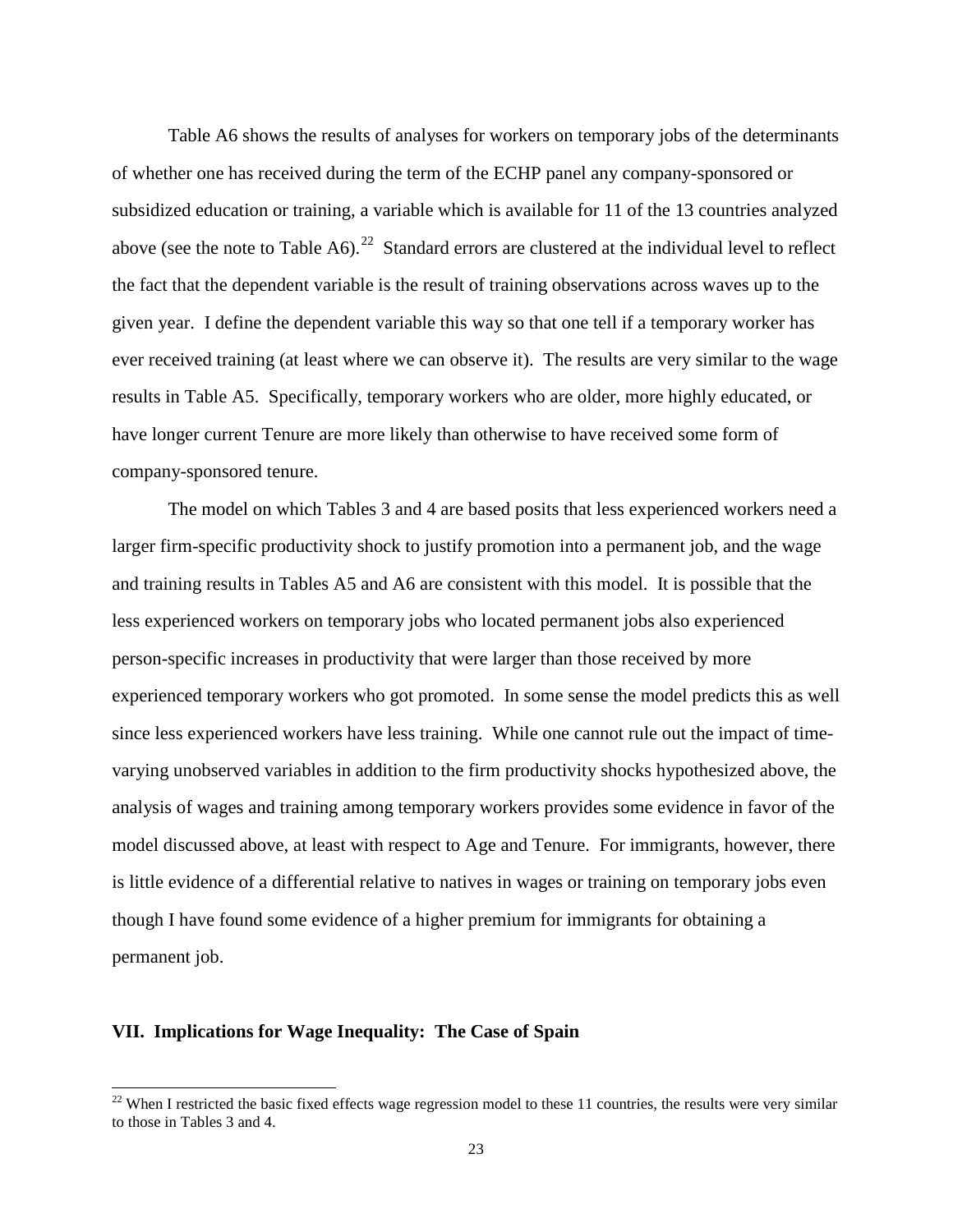The analysis so far has suggested that there is a modest overall premium associated with obtaining a permanent job and that this premium varies considerably across skill groups. The model suggested that firing costs associated with permanent jobs were responsible for this pay premium, which, like union wage effects, can influence overall wage inequality. Such an impact is more likely the more equal the sizes of the temporary and permanent job sectors, and Table 1 shows that temporary jobs are much more prevalent in Spain than elsewhere. Specifically, the incidence of temporary jobs in Spain is 30-33% compared to an average of only 6-9% in the other countries. In a standard decomposition of the variance of log wages into within group and between group components, where in this case the groups are temporary and permanent workers, only for Spain does the permanent-temporary wage differential have a noticeable effect on the overall wage variance. Specifically, consider the following decomposition of the variance of log wages for men or women:

(11) 
$$
Var(y)=aVar(y_p)+(1-a)Var(y_t)+a(ybar_p-ybar)^2+(1-a)(ybar_t-ybar)^2
$$
,

where y is log wages for all (male or female) workers, a is the fraction of workers in permanent jobs,  $y_p$  is log wages for permanent jobs,  $y_t$  is log wages for temporary jobs, and ybar, ybar<sub>p</sub> and ybar<sub>t</sub> are sample means for y,  $y_p$  and  $y_t$  respectively (again for the male or female sample). In equation (11), the first two terms comprise the within sector variance component, while the second two add up to the between sector component. The latter is larger the closer the fraction of permanent jobs is to .5 and the larger permanent-temporary average wage differential.

Performing the decomposition in equation (11) for, for Spain, one finds that 14% of the female and 18% of the male log wage variance is accounted for by the average wage differential between permanent and temporary jobs (the between effect), while for the other countries, the between sector effect ranges from 0 to 6 percent, with an unweighted average of only 3%. The smaller effects in the other countries are due to the much smaller size of the temporary jobs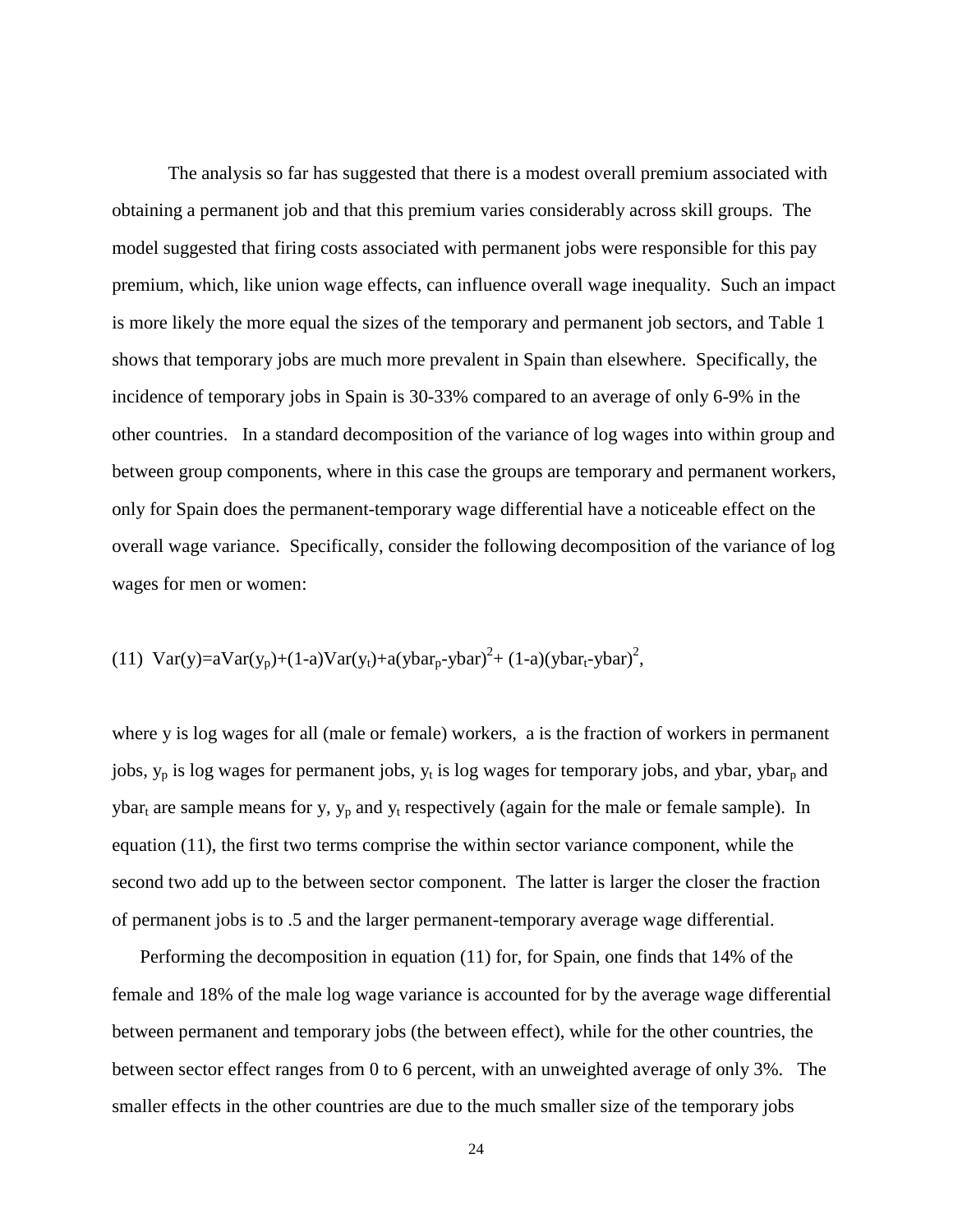sector. Based on these results, I pursued the role of the returns to a permanent job in affecting overall wage inequality in Spain. Because of both measured and unmeasured worker characteristics, the overall permanent-temporary job wage differential is an overestimate of the causal effect of employment in permanent jobs. To focus on these causal effects, I estimated the basic fixed effects wage model separately for Spain, and the results are shown in Table A7. The findings are qualitatively similar to those in Tables 3 and 4. To assess the role of the returns to permanent employment, I computed for each worker in Spain, the following:

(12) Temporary job wage effect=  $b_{temp}$ \*Temp +  $b_{tempage}$ \*Temp\* $Age+b_{tempagesq}$ \*Temp\* $Agesf+b_{tempingsq}$ \*Temp\*Immig +b<sub>temptenure</sub>\*Temp\*Tenure+b<sub>temptensq</sub>\*Temp\*Tenuresq

where the terms with b and subscripts refer to fixed effects regression coefficients, and Agesq and Tenuresq are age and tenure squared respectively.

Equation (12) shows the contribution of the temporary job wage effect to an individual's predicted wage. It is zero for anyone with a permanent job but of course can be nonzero for those with a temporary job. I then compute the standard deviation across the sample in the temporary job wage effect to obtain the contribution of the returns to a temporary job to wage inequality. For men, the estimates in Table A7 imply that this standard deviation is 0.035-0.036 log points. This is about 7% of the overall standard deviation of male wages in Spain of 0.493. For women, the estimates are 0.022-0.023, or about 4.5-4.6% of the standard deviation of female wages of 0.494. These effects are modest but still positive and suggest that the segmentation produced by a dual labor market of permanent and temporary jobs can influence wage inequality.<sup>23</sup> To study the specific role of heterogeneity in the permanent job wage effect, I re-

<span id="page-26-0"></span> $23$  I do not take account of the estimation error in the coefficients in forming the standard deviation of the predicted contribution to wage inequality. Consideration of this additional source of variance implies that these modest contributions are likely to be overestimates.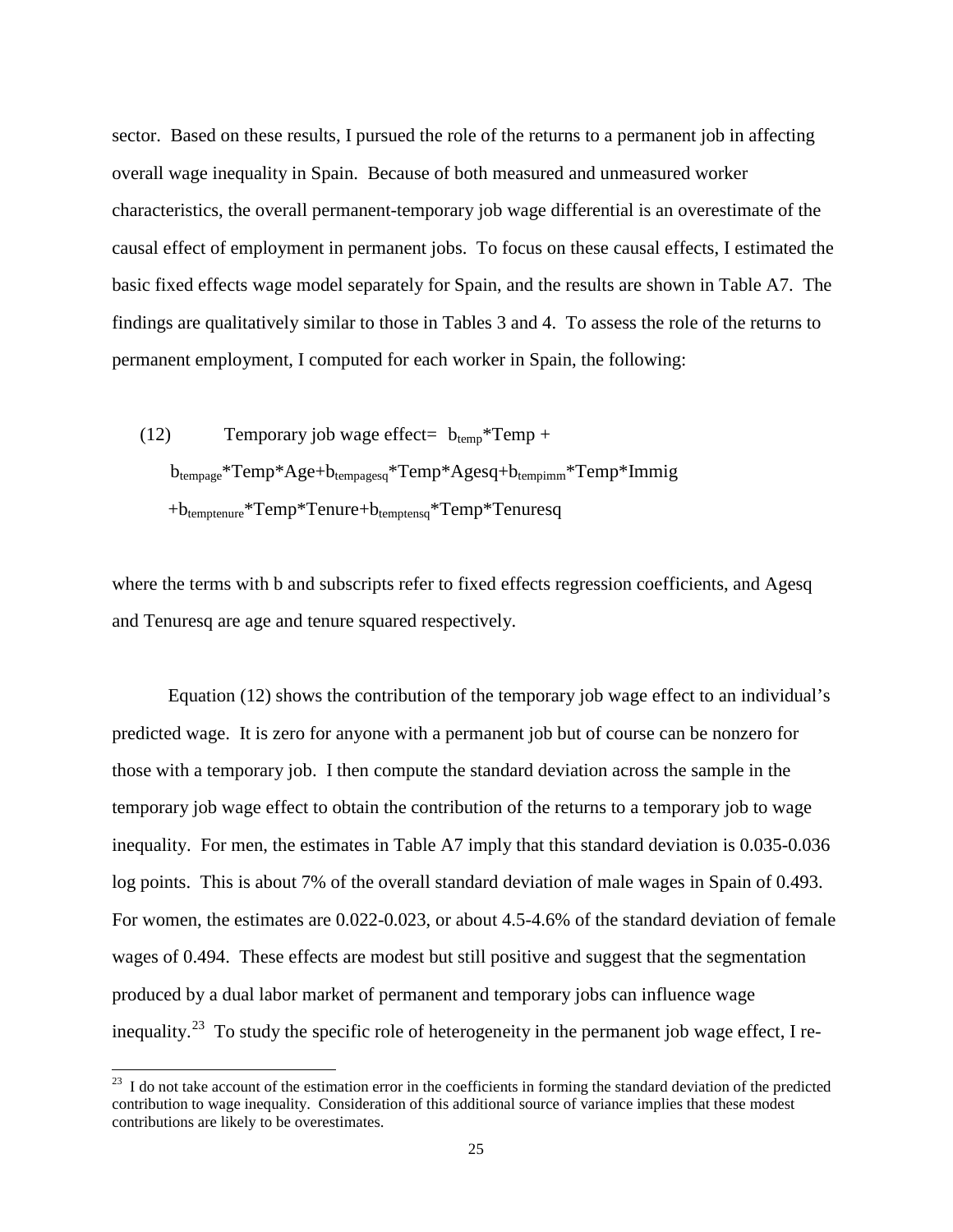estimated the models in Table A7 excluding interactions with the temporary employment indicator. I then computed:

 $d_{temp}$ \*Temp,

where d refers to the coefficient on temporary employment, for each individual and computed standard deviation of  $(d_{temp} * Temp)$  across the entire sample. In the noninteraction model, the effect of temporary jobs contributes 0.020 log points to the male standard deviation and 0.004 to 0.005 to the female standard deviation of log wages.<sup>24</sup> Recall that in the interaction models, the contribution ranged from 0.035-0.036 for men and 0.022-0.023 for women. Thus heterogeneity in the temporary job wage effect accounts for an increase of 0.015-0.016 log points for men and 0.018 log points for women. Again, this is a modest effect.

#### **VIII. Robustness Checks**

I attempted several alternative specifications, all of which led to similar results to those in Tables 3 and 4 (results available upon request). First, I restricted the sample to those age 22-60 to abstract from schooling and retirement decisions. Second, I estimated the models with no weighting and also with no individual sampling weights but constraining each country to have the same total weight. Third, I estimated the models excluding either the education or the age variables (recall that Tables 3 and 4 show that the findings are not sensitive to exclusion of tenure).

## **IX. Conclusions**

<span id="page-27-0"></span> $24$  The Temp coefficients from the models without interactions were  $-0.0431$  (model including Tenure and Tenure squared main effects but not Industry and Occupation) and -0.0434 (model additionally including Industry and Occupation) for men, and these effects were both significant at the 1% level; for women, the corresponding estimates were -0.0117 and -0.0155, with the latter effect significant at 10%.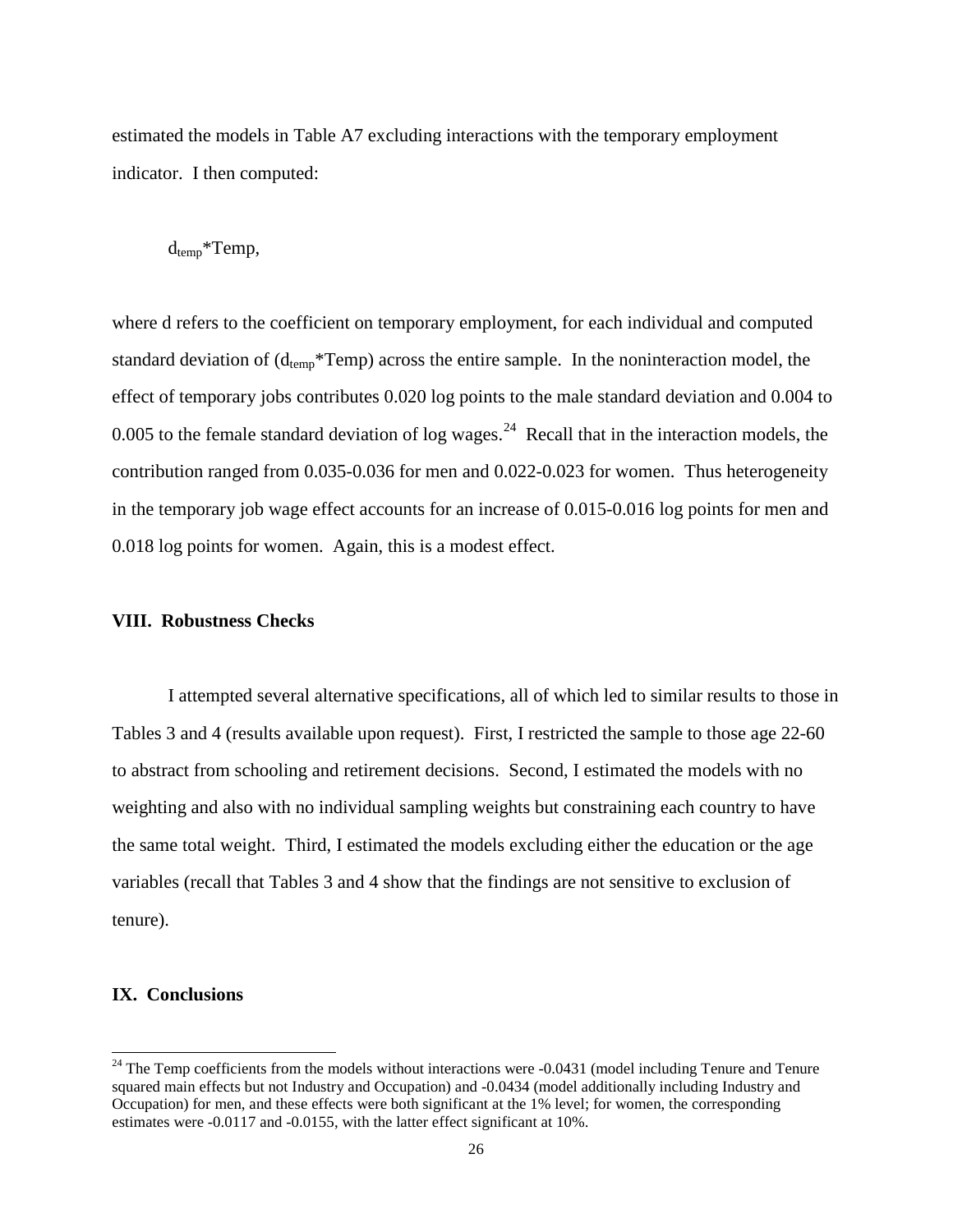In this paper, I have used ECHP data to investigate the premium workers command in permanent jobs relative to temporary jobs across thirteen European countries. A basic framework to understand this issue comes from Blanchard and Landier's (2002) research in which it is assumed that firms start workers in temporary jobs. In the presence of higher firing costs for permanent jobs relative to temporary jobs, firms will be reluctant to promote workers unless the economic circumstances of the firm warrant it. Once promoted, workers are able to appropriate some of the firing costs, since these raise the value of continuing the employment match once the worker is promoted. Thus, an important determinant of the wage premium in a permanent job is the value of the match relative to breaking it up and starting over with a temporary employee.

I hypothesized that before being promoted into a permanent job, inexperienced workers must receive training in the temporary job to which they have been hired. In equilibrium, their starting wages in the temporary job will be below the level of starting wages for experienced, trained workers starting a temporary job. Because of the wage discount at the beginning of the temporary job for less experienced workers, the wage gain conditional on promotion to a permanent job will be greater for them. In this framework, we expect to observe a higher incidence of permanent employment among more experienced workers because they have had more opportunities to be in firms that receive a favorable productivity shock, and the exit probability from permanent jobs is relatively low.

I tested the prediction that the permanent job wage premium falls as labor market experience rises using longitudinal data from the ECHP. Taking into account individual fixed effects, I found that among men the wage premium for a permanent vs. temporary job is indeed significantly lower for older workers and native born workers; for women, the wage premium for a permanent job was found to be lower for older workers and those with longer current job tenure. Moreover, there is some evidence that the wage return to a permanent job was especially high for immigrant men born outside of the European Union; in contrast, the premium was much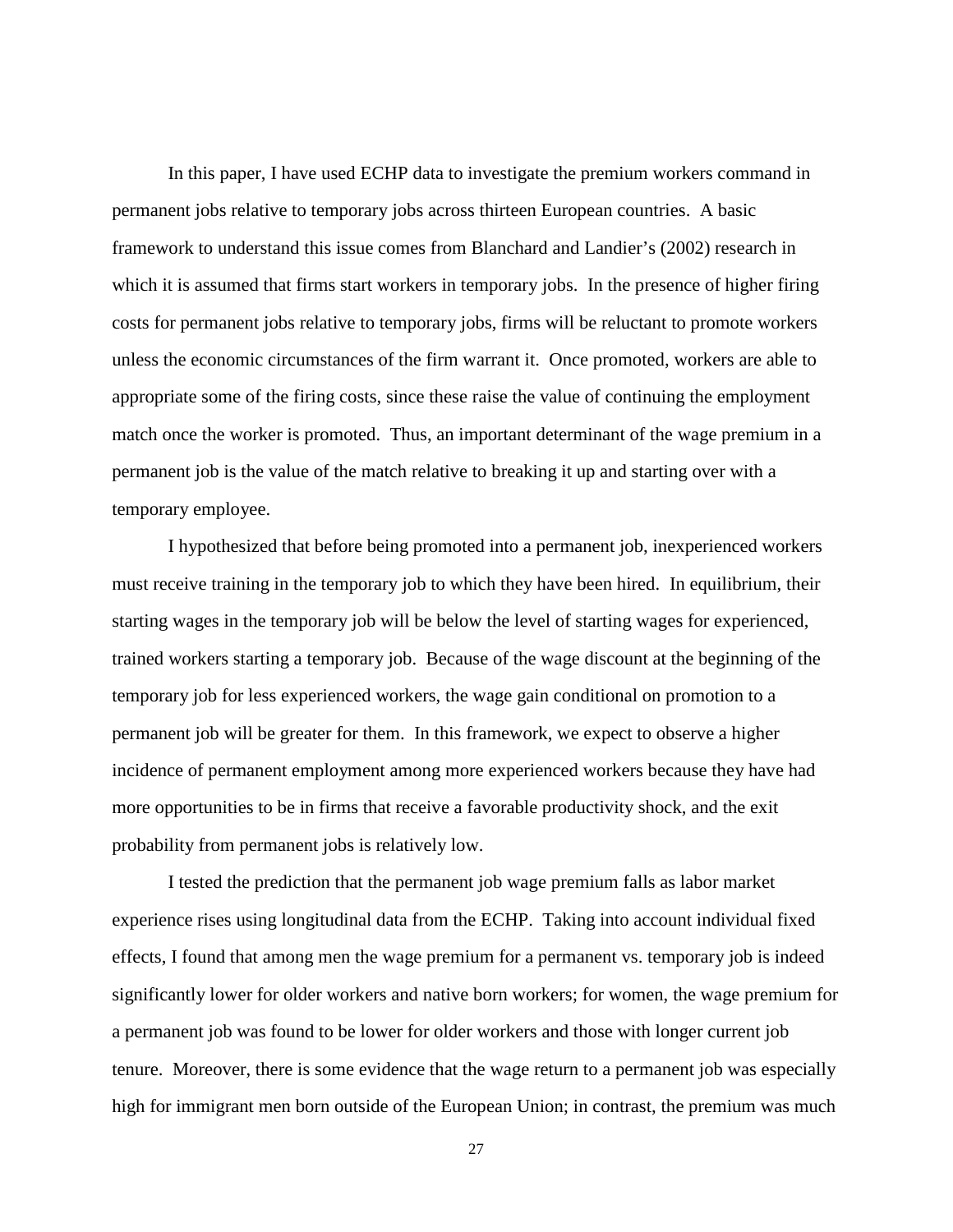smaller for those born within the EU. These findings all suggest that the gain to promotion into permanent jobs is indeed higher for those with less experience in the domestic labor market; moreover, previous findings that immigrants and the young are more likely to be in temporary jobs than the native born and older workers are consistent with the view outlined above as well (OECD 2002; Kahn 2007). I also found that among those with temporary jobs, those with more experience (proxied by age and tenure) earn higher wages and are more likely to have received employer sponsored or subsidized schooling or training. These findings are consistent with the model which emphasized training as a key factor explaining heterogeneity in the permanent wage premium.

An implication of these results is that policies that contribute to dual labor market structures consisting of a protected, permanent sector and an unprotected, temporary sector also contribute to wage inequality. I documented a modest contribution of temporary employment to wage inequality in Spain, the country with the highest incidence of temporary jobs in the sample. However, lifetime wage inequality may be less affected to the extent that training on temporary jobs leads to permanent employment. Nonetheless, given the current stagnation in European labor markets and the extremely high rates of unemployment among youth in several countries,  $2<sup>5</sup>$ it may take a long time before new entrants can realize the gains to being promoted into protected jobs.

<span id="page-29-0"></span><sup>&</sup>lt;sup>25</sup> For example, among males age 15-24, unemployment rates in 2012 were  $48.4\%$  in Greece, 33.7% in Italy, 36.4% in Portugal, and 54.4% in Spain; for females in this age group, the corresponding figures were 63.2% in Greece, 37.5% in Italy, 39.2% in Portugal, and 51.8% in Spain. See OECD (2013), pp. 246-7.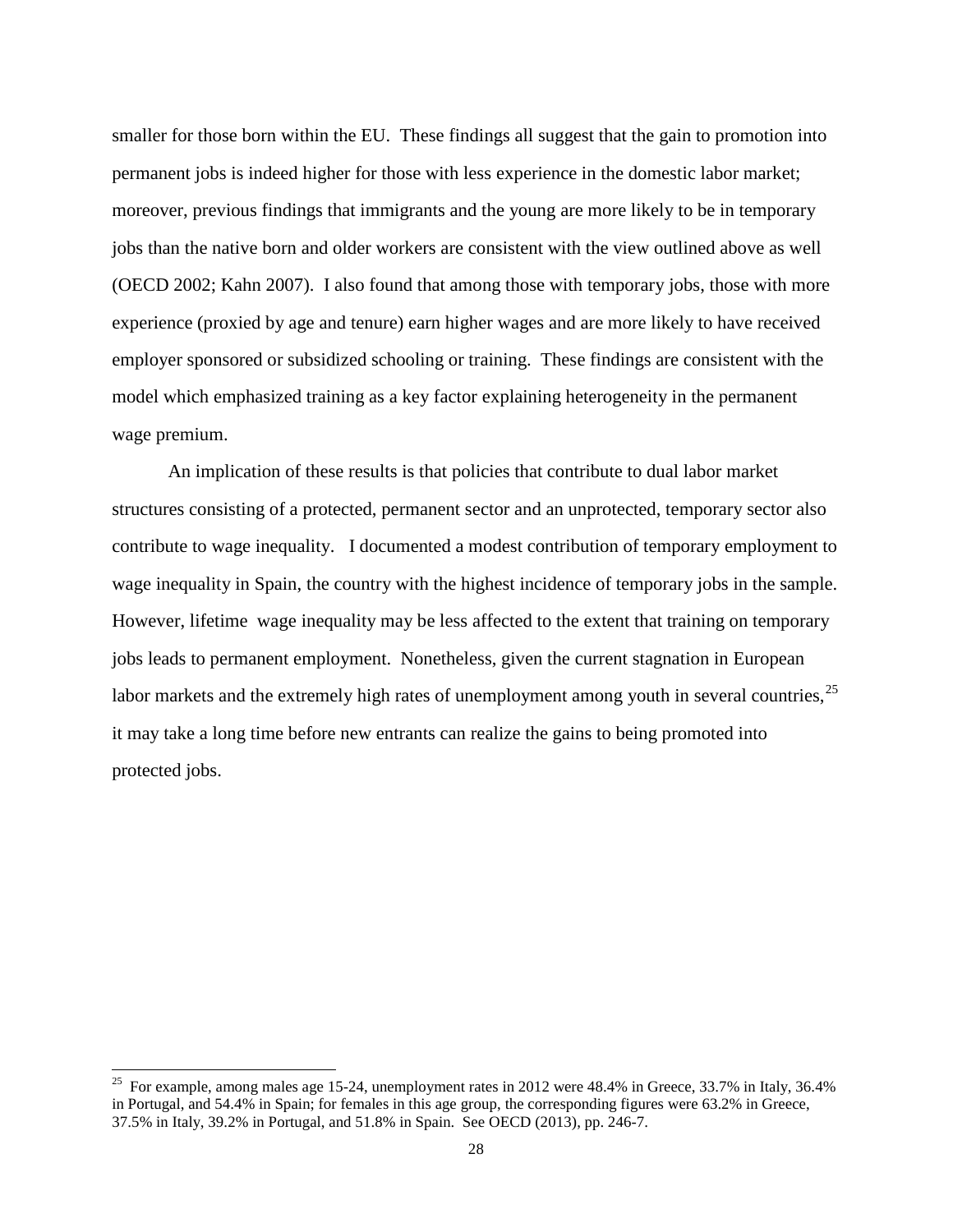## **Appendix: Occupation and Industry Dummy Variables Categories**

## **Occupations**

Legislators, senior officials and corporate managers Managers of small enterprises and other managers Physical, mathematical, life science, health and engineering science professionals Teaching professionals Other professionals Associate professionals (technicians in physical, engineering, life and health sciences) Teaching associate professionals and other associate professionals Clerical workers Personal service workers Sales workers Skilled agricultural and fishery workers Craft workers **Operatives** Elementary occupations (the omitted category from the regressions)

## **Industries**

Agriculture, forestry and fishing Mining, electricity, gas and water supply Nondurable manufacturing Durable and other manufacturing Construction Wholesale and retail trade Hotels and restaurants Transport, storage and communications Finance Real estate Public administration Education Health and social work Other community, social and personal services (the omitted category from the regressions)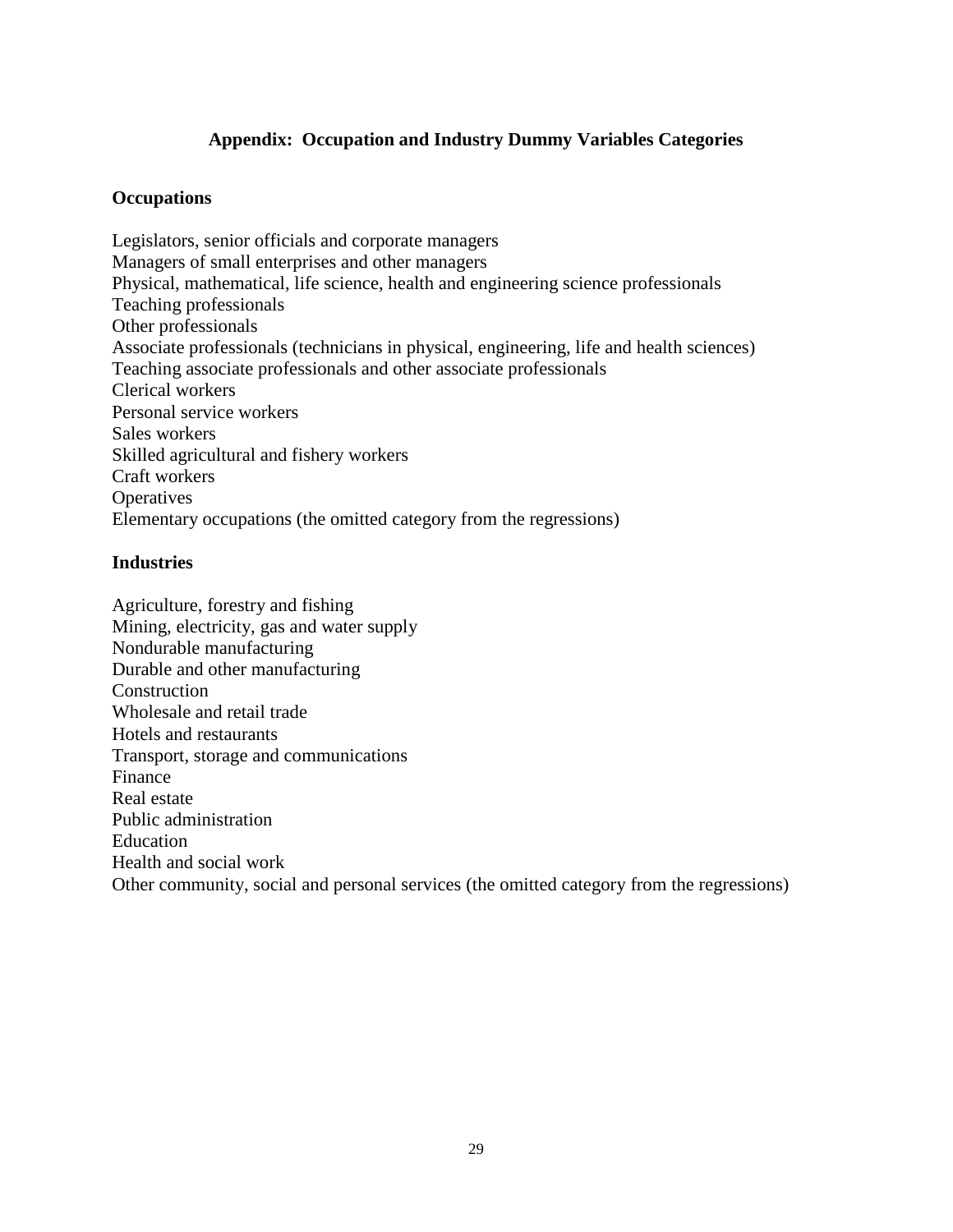#### **References**

- Anker, Richard. 1998. *Gender and Jobs: Sex Segregation of Occupations in the World*. Geneva: International Labour Organization.
- Arumlampalan, Wiji, Alison L. Booth, and Mark L. Bryan. 2007. "Is There a Glass Ceiling over Europe? Exploring the Gender Pay Gap Across the Wage Distribution." *Industrial & Labor Relations Review* 60(2): 163-187.
- Bentolila, Samuel and Juan J. Dolado. 1994. Labour Flexibility and Wages: Lessons from Spain." *Economic Policy* 9(18): 53-85.
- Blau, Francine. D., and Lawrence M. Kahn. 2005. "Do Cognitive Test Scores Explain Higher US Wage Inequality?" *The Review of Economics and Statistics* 87(1): 184-193.
- Blanchard, Olivier and Augustin Landier. 2002. "The Perverse Effects of Partial Labour Market Reform: Fixed-Term Contracts in France." *Economic Journal* 112(480): F214-F244.
- Boeri, Tito. 2011. "Institutional Reforms and Dualism in European Labor Markets." In *Handbook of Labor Economics*, Volume 4B, edited by Orley Ashenfelter and David Card, pp. 1173-1236. Amsterdam: Elsevier.
- Booth, Alison L., Marco Francesconi and Jeff Frank. 2002. "Temporary Jobs: Stepping Stones or Dead Ends." *Economic Journal* 112(480): F189-F213.
- Borjas, George J. 1985. "Assimilation, Changes in Cohort Quality, and the Earnings of Immigrants." *Journal of Labor Economics* 3(4): 463-489.
- Card, David. 1996. "The Effect of Unions on the Structure of Wages: A Longitudinal Approach." *Econometrica* 64(4): 957-979.
- Kahn, Lawrence M. 1998. "Collective Bargaining and the Interindustry Wage Structure: International Evidence." *Economica* 65(260): 507-534.
- Kahn, Lawrence M. 2007. "The Impact of Employment Protection Mandates on Demographic Temporary Employment Patterns: International Microeconomic Evidence." *Economic Journal* 117(521): F333-F356.
- Kahn, Lawrence M. 2010. "Employment Protection Reforms, Employment and the Incidence of Temporary Jobs in Europe: 1996–2001." *Labour Economics* 17(1): 1-15.
- Kahn, Lawrence M. 2012. "Temporary Jobs and Job Search Effort in Europe." *Labour Economics* 19(1): 113-128.
- Kahn, Lawrence M. 2013. "The Structure of the Permanent Job Wage Premium: Evidence from Europe." Bonn, Germany: IZA Discussion Paper No. 7623.
- Lazear, Edward P. 1990. "Job Security Provisions and Employment." *Quarterly Journal of Economics* 105(3): 699-726.
- Lubotsky, Darren. 2007. "Chutes or ladders? A Longitudinal Analysis of Immigrant Earnings." *Journal of Political Economy* 115(5): 820-867.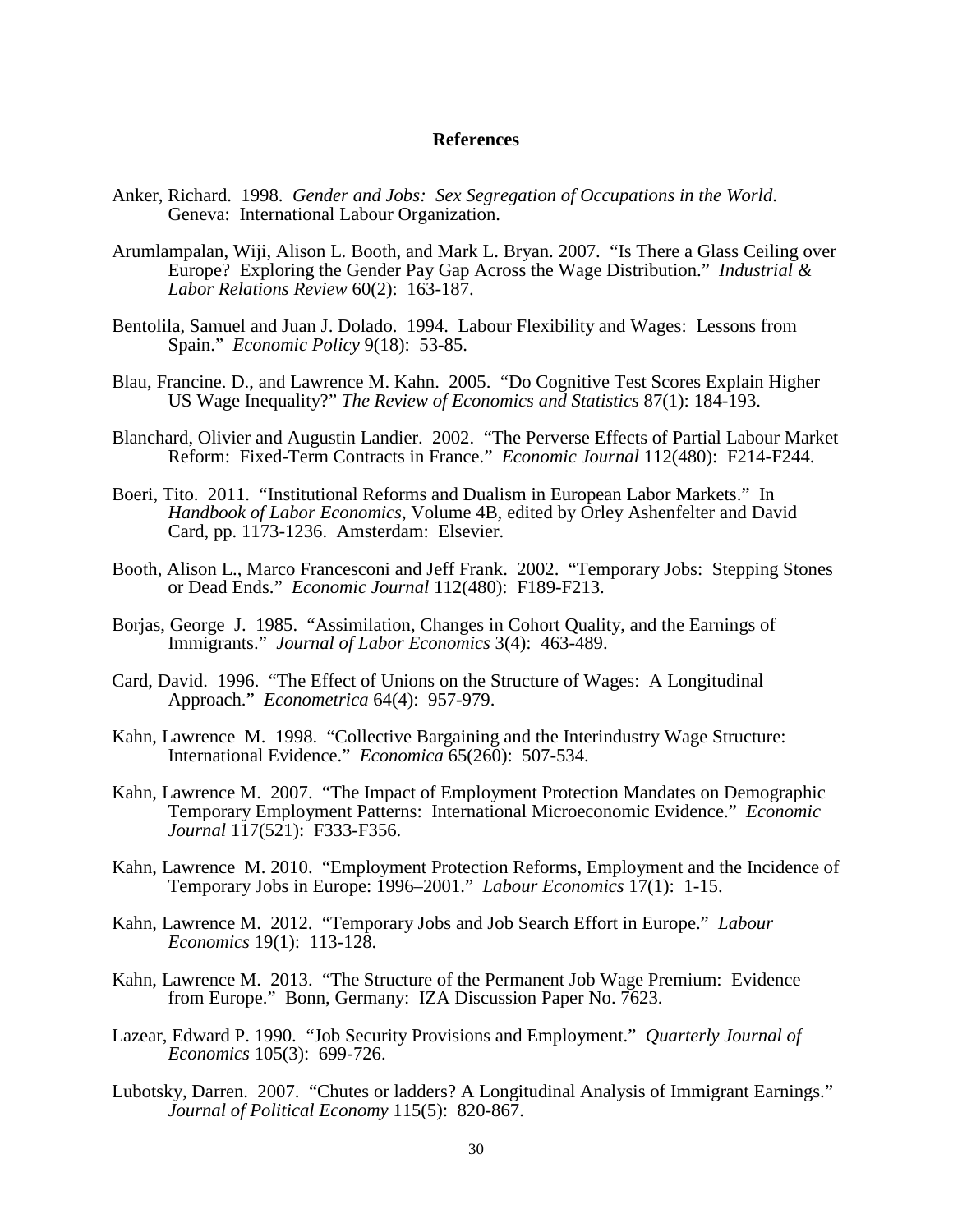OECD. 2002. Employment Outlook. Paris: OECD.

OECD. 2013. Employment Outlook. Paris: OECD.

Stancanelli, Elena G.F. 2002. "Do Temporary Jobs Pay? Wages and Career Perspectives of Temporary Workers." Tilburg University Working Paper.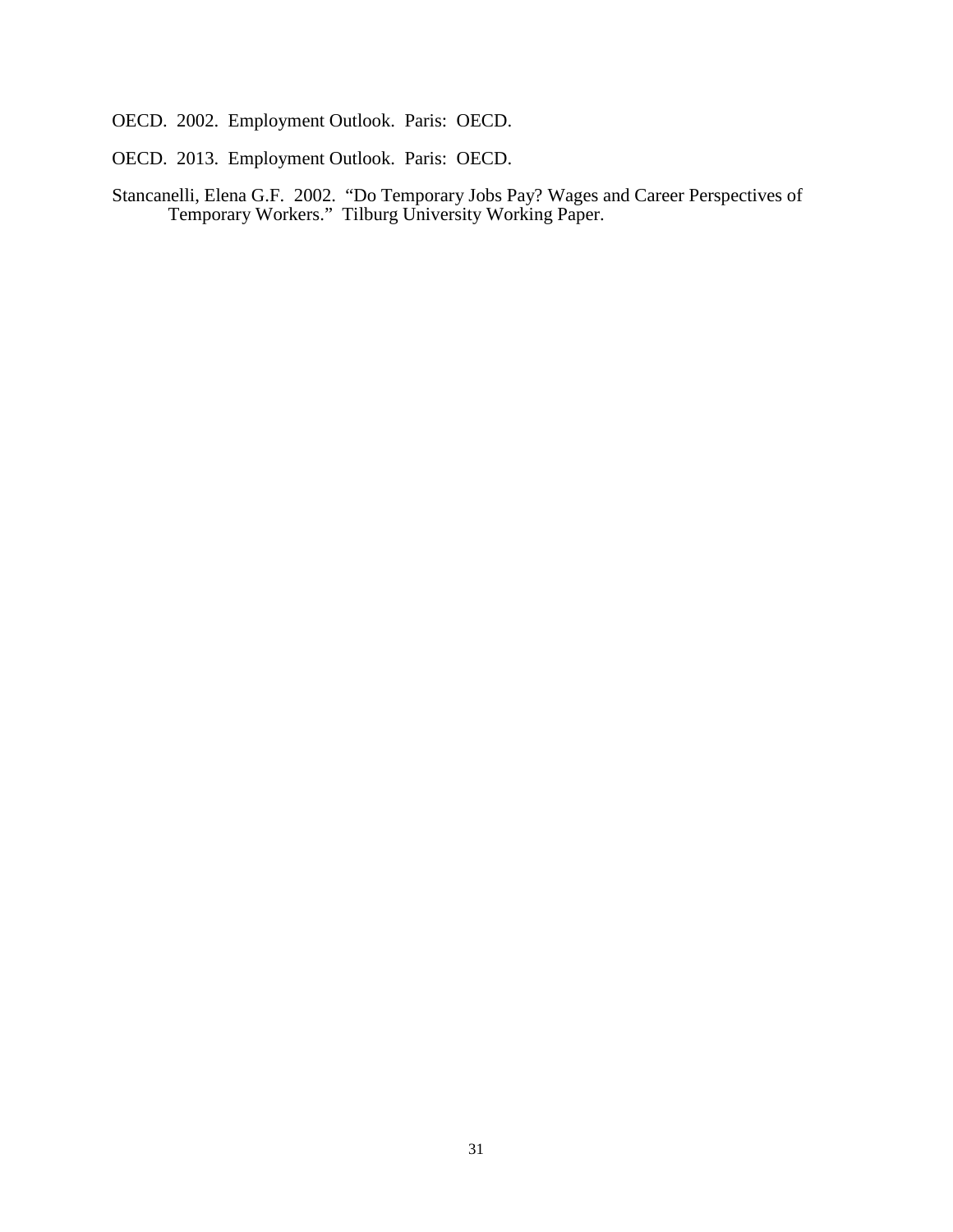# **Table 1: Temporary Employment as a Fraction of Total Employment, Wage and Salary Workers**

|                    |       | Men                                         | Women |        |  |  |
|--------------------|-------|---------------------------------------------|-------|--------|--|--|
|                    |       | Incidence Sample Size Incidence Sample Size |       |        |  |  |
| Austria            | 0.045 | 10251                                       | 0.060 | 7212   |  |  |
| Belgium            | 0.075 | 5120                                        | 0.132 | 4267   |  |  |
| Denmark            | 0.041 | 6032                                        | 0.065 | 5830   |  |  |
| Finland            | 0.120 | 6502                                        | 0.175 | 6641   |  |  |
| France             | 0.080 | 14981                                       | 0.093 | 12548  |  |  |
| Germany            | 0.063 | 18207                                       | 0.089 | 13266  |  |  |
| Greece             | 0.078 | 8589                                        | 0.105 | 5325   |  |  |
| Ireland            | 0.040 | 7818                                        | 0.074 | 5588   |  |  |
| Italy              | 0.066 | 17201                                       | 0.081 | 11095  |  |  |
| <b>Netherlands</b> | 0.027 | 14053                                       | 0.050 | 9518   |  |  |
| Portugal           | 0.101 | 14191                                       | 0.145 | 10771  |  |  |
| Spain              | 0.304 | 17882                                       | 0.326 | 9615   |  |  |
| UK                 | 0.034 | 12759                                       | 0.037 | 12297  |  |  |
|                    |       |                                             |       |        |  |  |
| Total              | 0.085 | 153586                                      | 0.108 | 113973 |  |  |

Source: ECHP, 1995-2001. Sample weights are adjusted so that each country receives the same total weight.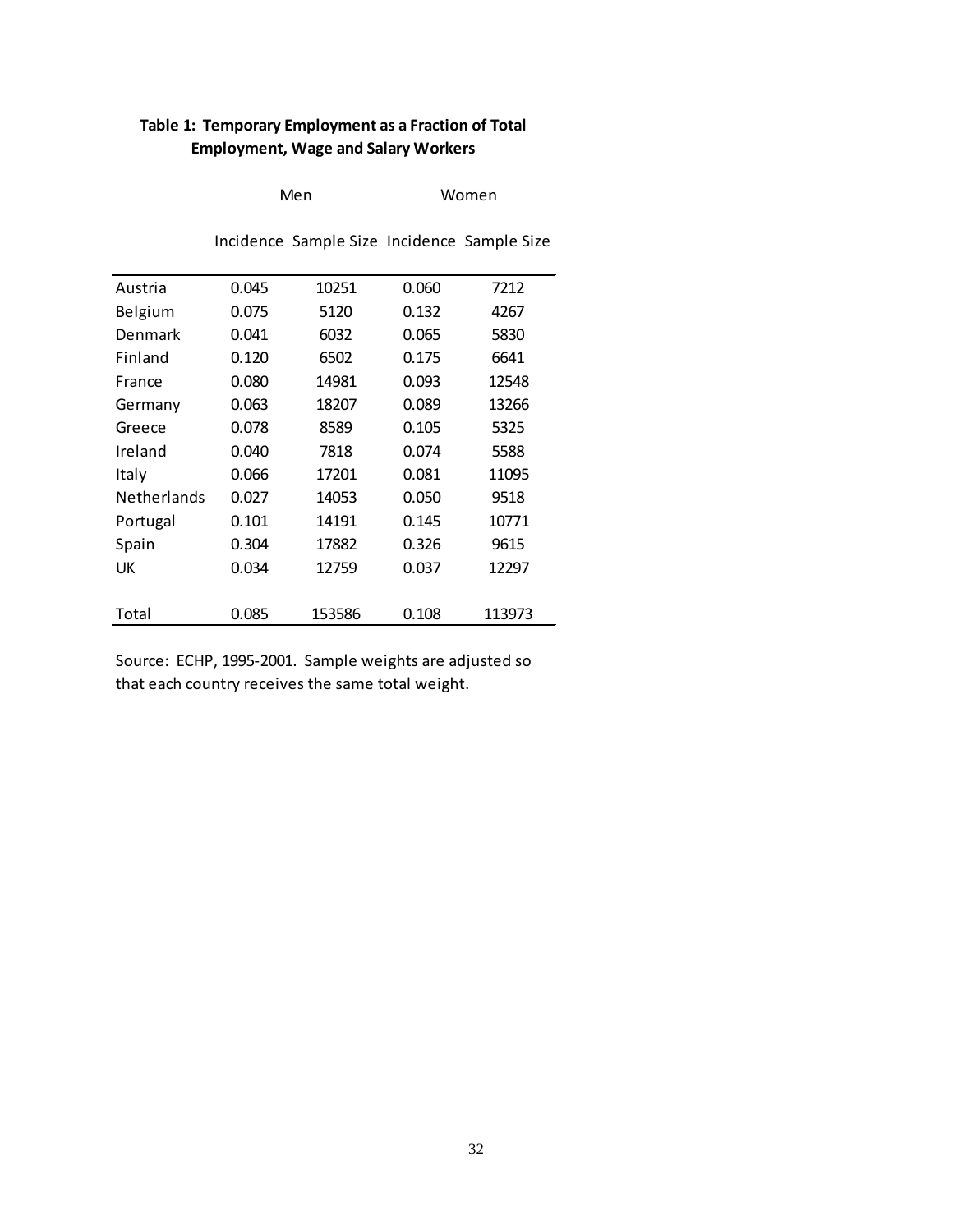|                    | Men                            |                |                                |                |                 |                                | Women          |                                |                |                 |
|--------------------|--------------------------------|----------------|--------------------------------|----------------|-----------------|--------------------------------|----------------|--------------------------------|----------------|-----------------|
|                    | Permanent Job                  |                |                                | Temporary Job  |                 | Permanent Job                  |                | Temporary Job                  |                | Difference      |
|                    | Mean Log<br>Hourly<br>Earnings | Sample<br>Size | Mean Log<br>Hourly<br>Earnings | Sample<br>Size | (Perm-<br>Temp) | Mean Log<br>Hourly<br>Earnings | Sample<br>Size | Mean Log<br>Hourly<br>Earnings | Sample<br>Size | (Perm-<br>Temp) |
| Austria            | 2.031                          | 9849           | 1.837                          | 402            | 0.194           | 1.842                          | 6769           | 1.740                          | 443            | 0.103           |
| Belgium            | 2.096                          | 4769           | 1.882                          | 351            | 0.214           | 2.024                          | 3707           | 1.913                          | 560            | 0.111           |
| Denmark            | 2.152                          | 5769           | 1.984                          | 263            | 0.167           | 2.069                          | 5448           | 1.943                          | 382            | 0.127           |
| Finland            | 1.888                          | 5743           | 1.714                          | 759            | 0.174           | 1.759                          | 5460           | 1.630                          | 1181           | 0.129           |
| France             | 2.167                          | 13778          | 1.732                          | 1203           | 0.435           | 2.042                          | 11293          | 1.626                          | 1255           | 0.416           |
| Germany            | 2.138                          | 17061          | 1.846                          | 1146           | 0.293           | 1.870                          | 12054          | 1.722                          | 1212           | 0.148           |
| Greece             | 1.801                          | 7867           | 1.597                          | 722            | 0.204           | 1.645                          | 4695           | 1.487                          | 630            | 0.158           |
| Ireland            | 2.178                          | 7474           | 2.020                          | 344            | 0.158           | 1.998                          | 5135           | 1.948                          | 453            | 0.050           |
| Italy              | 1.984                          | 15950          | 1.753                          | 1251           | 0.230           | 1.909                          | 10103          | 1.701                          | 992            | 0.207           |
| <b>Netherlands</b> | 2.194                          | 13718          | 1.768                          | 335            | 0.427           | 2.069                          | 9070           | 1.739                          | 448            | 0.330           |
| Portugal           | 1.433                          | 12743          | 1.302                          | 1448           | 0.130           | 1.353                          | 9188           | 1.147                          | 1583           | 0.206           |
| Spain              | 2.091                          | 12378          | 1.636                          | 5504           | 0.455           | 1.976                          | 6437           | 1.577                          | 3178           | 0.399           |
| UK                 | 2.117                          | 12324          | 1.980                          | 435            | 0.138           | 1.940                          | 11834          | 1.940                          | 463            | $-0.001$        |
| Total              | 2.024                          | 139423         | 1.699                          | 14163          | 0.325           | 1.883                          | 101193         | 1.638                          | 12780          | 0.245           |

Source: ECHP, 1995-2001. Sample weights are adjusted to that each country receives the same total weight. Hourly earnings are in 2001 US purchasing power corrected dollars.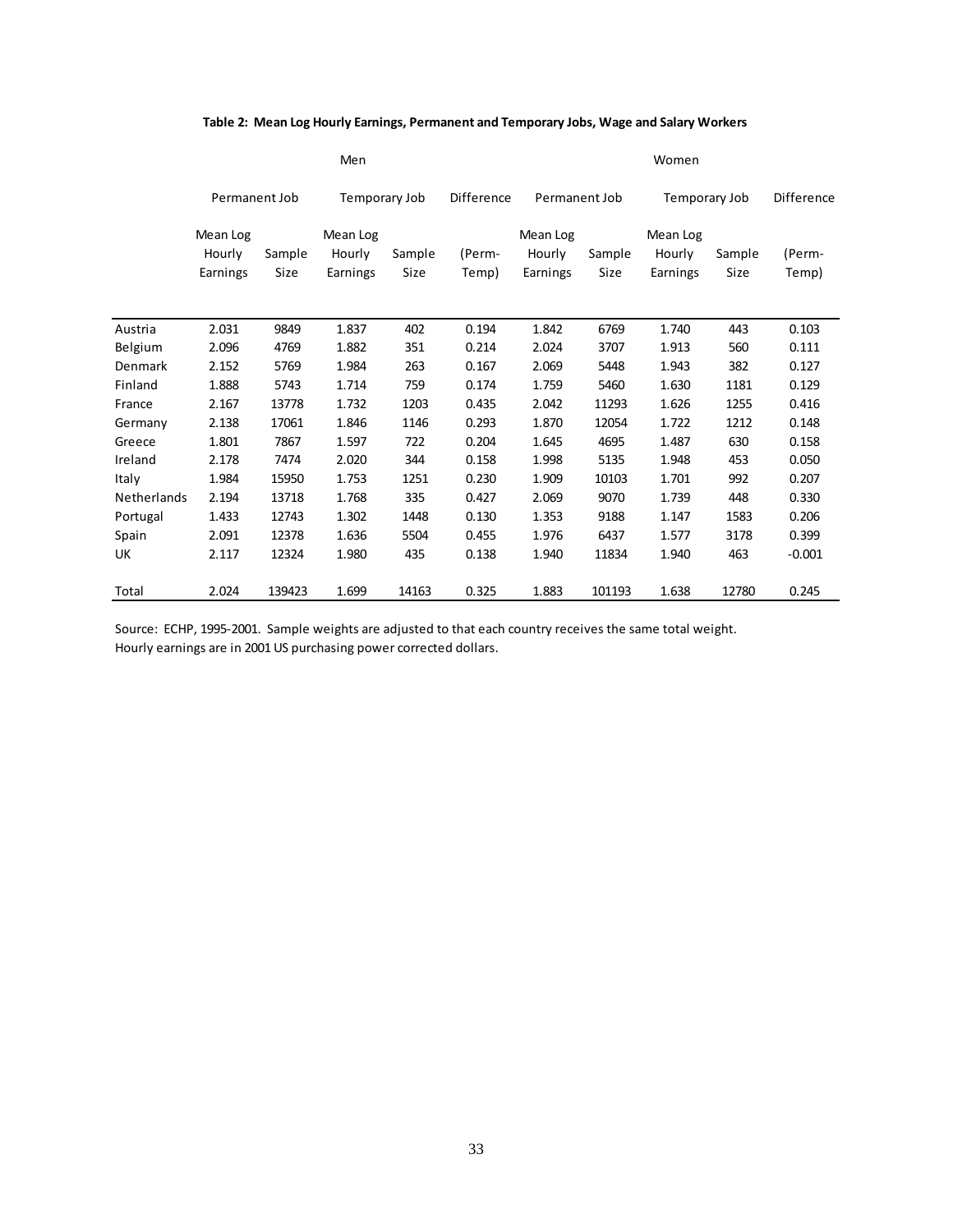|                     | (1)         | (2)         | (3)         | (4)                             | (5)                   | (6)         |
|---------------------|-------------|-------------|-------------|---------------------------------|-----------------------|-------------|
| Age                 | $0.0803**$  | $0.0777**$  | $0.0765**$  | $0.0786**$                      | $0.0760**$            | $0.0749**$  |
|                     | (0.0078)    | (0.0079)    | (0.0075)    | (0.0079)                        | (0.0081)              | (0.0077)    |
| Agesq (/100)        | $-0.0626**$ |             |             | $-0.0575** -0.0564** -0.0607**$ | $-0.0555**$           | $-0.0544**$ |
|                     | (0.0069)    | (0.0067)    | (0.0063)    | (0.0069)                        | (0.0068)              | (0.0064)    |
| Edlow               | $-0.0377**$ |             |             | $-0.0356** -0.0346** -0.0393**$ | $-0.0372** -0.0362**$ |             |
|                     | (0.0086)    | (0.0080)    | (0.0081)    | (0.0077)                        | (0.0071)              | (0.0073)    |
| Edmid               | $-0.0330**$ | $-0.0315**$ |             | $-0.0299** -0.0336**$           | $-0.0320**$           | $-0.0306**$ |
|                     | (0.0084)    | (0.0081)    | (0.0078)    | (0.0077)                        | (0.0073)              | (0.0071)    |
| Temp                | $-0.0322**$ |             |             | $-0.0271** -0.0286** -0.3173**$ | $-0.3174** -0.3163**$ |             |
|                     | (0.0082)    | (0.0075)    | (0.0072)    | (0.0968)                        | (0.0976)              | (0.0931)    |
| Unemrate            | $-0.0017$   | $-0.0017$   | $-0.0016$   | $-0.0017$                       | $-0.0017$             | $-0.0016$   |
|                     | (0.0019)    | (0.0019)    | (0.0019)    | (0.0019)                        | (0.0019)              | (0.0019)    |
| Tenure (years)      |             | $0.0058**$  | $0.0059**$  |                                 | $0.0057**$            | $0.0058**$  |
|                     |             | (0.0011)    | (0.0010)    |                                 | (0.0011)              | (0.0011)    |
| Tenuresq            |             | $-0.0004**$ | $-0.0004**$ |                                 | $-0.0004**$           | $-0.0004**$ |
|                     |             | (0.0001)    | (0.0001)    |                                 | (0.0001)              | (0.0001)    |
| Temp*Age            |             |             |             | $0.0155**$                      | $0.0156**$            | $0.0154**$  |
|                     |             |             |             | (0.0048)                        | (0.0049)              | (0.0047)    |
| Temp*Agesq (/100)   |             |             |             | $-0.0200**$                     | $-0.0204**$           | $-0.0200**$ |
|                     |             |             |             | (0.0062)                        | (0.0063)              | (0.0060)    |
| Temp*Immig          |             |             |             | $-0.0571+$                      | $-0.0569+$            | $-0.0590+$  |
|                     |             |             |             | (0.0267)                        | (0.0266)              | (0.0276)    |
| Temp*Edlow          |             |             |             | $0.0279 +$                      | $0.0292 +$            | $0.0289 +$  |
|                     |             |             |             | (0.0149)                        | (0.0151)              | (0.0153)    |
| Temp*Edmid          |             |             |             | 0.0149                          | 0.0156                | 0.0167      |
|                     |             |             |             | (0.0215)                        | (0.0217)              | (0.0214)    |
| Temp*Tenure         |             |             |             |                                 | 0.0023                | 0.0024      |
|                     |             |             |             |                                 | (0.0043)              | (0.0042)    |
| Temp*Tenuresq       |             |             |             |                                 | $-0.0001$             | $-0.0001$   |
|                     |             |             |             |                                 | (0.0003)              | (0.0003)    |
| Year dummies?       | yes         | yes         | yes         | yes                             | yes                   | yes         |
| Occupation dummies? | no          | no          | yes         | no                              | no                    | yes         |
| Industry dummies?   | no          | no          | yes         | no                              | no                    | yes         |
| Sample size         | 153586      | 153586      | 153586      | 153586                          | 153586                | 153586      |
| r squared           | 0.131       | 0.132       | 0.136       | 0.132                           | 0.133                 | 0.136       |

**Table 3: Selected Log Hourly Earnings Individual Fixed Effects Regression Results, Men**

Standard errors clustered at the country level. Sample includes Austria, Belgium, Denmark, Finland, France, Germany, Greece, Ireland, Italy, Netherlands, Portugal, Spain, and the UK. Immig is defined as being either foreign born or a noncitizen.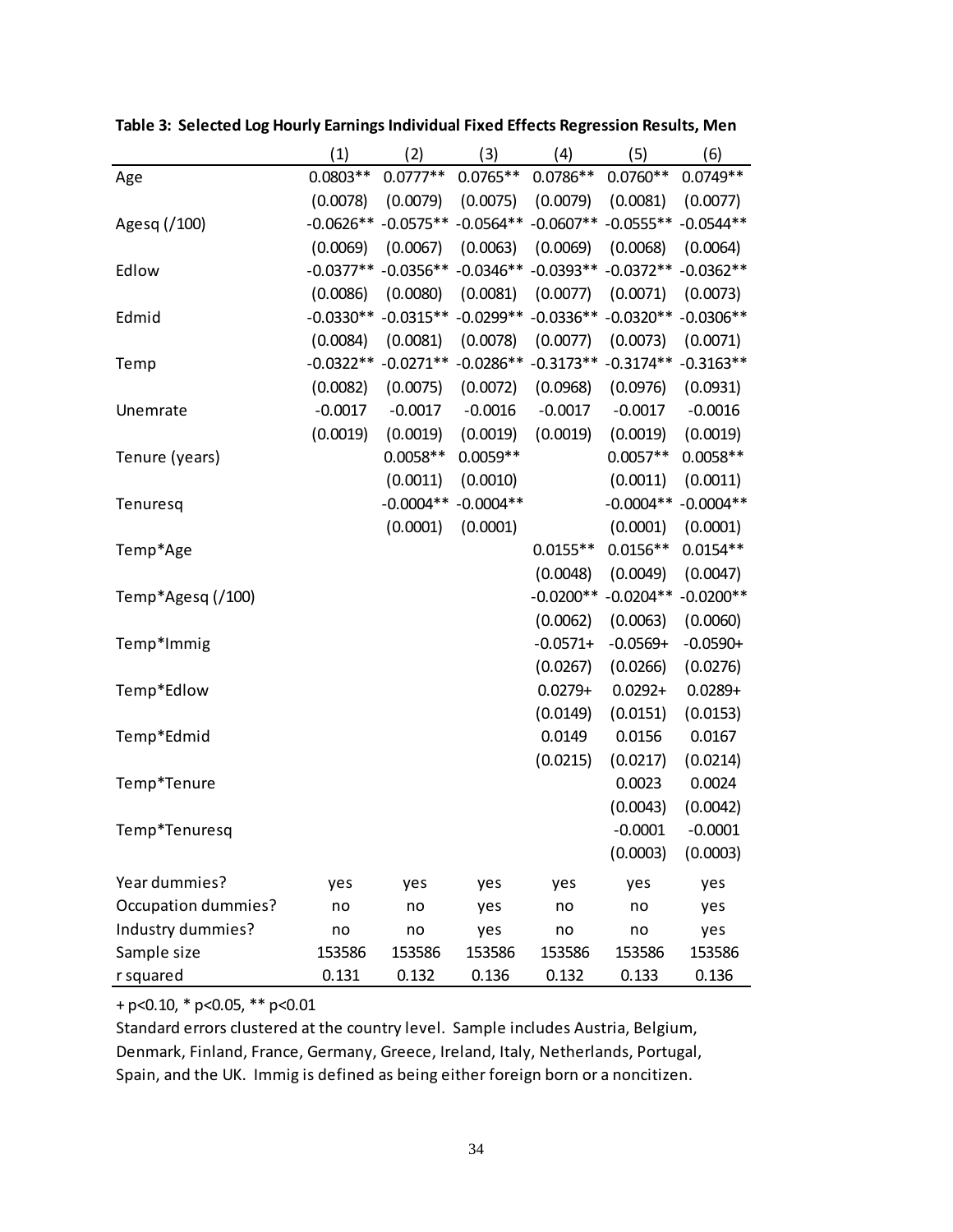|                     | (1)         | (2)         | (3)         | (4)                   | (5)                   | (6)         |
|---------------------|-------------|-------------|-------------|-----------------------|-----------------------|-------------|
| Age                 | $0.0738**$  | $0.0714**$  | $0.0699**$  | $0.0726**$            | $0.0703**$            | $0.0688**$  |
|                     | (0.0063)    | (0.0065)    | (0.0062)    | (0.0063)              | (0.0065)              | (0.0062)    |
| Agesq (/100)        | $-0.0530**$ | $-0.0487**$ |             | $-0.0474** -0.0515**$ | $-0.0476**$           | $-0.0462**$ |
|                     | (0.0057)    | (0.0061)    | (0.0058)    | (0.0056)              | (0.0060)              | (0.0057)    |
| Edlow               | $-0.0380**$ | $-0.0356**$ | $-0.0326**$ | $-0.0373**$           | $-0.0347**$           | $-0.0318**$ |
|                     | (0.0090)    | (0.0089)    | (0.0087)    | (0.0089)              | (0.0088)              | (0.0087)    |
| Edmid               | $-0.0327**$ | $-0.0315**$ | $-0.0284*$  | $-0.0316**$           | $-0.0303**$           | $-0.0272*$  |
|                     | (0.0091)    | (0.0093)    | (0.0095)    | (0.0092)              | (0.0093)              | (0.0096)    |
| Temp                | $-0.0149+$  | $-0.0108$   | $-0.0122$   | $-0.1805*$            | $-0.1707*$            | $-0.1757*$  |
|                     | (0.0074)    | (0.0073)    | (0.0072)    | (0.0646)              | (0.0624)              | (0.0612)    |
| Unemrate            | $-0.0021$   | $-0.0022$   | $-0.0021$   | $-0.0021$             | $-0.0022$             | $-0.0021$   |
|                     | (0.0021)    | (0.0021)    | (0.0021)    | (0.0021)              | (0.0021)              | (0.0021)    |
| Tenure (years)      |             | $0.0047*$   | $0.0049*$   |                       | $0.0038 +$            | $0.0040 +$  |
|                     |             | (0.0021)    | (0.0021)    |                       | (0.0020)              | (0.0020)    |
| Tenuresq            |             | $-0.0003+$  | $-0.0003+$  |                       | $-0.0002$             | $-0.0002+$  |
|                     |             | (0.0001)    | (0.0001)    |                       | (0.0001)              | (0.0001)    |
| Temp*Age            |             |             |             | $0.0092*$             | $0.0081*$             | $0.0082*$   |
|                     |             |             |             | (0.0036)              | (0.0035)              | (0.0035)    |
| Temp*Agesq (/100)   |             |             |             | $-0.0116*$            | $-0.0103+$            | $-0.0103+$  |
|                     |             |             |             | (0.0050)              | (0.0049)              | (0.0049)    |
| Temp*Immig          |             |             |             | $-0.0310$             | $-0.0346$             | $-0.0365$   |
|                     |             |             |             | (0.0216)              | (0.0214)              | (0.0206)    |
| Temp*Edlow          |             |             |             | 0.0029                | 0.0048                | 0.0059      |
|                     |             |             |             | (0.0152)              | (0.0154)              | (0.0149)    |
| Temp*Edmid          |             |             |             | $-0.0037$             | $-0.0032$             | $-0.0029$   |
|                     |             |             |             | (0.0144)              | (0.0141)              | (0.0137)    |
| Temp*Tenure         |             |             |             |                       | $0.0135**$            | $0.0133**$  |
|                     |             |             |             |                       | (0.0040)              | (0.0040)    |
| Temp*Tenuresq       |             |             |             |                       | $-0.0009** -0.0009**$ |             |
|                     |             |             |             |                       | (0.0003)              | (0.0003)    |
| Year dummies?       | yes         | yes         | yes         | yes                   | yes                   | yes         |
| Occupation dummies? | no          | no          | yes         | no                    | no                    | yes         |
| Industry dummies?   | no          | no          | yes         | no                    | no                    | yes         |
| Sample size         | 113973      | 113973      | 113973      | 113973                | 113973                | 113973      |
| r squared           | 0.143       | 0.144       | 0.148       | 0.143                 | 0.144                 | 0.149       |

**Table 4: Selected Log Hourly Earnings Individual Fixed Effects Regression Results, Women**

Standard errors clustered at the country level. Sample includes Austria, Belgium, Denmark, Finland, France, Germany, Greece, Ireland, Italy, Netherlands, Portugal, Spain, and the UK. Immig is defined as being either foreign born or a noncitizen.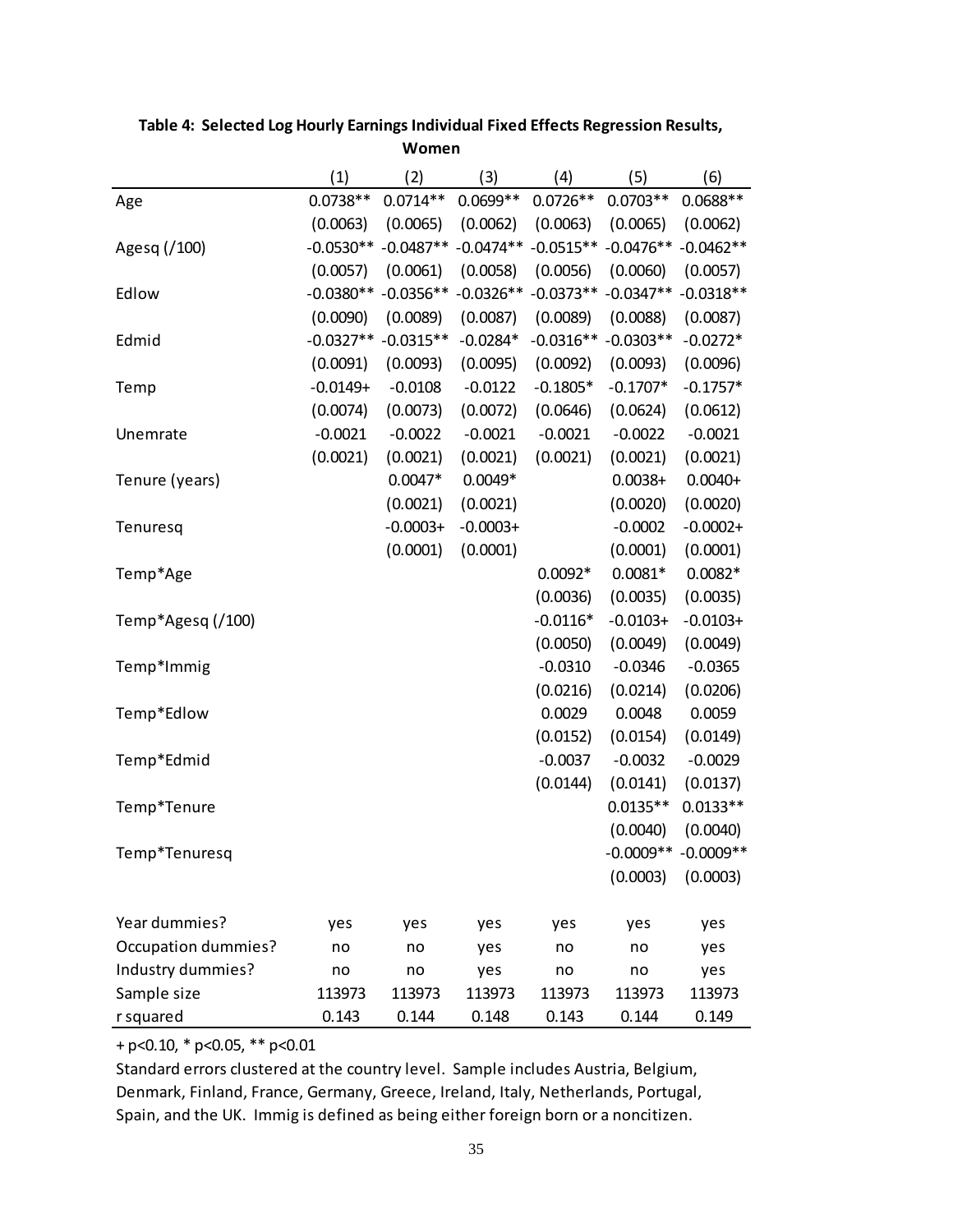|                                      | (1)         | (2)         | (3)         | (4)         | (5)         |
|--------------------------------------|-------------|-------------|-------------|-------------|-------------|
| Temp                                 | $-0.3882*$  | $-0.3937*$  | $-0.3992*$  | $-0.3967*$  | $-0.3946*$  |
|                                      | (0.1252)    | (0.1231)    | (0.1263)    | (0.1245)    | (0.1155)    |
| Temp*Age                             | $0.0194*$   | $0.0198*$   | $0.0206*$   | $0.0205*$   | $0.0202**$  |
|                                      | (0.0052)    | (0.0051)    | (0.0054)    | (0.0053)    | (0.0049)    |
| Temp*Agesq (/100)                    | $-0.0255**$ | $-0.0260**$ | $-0.0271**$ | $-0.0270**$ | $-0.0266**$ |
|                                      | (0.0060)    | (0.0057)    | (0.0059)    | (0.0056)    | (0.0051)    |
| Temp*Foreignborn                     | $-0.1089$   | $-0.1700+$  | $-0.1682+$  | $-0.3343$   | $-0.3308$   |
|                                      | (0.0600)    | (0.0812)    | (0.0810)    | (0.2302)    | (0.2239)    |
| Temp*Edlow                           | $0.0388 +$  | $0.0388 +$  | $0.0407 +$  | $0.0405+$   | $0.0405+$   |
|                                      | (0.0170)    | (0.0168)    | (0.0169)    | (0.0170)    | (0.0167)    |
| Temp*Edmid                           | 0.0203      | 0.0191      | 0.0202      | 0.0202      | 0.0200      |
|                                      | (0.0290)    | (0.0297)    | (0.0304)    | (0.0300)    | (0.0274)    |
| Temp*Foreignborn in the EU           |             | $0.1478 +$  | $0.1463+$   | $0.1338 +$  | $0.1370+$   |
|                                      |             | (0.0667)    | (0.0686)    | (0.0610)    | (0.0646)    |
| Temp*Tenure                          |             |             | $-0.0024$   | $-0.0025$   | $-0.0023$   |
|                                      |             |             | (0.0075)    | (0.0075)    | (0.0073)    |
| Temp*Tenuresq                        |             |             | 0.0001      | 0.0001      | 0.0001      |
|                                      |             |             | (0.0005)    | (0.0005)    | (0.0005)    |
| Tenure                               |             |             | $0.0070*$   | $0.0071*$   | $0.0073*$   |
|                                      |             |             | (0.0020)    | (0.0021)    | (0.0018)    |
| Tenuresq                             |             |             | $-0.0004*$  | $-0.0004*$  | $-0.0004*$  |
|                                      |             |             | (0.0001)    | (0.0001)    | (0.0001)    |
| Years since migration (Ysm)          |             |             |             | $-0.0065$   | $-0.0060$   |
|                                      |             |             |             | (0.0069)    | (0.0077)    |
| Ysm squared                          |             |             |             | 0.0001      | 0.0001      |
|                                      |             |             |             | (0.0001)    | (0.0001)    |
| Temp*Ysm                             |             |             |             | 0.0122      | 0.0114      |
|                                      |             |             |             | (0.0132)    | (0.0129)    |
| Temp*Ysm squared                     |             |             |             | -0.0002     | $-0.0002$   |
|                                      |             |             |             | (0.0002)    | (0.0002)    |
| Test HO:                             |             |             |             |             |             |
| Temp*Foreignborn+Temp*Foreignborn in |             |             |             |             |             |
| the EU=0                             |             | 0.4137      | 0.3963      | .4125       | .4219       |
| Year dummies?                        | yes         | yes         | yes         | yes         | yes         |
| Industry and Occupation dummies?     | no          | no          | no          | no          | yes         |
| Sample size                          | 66024       | 66006       | 66006       | 66006       | 66006       |
| r squared                            | 0.157       | 0.157       | 0.158       | 0.158       | 0.163       |

**Table 5: Selected Log Hourly Earnings Individual Fixed Effects Regression Results, Foreign Born vs. Natives, Men**

Countries include Belgium, Denmark, France, Ireland, Portugal, and Spain. Controls include Age, Age squared, Edlow, Edmid, and Unemrate. Standard errors are clustered at the country level.  $36$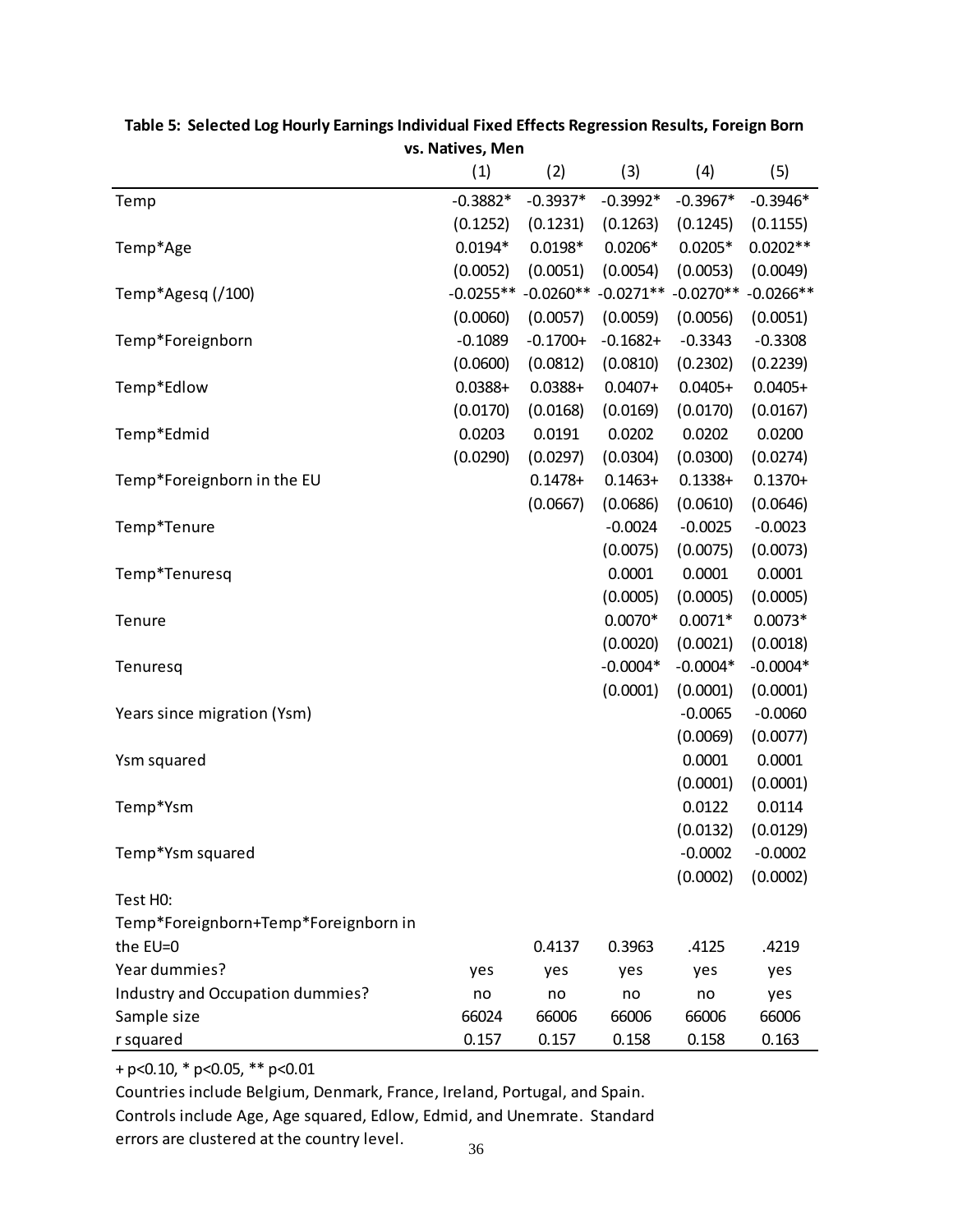|                                      | (1)        | (2)                                                         | (3)        | (4)        | (5)        |
|--------------------------------------|------------|-------------------------------------------------------------|------------|------------|------------|
| Temp                                 |            | $-0.2212**$ $-0.2212**$ $-0.2097**$ $-0.2077**$ $-0.2189**$ |            |            |            |
|                                      | (0.0316)   | (0.0314)                                                    | (0.0280)   | (0.0280)   | (0.0299)   |
| Temp*Age                             | $0.0113**$ | $0.0113**$                                                  | $0.0099**$ | $0.0097**$ | $0.0102**$ |
|                                      | (0.0021)   | (0.0021)                                                    | (0.0016)   | (0.0018)   | (0.0020)   |
| Temp*Agesq (/100)                    |            | $-0.0141** -0.0141** -0.0124**$                             |            | $-0.0120*$ | $-0.0124*$ |
|                                      | (0.0035)   | (0.0034)                                                    | (0.0031)   | (0.0033)   | (0.0035)   |
| Temp*Foreignborn                     | $-0.0215$  | $-0.0234$                                                   | $-0.0298$  | 0.2248     | 0.2145     |
|                                      | (0.0324)   | (0.0541)                                                    | (0.0547)   | (0.1281)   | (0.1286)   |
| Temp*Edlow                           | 0.0128     | 0.0127                                                      | 0.0162     | 0.0161     | 0.0174     |
|                                      | (0.0214)   | (0.0215)                                                    | (0.0206)   | (0.0201)   | (0.0193)   |
| Temp*Edmid                           | 0.0024     | 0.0024                                                      | 0.0053     | 0.0052     | 0.0049     |
|                                      | (0.0224)   | (0.0223)                                                    | (0.0216)   | (0.0214)   | (0.0215)   |
| Temp*Foreignborn in the EU           |            | 0.0045                                                      | 0.0091     | 0.0006     | 0.0002     |
|                                      |            | (0.0763)                                                    | (0.0788)   | (0.0744)   | (0.0697)   |
| Temp*Tenure                          |            |                                                             | $0.0177*$  | $0.0178*$  | $0.0171*$  |
|                                      |            |                                                             | (0.0044)   | (0.0045)   | (0.0048)   |
| Temp*Tenuresq                        |            |                                                             | $-0.0013*$ | $-0.0013*$ | $-0.0013*$ |
|                                      |            |                                                             | (0.0004)   | (0.0004)   | (0.0004)   |
| Tenure                               |            |                                                             | $0.0083*$  | $0.0084*$  | $0.0088*$  |
|                                      |            |                                                             | (0.0032)   | (0.0032)   | (0.0030)   |
| Tenuresq                             |            |                                                             | $-0.0005+$ | $-0.0005+$ | $-0.0005*$ |
|                                      |            |                                                             | (0.0002)   | (0.0002)   | (0.0002)   |
| Years since migration (Ysm)          |            |                                                             |            | $0.0109 +$ | $0.0103+$  |
|                                      |            |                                                             |            | (0.0045)   | (0.0045)   |
| Ysm squared                          |            |                                                             |            | $-0.0002*$ | $-0.0002*$ |
|                                      |            |                                                             |            | (0.0001)   | (0.0001)   |
| Temp*Ysm                             |            |                                                             |            | $-0.0186+$ | $-0.0175+$ |
|                                      |            |                                                             |            | (0.0079)   | (0.0082)   |
| Temp*Ysm squared                     |            |                                                             |            | 0.0003     | 0.0003     |
|                                      |            |                                                             |            | (0.0002)   | (0.0002)   |
| Test HO:                             |            |                                                             |            |            |            |
| Temp*Foreignborn+Temp*Foreignborn in |            |                                                             |            |            |            |
| the EU=0                             |            | 0.6845                                                      | 0.6535     | 0.0162     | 0.0292     |
| Year dummies?                        | yes        | yes                                                         | yes        | yes        | yes        |
| Industry and Occupation dummies?     | no         | no                                                          | no         | no         | yes        |
| Sample size                          | 48619      | 48615                                                       | 48615      | 48615      | 48615      |
| r squared                            | 0.176      | 0.176                                                       | 0.179      | 0.179      | 0.187      |

## **Table 6: Selected Log Hourly Earnings Individual Fixed Effects Regression Results, Foreign Born vs. Natives, Women**

+ p<0.10, \* p<0.05, \*\* p<0.01

Countries include Belgium, Denmark, France, Ireland, Portugal, and Spain. Controls include Age, Age squared, Edlow, Edmid<sub>3</sub>and Unemrate. Standard

errors are clustered at the country level.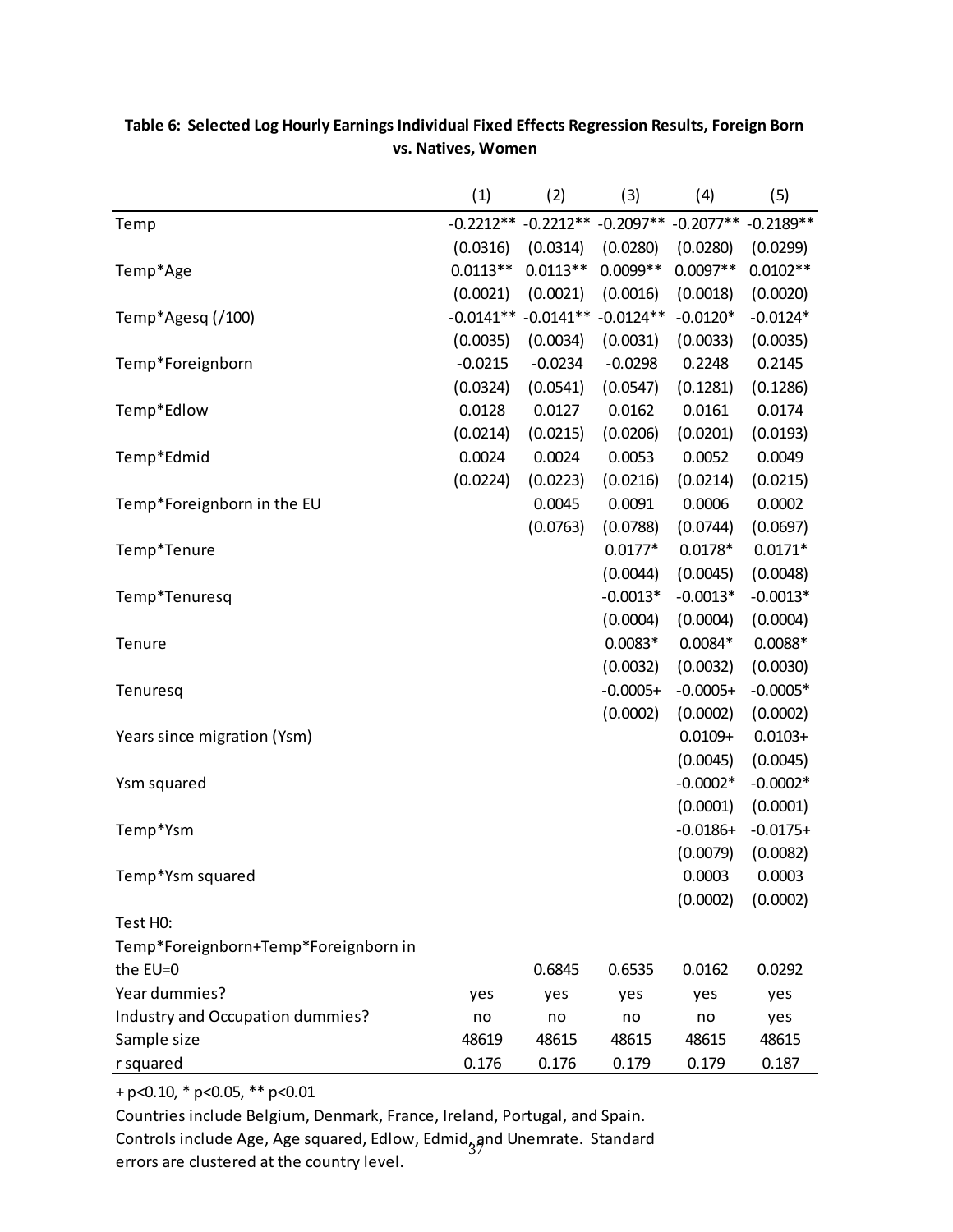|                    |            | Men   | Women       |       |            |       |             |       |
|--------------------|------------|-------|-------------|-------|------------|-------|-------------|-------|
| Country            | Age $<$ 35 | n     | Age $>=$ 35 | n     | Age $<$ 35 | n     | Age $>=$ 35 | n     |
|                    |            |       |             |       |            |       |             |       |
| Austria            | 0.063      | 4184  | 0.033       | 6067  | 0.083      | 3317  | 0.038       | 3895  |
| Belgium            | 0.142      | 1586  | 0.039       | 3534  | 0.214      | 1788  | 0.061       | 2479  |
| Denmark            | 0.072      | 1841  | 0.027       | 4191  | 0.118      | 1722  | 0.042       | 4108  |
| Finland            | 0.206      | 2226  | 0.073       | 4276  | 0.317      | 1875  | 0.116       | 4766  |
| France             | 0.167      | 5151  | 0.035       | 9830  | 0.169      | 4366  | 0.053       | 8182  |
| Germany            | 0.107      | 6076  | 0.045       | 12131 | 0.133      | 4620  | 0.068       | 8646  |
| Greece             | 0.127      | 2998  | 0.054       | 5591  | 0.154      | 2414  | 0.063       | 2911  |
| Ireland            | 0.065      | 3344  | 0.021       | 4474  | 0.094      | 3040  | 0.046       | 2548  |
| Italy              | 0.119      | 5935  | 0.039       | 11266 | 0.126      | 4470  | 0.051       | 6625  |
| <b>Netherlands</b> | 0.061      | 4004  | 0.009       | 10049 | 0.067      | 4037  | 0.036       | 5481  |
| Portugal           | 0.164      | 6411  | 0.047       | 7780  | 0.234      | 5122  | 0.058       | 5649  |
| Spain              | 0.486      | 7495  | 0.181       | 10387 | 0.473      | 4936  | 0.172       | 4679  |
| UK                 | 0.050      | 5335  | 0.023       | 7424  | 0.044      | 5214  | 0.032       | 7083  |
|                    |            |       |             |       |            |       |             |       |
| Total              | 0.148      | 56586 | 0.049       | 97000 | 0.170      | 46921 | 0.064       | 67052 |

**Table A1: Incidence of Temporary Employment by Country by Gender by Age Group**

Source: ECHP, 1995-2001. Sample weights are adjusted to that each country receives the same total weight.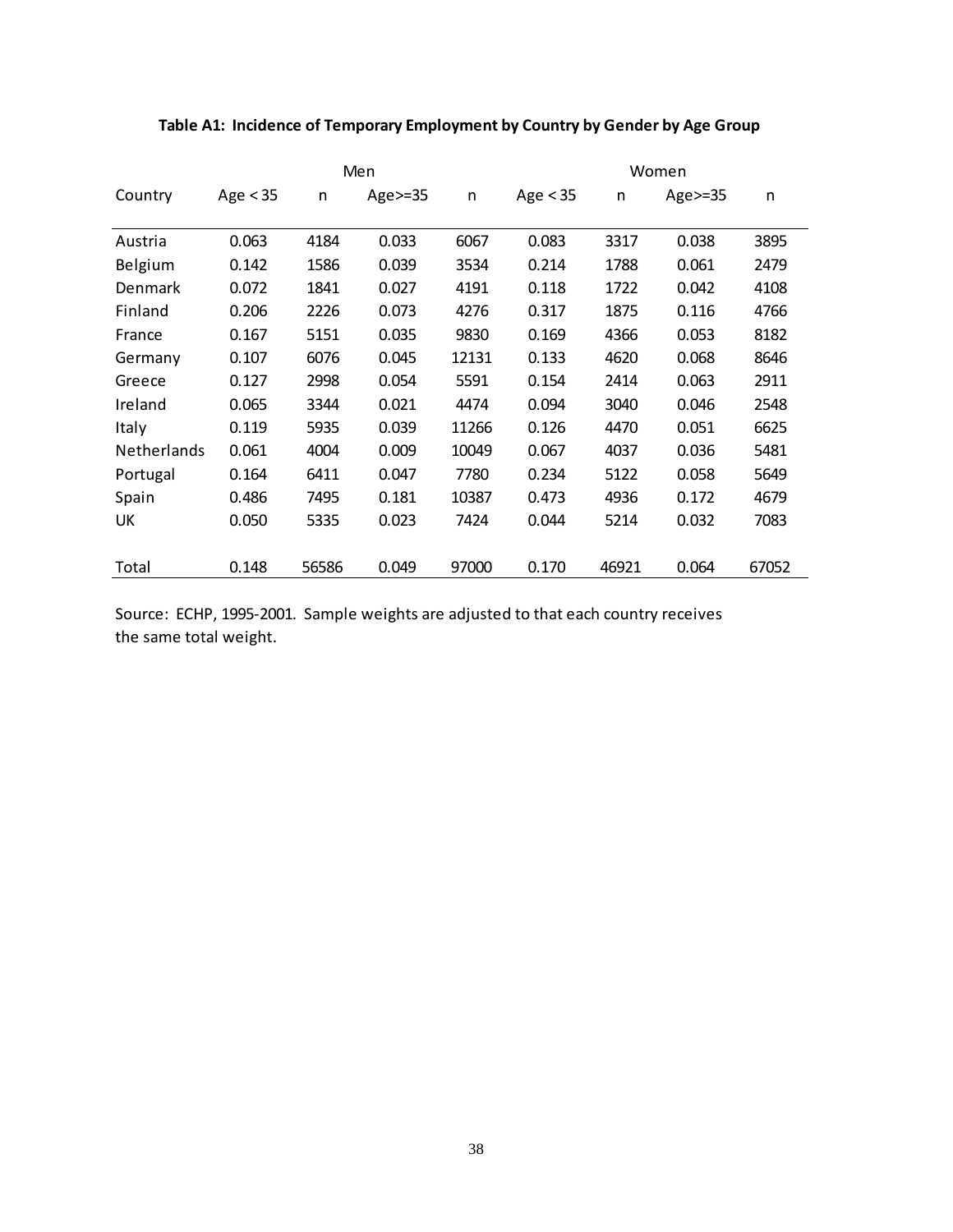|             | Age $<$ 35                     |        |          |            |               |          | Age $>=35$    |            |        |        |
|-------------|--------------------------------|--------|----------|------------|---------------|----------|---------------|------------|--------|--------|
|             | Permanent Job<br>Temporary Job |        |          | Difference | Permanent Job |          | Temporary Job | Difference |        |        |
|             | Mean Log                       |        | Mean Log |            |               | Mean Log |               | Mean Log   |        |        |
|             | Hourly                         | Sample | Hourly   | Sample     | (Perm-        | Hourly   | Sample        | Hourly     | Sample | (Perm- |
|             | Earnings                       | Size   | Earnings | Size       | Temp)         | Earnings | Size          | Earnings   | Size   | Temp)  |
|             |                                |        |          |            |               |          |               |            |        |        |
|             |                                |        |          |            |               |          |               |            |        |        |
| Austria     | 1.927                          | 3937   | 1.764    | 247        | 0.163         | 2.104    | 5912          | 1.939      | 155    | 0.165  |
| Belgium     | 1.946                          | 1372   | 1.840    | 214        | 0.106         | 2.167    | 3397          | 1.961      | 137    | 0.206  |
| Denmark     | 2.048                          | 1704   | 1.882    | 137        | 0.166         | 2.197    | 4065          | 2.108      | 126    | 0.089  |
| Finland     | 1.785                          | 1758   | 1.655    | 468        | 0.130         | 1.936    | 3985          | 1.803      | 291    | 0.133  |
| France      | 1.957                          | 4297   | 1.657    | 854        | 0.300         | 2.259    | 9481          | 1.911      | 349    | 0.348  |
| Germany     | 1.967                          | 5458   | 1.790    | 618        | 0.177         | 2.206    | 11603         | 1.901      | 528    | 0.305  |
| Greece      | 1.517                          | 2608   | 1.477    | 390        | 0.041         | 1.931    | 5259          | 1.739      | 332    | 0.192  |
| Ireland     | 1.972                          | 3102   | 1.907    | 242        | 0.066         | 2.329    | 4372          | 2.292      | 102    | 0.037  |
| Italy       | 1.800                          | 5179   | 1.709    | 756        | 0.091         | 2.068    | 10771         | 1.820      | 495    | 0.248  |
| Netherlands | 2.002                          | 3761   | 1.706    | 243        | 0.296         | 2.291    | 9957          | 1.999      | 92     | 0.292  |
| Portugal    | 1.265                          | 5341   | 1.281    | 1070       | $-0.016$      | 1.560    | 7402          | 1.365      | 378    | 0.194  |
| Spain       | 1.862                          | 3873   | 1.599    | 3622       | 0.263         | 2.187    | 8505          | 1.702      | 1882   | 0.486  |
| UK          | 1.966                          | 5066   | 1.830    | 269        | 0.136         | 2.208    | 7258          | 2.176      | 166    | 0.032  |
|             |                                |        |          |            |               |          |               |            |        |        |
| Total       | 1.840                          | 47456  | 1.634    | 9130       | 0.206         | 2.119    | 91967         | 1.811      | 5033   | 0.308  |

#### **Table A2: Mean Log Hourly Earnings, Permanent and Temporary Jobs, Wage and Salary Workers, Men, by Age**

Source: ECHP, 1995-2001. Sample weights are adjusted to that each country receives the same total weight. Hourly earnings are in 2001 US purchasing power corrected dollars.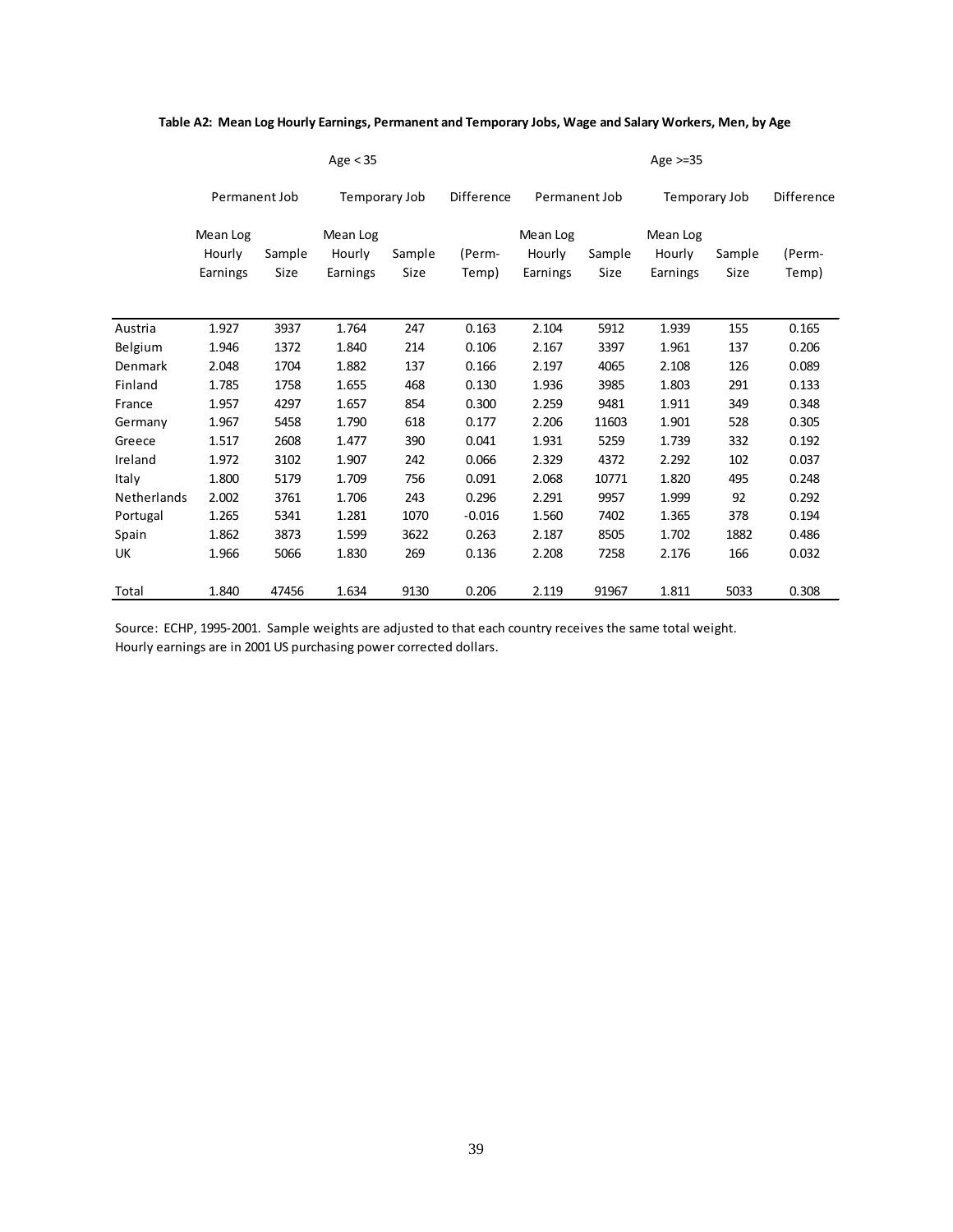|                    |               |        | Age $<$ 35 |                             |          |               |        | Age $>=35$    |        |            |
|--------------------|---------------|--------|------------|-----------------------------|----------|---------------|--------|---------------|--------|------------|
|                    | Permanent Job |        |            | Difference<br>Temporary Job |          | Permanent Job |        | Temporary Job |        | Difference |
|                    | Mean Log      |        | Mean Log   |                             |          | Mean Log      |        | Mean Log      |        |            |
|                    | Hourly        | Sample | Hourly     | Sample                      | (Perm-   | Hourly        | Sample | Hourly        | Sample | (Perm-     |
|                    | Earnings      | Size   | Earnings   | Size                        | Temp)    | Earnings      | Size   | Earnings      | Size   | Temp)      |
|                    |               |        |            |                             |          |               |        |               |        |            |
| Austria            | 1.767         | 3027   | 1.733      | 290                         | 0.034    | 1.908         | 3742   | 1.753         | 153    | 0.155      |
| Belgium            | 1.928         | 1380   | 1.914      | 408                         | 0.014    | 2.093         | 2327   | 1.909         | 152    | 0.184      |
| Denmark            | 2.003         | 1514   | 1.864      | 208                         | 0.139    | 2.096         | 3934   | 2.038         | 174    | 0.058      |
| Finland            | 1.682         | 1270   | 1.614      | 605                         | 0.068    | 1.784         | 4190   | 1.648         | 576    | 0.136      |
| France             | 1.922         | 3568   | 1.599      | 798                         | 0.323    | 2.097         | 7725   | 1.671         | 457    | 0.426      |
| Germany            | 1.785         | 4012   | 1.676      | 608                         | 0.109    | 1.908         | 8042   | 1.765         | 604    | 0.142      |
| Greece             | 1.485         | 1993   | 1.474      | 421                         | 0.011    | 1.768         | 2702   | 1.514         | 209    | 0.253      |
| Ireland            | 1.905         | 2724   | 1.920      | 316                         | $-0.014$ | 2.113         | 2411   | 2.023         | 137    | 0.090      |
| Italy              | 1.757         | 3843   | 1.688      | 627                         | 0.070    | 2.003         | 6260   | 1.724         | 365    | 0.279      |
| <b>Netherlands</b> | 1.973         | 3786   | 1.696      | 251                         | 0.276    | 2.149         | 5284   | 1.806         | 197    | 0.342      |
| Portugal           | 1.193         | 3883   | 1.147      | 1239                        | 0.046    | 1.481         | 5305   | 1.147         | 344    | 0.334      |
| Spain              | 1.808         | 2577   | 1.550      | 2359                        | 0.258    | 2.087         | 3860   | 1.652         | 819    | 0.435      |
| UK                 | 1.903         | 4973   | 1.834      | 241                         | 0.069    | 1.962         | 6861   | 2.030         | 222    | $-0.068$   |
|                    |               |        |            |                             |          |               |        |               |        |            |
| Total              | 1.773         | 38550  | 1.601      | 8371                        | 0.172    | 1.953         | 62643  | 1.709         | 4409   | 0.244      |

#### **Table A3: Mean Log Hourly Earnings, Permanent and Temporary Jobs, Wage and Salary Workers, Women, by Age**

Source: ECHP, 1995-2001. Sample weights are adjusted to that each country receives the same total weight. Hourly earnings are in 2001 US purchasing power corrected dollars.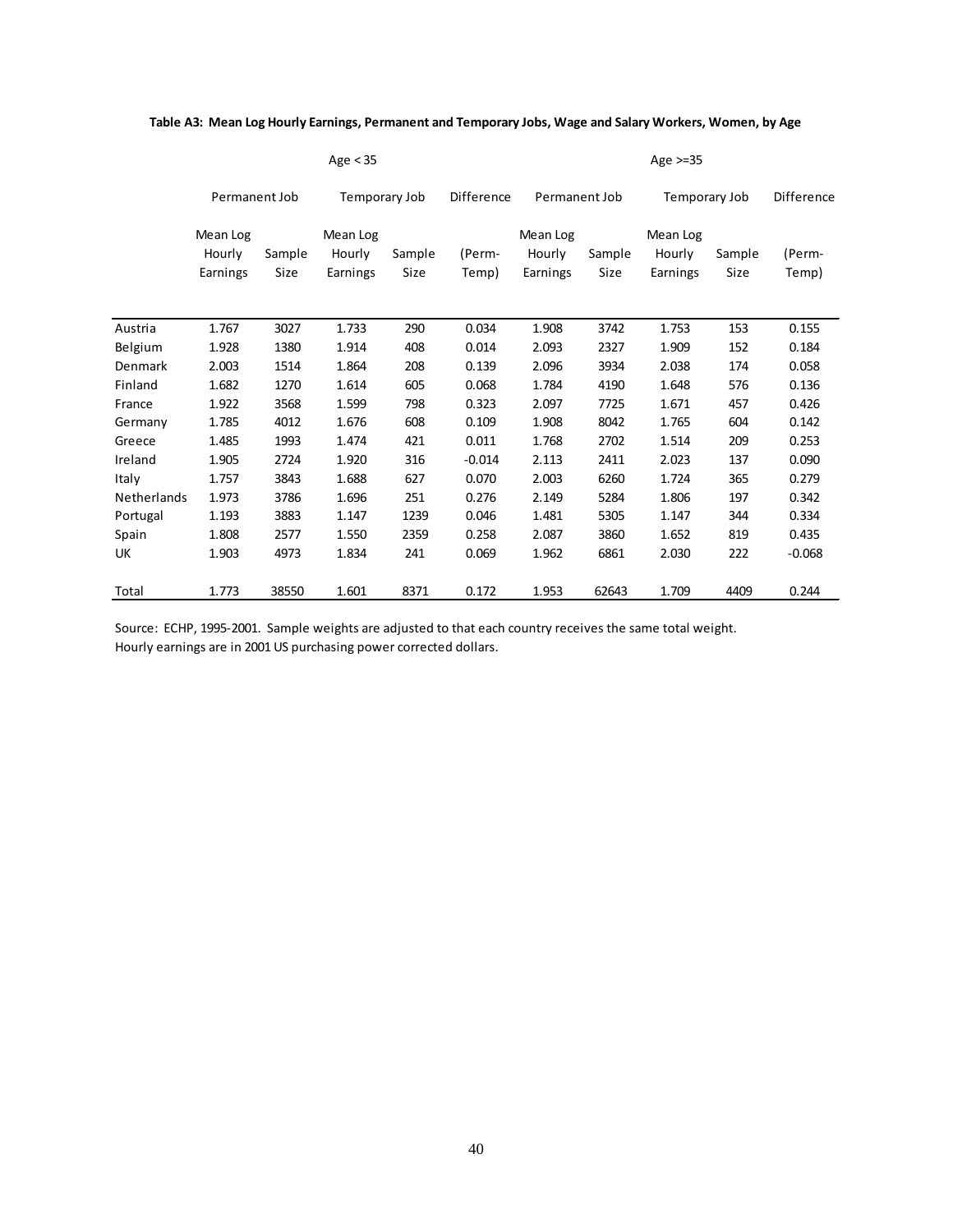# **Table A4: Selected Mean Values of Variables Used in Regressions**

|               | Men    | Women  |
|---------------|--------|--------|
| Log Real Wage | 1.996  | 1.856  |
| Age           | 39.307 | 37.927 |
| Edlow         | 0.304  | 0.267  |
| Fdmid         | 0.414  | 0.391  |
| Tenure        | 7.566  | 6.881  |
| Temp          | 0.085  | 0.108  |
| Unemrate      | 9.376  | 9.029  |
|               |        |        |
| Sample size   | 153586 | 113973 |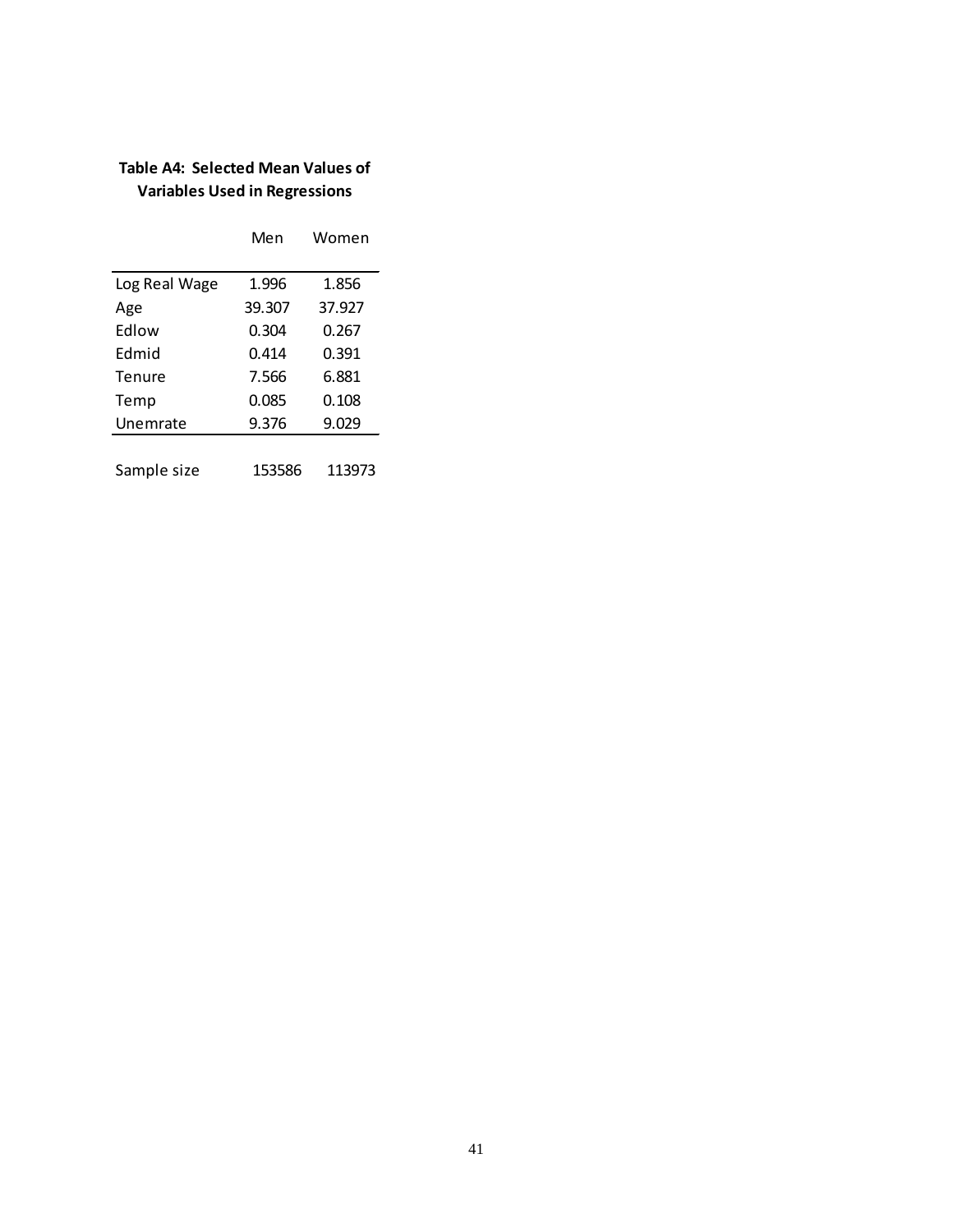|                     | Men         |             | Women       |             |  |
|---------------------|-------------|-------------|-------------|-------------|--|
| Age                 | $0.0481**$  | $0.0438**$  | $0.0422**$  | $0.0340**$  |  |
|                     | (0.0039)    | (0.0041)    | (0.0084)    | (0.0075)    |  |
| Agesq (/100)        | $-0.0526**$ | $-0.0480**$ | $-0.0508**$ | $-0.0398**$ |  |
|                     | (0.0045)    | (0.0048)    | (0.0111)    | (0.0099)    |  |
| Edlow               | $-0.3070**$ | $-0.1520**$ | $-0.4289**$ | $-0.1966**$ |  |
|                     | (0.0461)    | (0.0256)    | (0.0603)    | (0.0305)    |  |
| Edmid               | $-0.2050**$ | $-0.0724**$ | $-0.2824**$ | $-0.1100**$ |  |
|                     | (0.0255)    | (0.0170)    | (0.0273)    | (0.0210)    |  |
| Immig               | 0.0311      | 0.0184      | $-0.0292$   | $-0.0027$   |  |
|                     | (0.0372)    | (0.0364)    | (0.0210)    | (0.0212)    |  |
| Unemrate            | $-0.0075**$ | $-0.0067**$ | $-0.0090**$ | $-0.0088**$ |  |
|                     | (0.0021)    | (0.0021)    | (0.0016)    | (0.0013)    |  |
| Tenure              | $0.0157*$   | $0.0096 +$  | $0.0275**$  | $0.0190**$  |  |
|                     | (0.0053)    | (0.0049)    | (0.0061)    | (0.0049)    |  |
| Tenuresq            | $-0.0002$   | 0.0001      | $-0.0010*$  | $-0.0006+$  |  |
|                     | (0.0004)    | (0.0003)    | (0.0004)    | (0.0003)    |  |
| Year dummies?       | yes         | yes         | yes         | yes         |  |
| Country dummies     | yes         | yes         | yes         | yes         |  |
| Occupation dummies? | no          | yes         | no          | yes         |  |
| Industry dummies?   | no          | yes         | no          | yes         |  |
| Sample Size         | 14163       | 14163       | 12780       | 12780       |  |
| R squared           | 0.3420      | 0.4064      | 0.4378      | 0.5168      |  |

## **Table A5: OLS Log Wage Regressions, Sample Includes Only Temporary Workers**

+ p<0.10, \* p<0.05, \*\* p<0.01

Standard errors clustered at the country level. Sample includes Austria, Belgium, Denmark, Finland, France, Germany, Greece, Ireland, Italy, Netherlands, Portugal, Spain, and the UK. Immig is defined as being either foreign born or a noncitizen.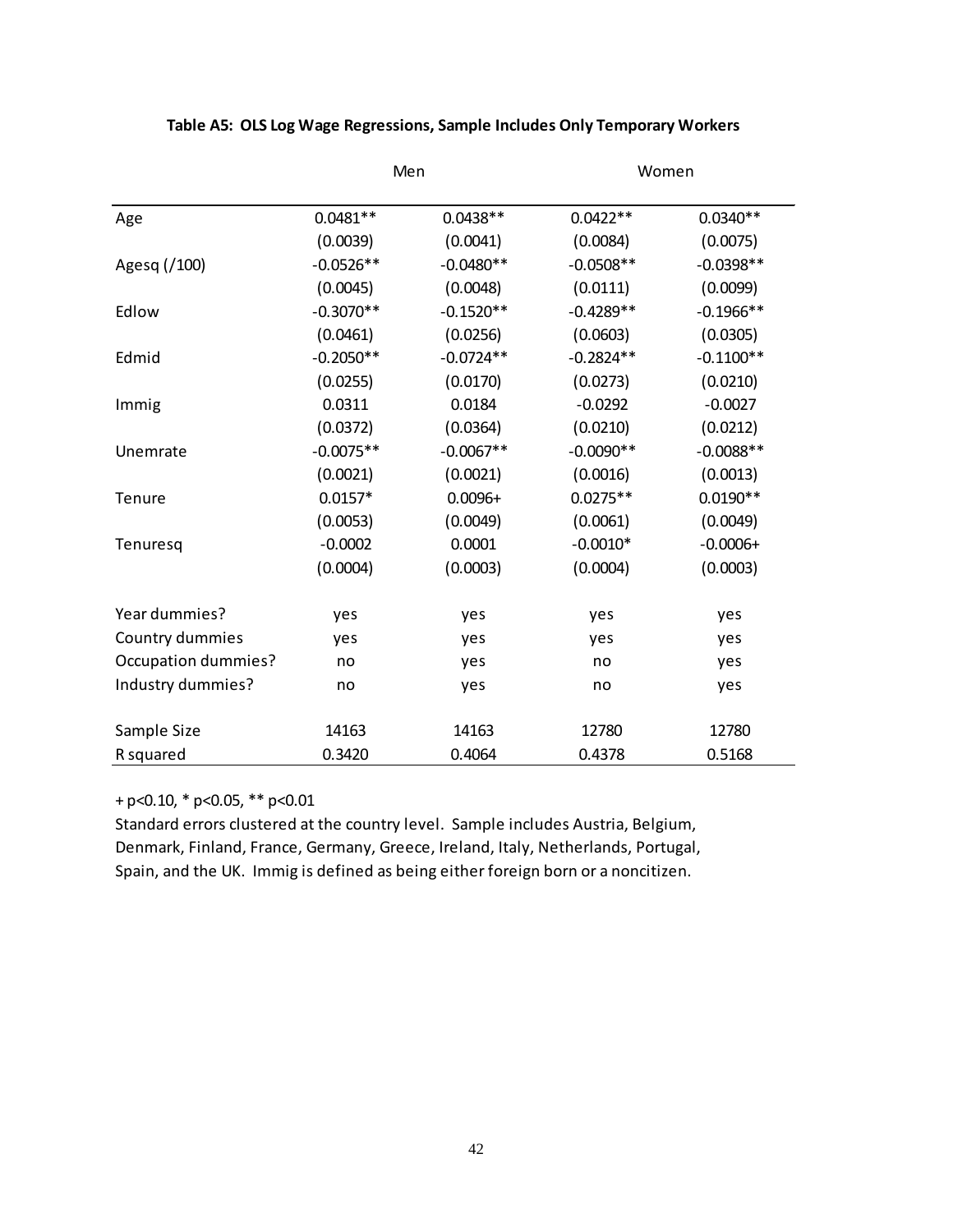|                     | Men         |             | Women       |             |
|---------------------|-------------|-------------|-------------|-------------|
| Age                 | $0.0217**$  | $0.0215**$  | $0.0169**$  | $0.0113 +$  |
|                     | (0.0051)    | (0.0050)    | (0.0064)    | (0.0066)    |
| Agesq (/100)        | $-0.0323**$ | $-0.0316**$ | $-0.0227*$  | $-0.0153$   |
|                     | (0.0070)    | (0.0069)    | (0.0091)    | (0.0093)    |
| Edlow               | $-0.2728**$ | $-0.1351**$ | $-0.3387**$ | $-0.1672**$ |
|                     | (0.0180)    | (0.0232)    | (0.0177)    | (0.0254)    |
| Edmid               | $-0.1506**$ | $-0.0523*$  | $-0.1626**$ | $-0.0403+$  |
|                     | (0.0183)    | (0.0231)    | (0.0190)    | (0.0233)    |
| Immig               | 0.0047      | 0.0019      | $-0.0560$   | $-0.0202$   |
|                     | (0.0375)    | (0.0367)    | (0.0365)    | (0.0377)    |
| Tenure              | $0.0129 +$  | 0.0095      | $0.0419**$  | $0.0361**$  |
|                     | (0.0067)    | (0.0067)    | (0.0078)    | (0.0076)    |
| Tenuresq            | $-0.0004$   | $-0.0002$   | $-0.0027**$ | $-0.0024**$ |
|                     | (0.0005)    | (0.0005)    | (0.0006)    | (0.0006)    |
| Unemrate            | $-0.0119**$ | $-0.0115**$ | $-0.0058**$ | $-0.0063**$ |
|                     | (0.0016)    | (0.0016)    | (0.0019)    | (0.0020)    |
| Year dummies?       | yes         | yes         | yes         | yes         |
| Ccountry dummies    | yes         | yes         | yes         | yes         |
| Occupation dummies? | no          | yes         | no          | yes         |
| Industry dummies?   | no          | yes         | no          | yes         |
| Sample Size         | 12245       | 12245       | 10908       | 10908       |

## **Table A6: Probit Results for the Probability of Having Received Training During the ECHP Panel Period, Sample Includes Only Temporary Workers (marginal effects)**

+ p<0.10, \* p<0.05, \*\* p<0.01

Standard errors clustered at the individual level. Sample includes Austria, Belgium, Denmark, Finland, Germany, Greece, Ireland, Italy, Netherlands, Portugal, and Spain. Immig is defined as being either foreign born or a noncitizen.